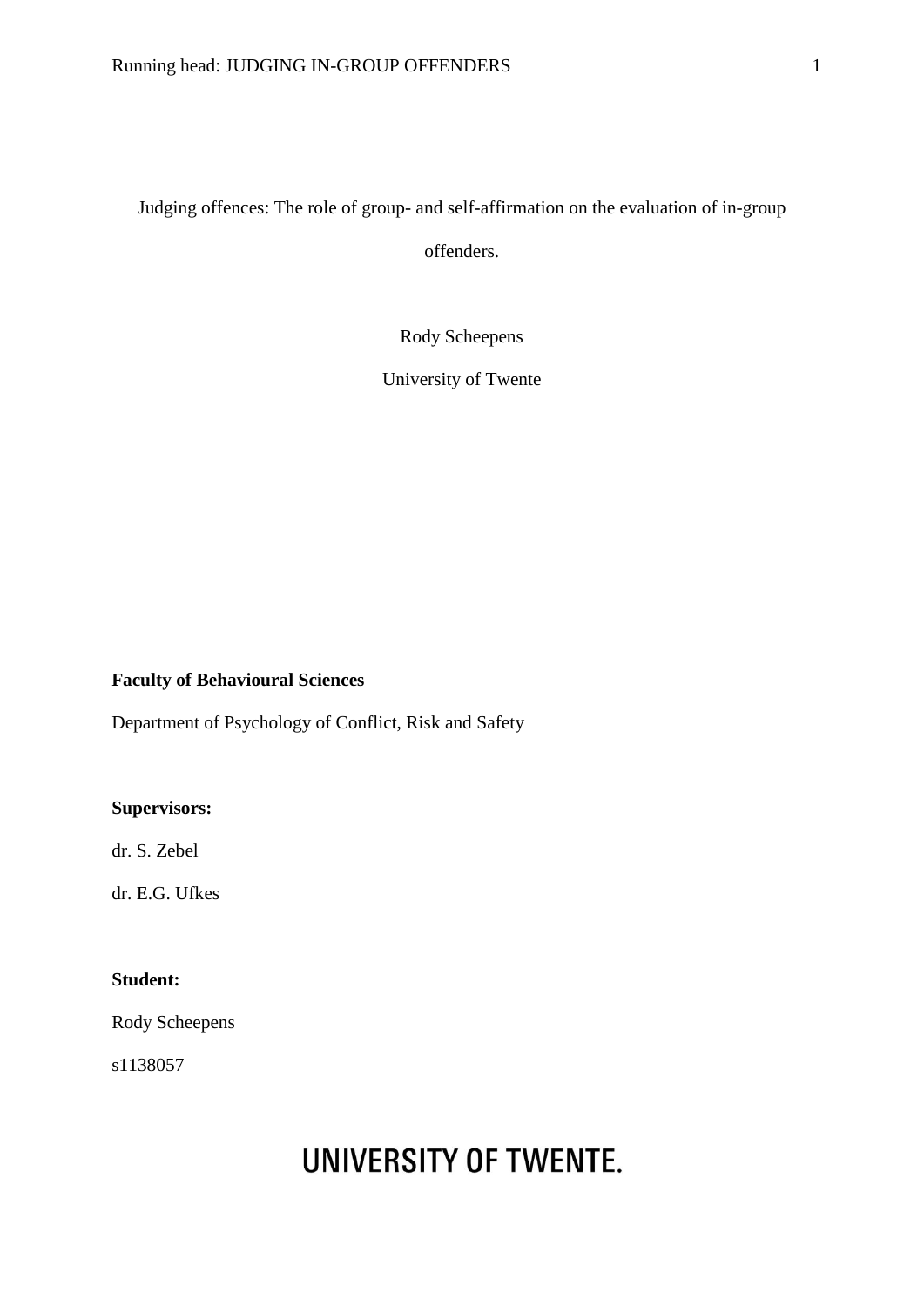#### Abstract

The main focus of this study was to investigate how people evaluate in-group offenders. On the one hand, the social identity theory (Tajfel & Turner, 1986) suggests that in-group offenders are evaluated more lenient. On the other hand, there is evidence that in-group offenders are evaluated more harshly, known as the Black Sheep Effect (Marques, Yzerbyt & Leyens, 1988). The current study investigated which variables initiate one response pattern over the other, and the factors that set in motion the transition from leniency to the Black Sheep Effect (BSE). The study comprised of a questionnaire amongst the Dutch working population  $(N = 405)$ . Based on the reviewed literature, the current study focused on three independent variables; affirmation (self vs. group vs. control), group membership (in-group vs. out-group) and offence severity (low vs. high). The expected leniency-effect in the groupaffirmation condition and BSE in the self-affirmation condition, were not supported by the results. The group-membership of the offender had some influence on the evaluation, but there was no support for the predicted leniency-effect for light in-group offences or BSE for heavy in-group offences. The offence severity had a significant effect on the evaluation of the offender; light offences were evaluated more lenient and heavy offences were evaluated more harshly. In conclusion, the results indicated a role for offence severity on the evaluation of an offender, but the effects of affirmation and group-membership were not fully supported. The findings are reviewed and suggestions for future research on the evaluation of offenders are proposed.

*Key-words*: leniency-effect, Black Sheep Effect (BSE), self-affirmation, offence, severity, group-affirmation, in-group, out-group, group-membership, social identity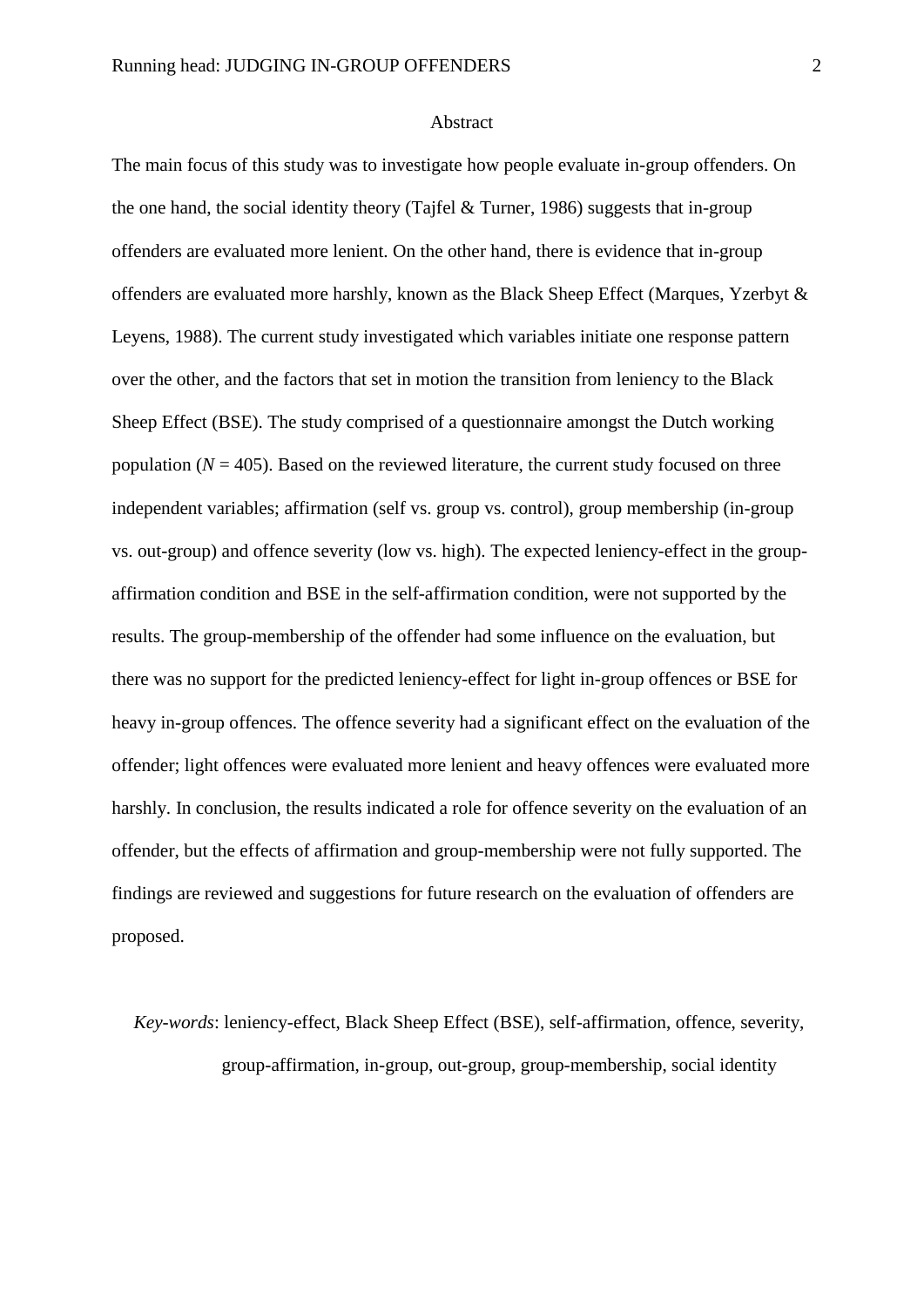#### Foreword

This thesis was written as completion of the master Psychology – Conflict, Risk and Safety, at the University of Twente. The subject of this thesis, the evaluation of in-group offenders, falls within the scope of the master's field. I applied for this subject because of personal interest in offences and the people who commit them.

While writing this foreword, a lot of memories pass through mind. Starting this study, far away from home, was a real challenge. This period was very interesting and I have learned a lot about myself. Finalising this thesis and thereby completing this study is truly a memorable accomplishment for me.

Obviously, there were a great number of people involved during the process of writing this thesis. In that regard, I would like to express my gratitude to my supervisor dr. Sven Zebel for his time, patience, engagement and guidance throughout the learning process of this masterthesis. Additionally, I would like to thank my supervisor dr. Elze Ufkes for his support and useful remarks and suggestions.

Next, I would like to express my deepest appreciation to my mother and brother for their unbounded support, love and understanding in the past years which allowed me to start studying and finally graduate. Also, I would like to thank Theo van Gils for his help in the data-collection and for the encouraging words. In addition, I would like to thank my close friends Peter van Beurden, Laura Taal, Saskia Aspers and Gulizar Tel for their kind words, support and encouragement during some of the challenging moments throughout the process. Finally, I would like to dedicate this accomplishment to my deceased father.

Rody Scheepens

July 11, 2013 - Goirle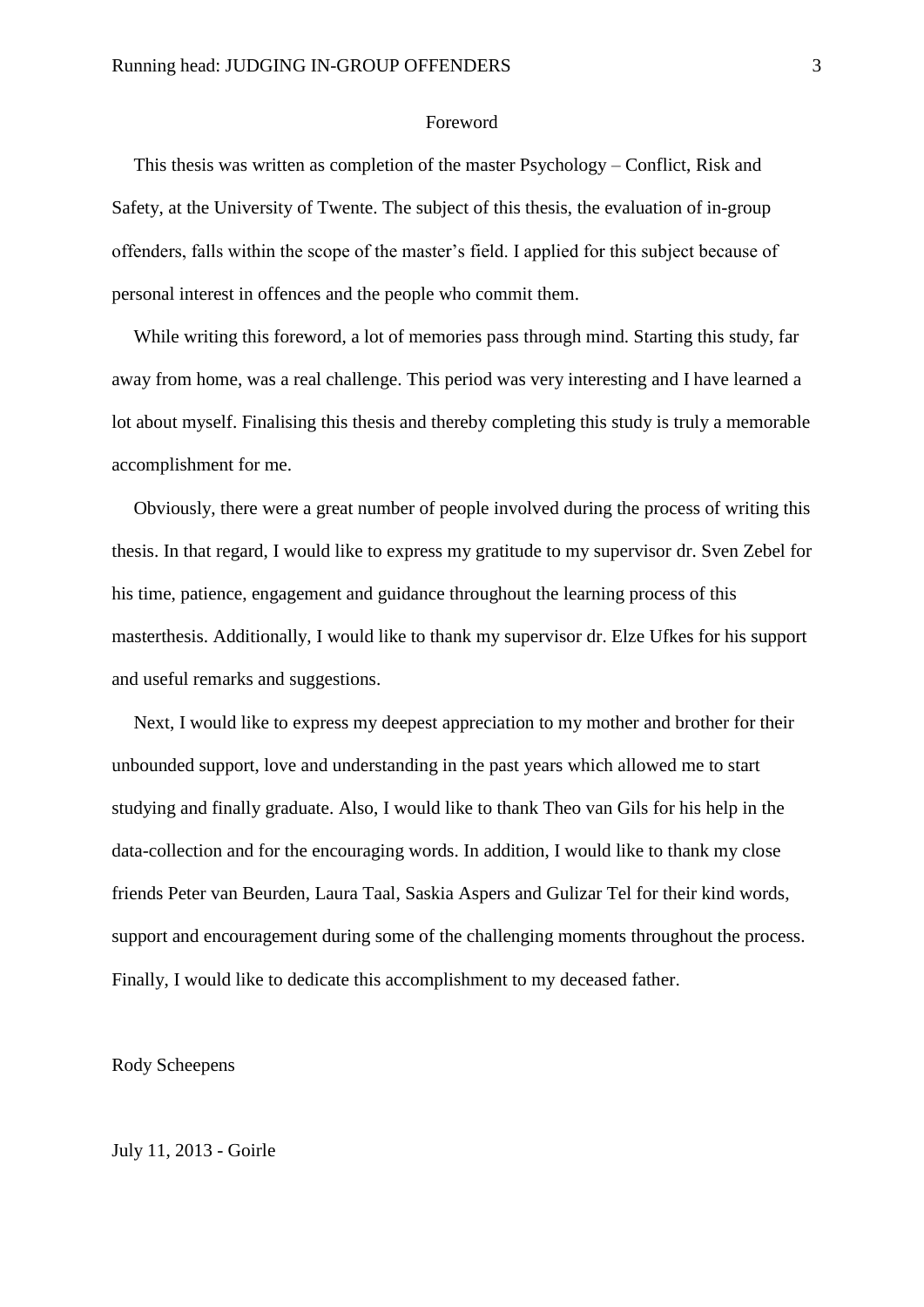#### Judging offences:

The role of group- and self-affirmation on the evaluation of in-group offenders People are often confronted with the violation of social rules, norms and obligations, and their reactions to these violations can be very intense (Gollwitzer & Bucklein, 2007). Gollwitzer and Keller (2010) describe the different ways a transgression of an in-group member can be evaluated. Based on Tajfel and Turner's social identity theory (1986), it can be expected that in-group members will be treated more leniently than out-group members who enact a transgression. On the other hand, there is evidence that deviant in-group members are treated more harshly than comparable out-group members, which is called the Black Sheep Effect (Marques, Yzerbyt & Leyens, 1988). Taken together, these theories suggest that people use different strategies in evaluating a fellow group member's transgression. The current study aims to investigate the reasons for these different response patterns and focuses on variables that may initiate one response pattern over the other. Thus, it intends to uncover the factors that set in motion the transition from leniency to the Black Sheep Effect (BSE). One such factor might be self- and group-affirmation (Coull, Yzerbyt, Castano, Paladino, & Leemans, 2001; Gollwitzer & Bucklein, 2007). Affirmation consists of bolstering a valued aspect of one's identity to maintain a global sense of self-integrity (Čehajić-Clancy, Halperin, Liberman, Effron & Ross, 2011). This transforms into the key research question: To what extent does affirmation determine whether in-group offenders are treated more leniently or more harshly than comparable out-group members?

## **Social identity theory**

People not only possess a personal identity but also various social identities which are derived from the different social groups to which they belong (e.g., nationality; Gunn & Wilson, 2011). Tajfel and Turner (1986) describe a social identity as the knowledge of an individual that (s)he belongs to a certain social group and that this group membership has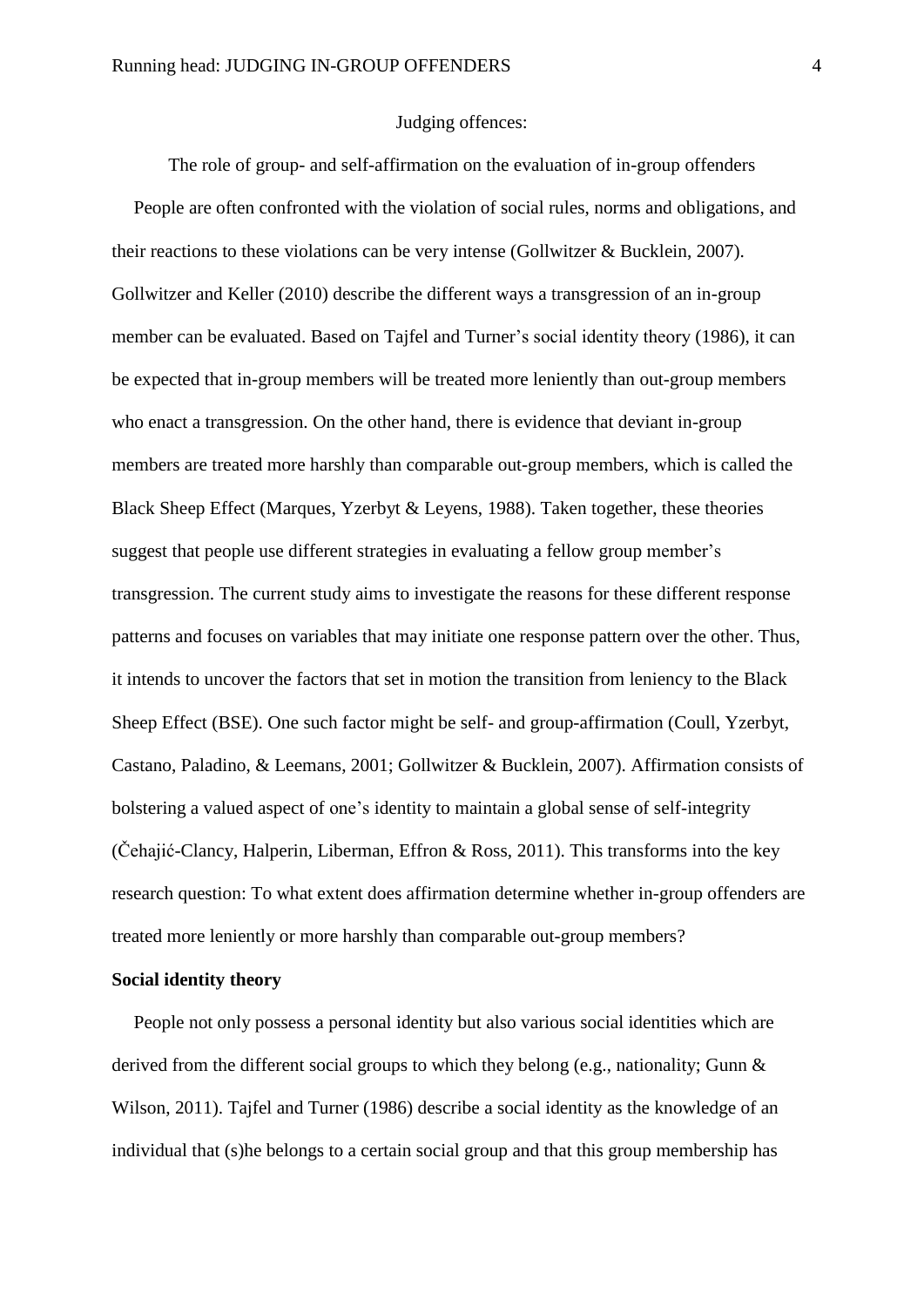personal value. A social group is formed after a process of social identification, after which members of that social group perceive similarities among each other and an understanding of in-group and out-group is formed (Gunn & Wilson, 2011). This means that social identity differs from a personal identity in the sense that it is formed in comparison to fellow group members and distinct out-group members. Personal identity is much more about the individual and his/her unique characteristics compared to individual others. A membership in a social group provides a solid basis for self-definition and when this group membership is salient, people will perceive and define themselves more in comparison to the characteristics of the group and less in terms of their unique attributes (Tajfel & Turner, 1986; Turner, Hogg, Oakes, Reicher & Wetherell, 1987).

Social identity is an important source of self-identification and self-evaluation and therefore group members are investing in the positive reputation of the social groups they belong to. People are generally motivated to hold a positive view of their social group and negative actions of fellow group members do not fit in well with this (Feather & Souter, 2002; Gunn and Wilson, 2011; Lickel, Schmader, Curtis, Scarnier & Ames, 2005; Zebel et al., 2011). Acknowledging transgressions of in-group members may therefore be difficult and avoided because of the negative impact this may have on the social identity (Gunn and Wilson, 2011). To protect the positive view of the in-group, members can show defensiveness or in-group favoritism in the form of leniency (Eidelman & Biernat, 2003; Hutchison & Abrams, 2003; Marques & Páez, 1994). Nationalism is a good example of ingroup favoritism at a global stage. At the world soccer cup, for example, people cheer for their own national soccer team and believe that they deserve to win.

However, there may be another possible strategy to maintain a positive self-image in the presence of threatening events; the derogation of undesirable in-group members (Black Sheep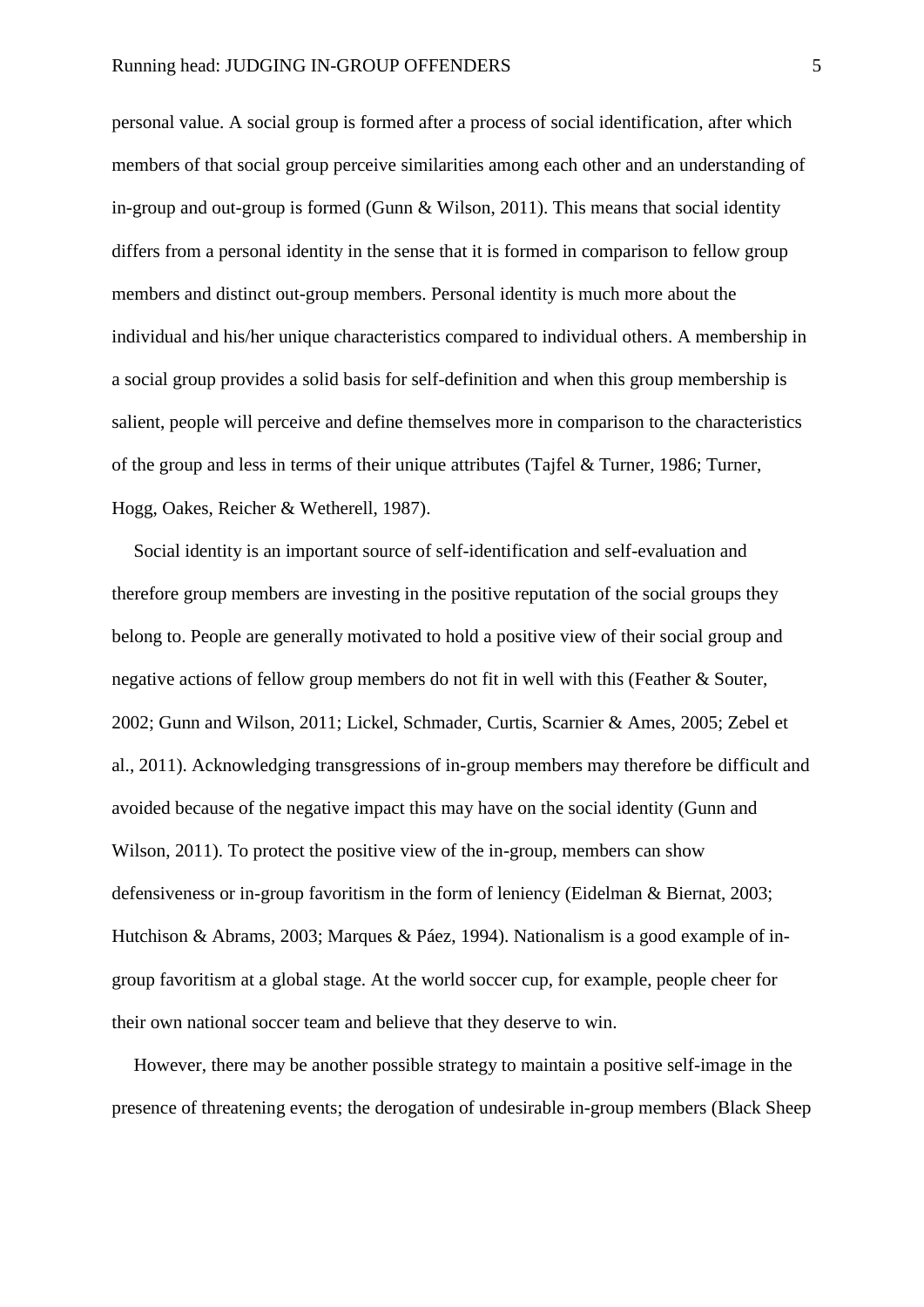Effect). First the leniency-effect on the evaluation of in-group offenders will be described, before elaborating on the Black Sheep Effect.

#### **Leniency-effect**

The leniency-effect is a form of in-group favoritism, whereby deviant in-group members (e.g., in-group offenders) are rated more positively than similar deviant out-group members. One could expect that in-group offenders are evaluated less harshly (more leniently) than outgroup offenders (Gollwitzer & Keller, 2010). Valdesolo and DeSteno (2007) found that individuals rated their own transgressions to be less objectionable than the same transgressions made by another person. This effect was also found when the transgressions were made by fellow group members; these transgressions were rated as acceptable as their own. The display of this leniency-effect is a coping mechanism to maintain a positive view of the personal and social identity (Feather & Souter, 2002; Lickel et al., 2005; Valdesolo & DeSteno, 2007).

The leniency-effect may also depend on the offender's presumed knowledge of, and experience with, the in-group's values and beliefs (Pinto, Marques & Levine, 2010). A new member may possess less knowledge about the values and beliefs of the group and therefore the group will initially try to educate the offender in case of a transgression. But when the offender belongs to the in-group for some time, this person poses a strong threat to the group, making it more likely that (s)he is punished more harshly when group rules or norms are violated than when an out-group member does so (Pinto et al., 2010). This harsher evaluation of deviant in-group members is described as the Black Sheep Effect.

## **Black Sheep Effect (BSE)**

Whereas Tajfel and Turner (1986) suggest a more favorable evaluation of in-group deviants compared to out-group deviants, the derogation of in-group deviants (BSE) may at first glance seem a more unexpected finding. According to the BSE, in-group offenders will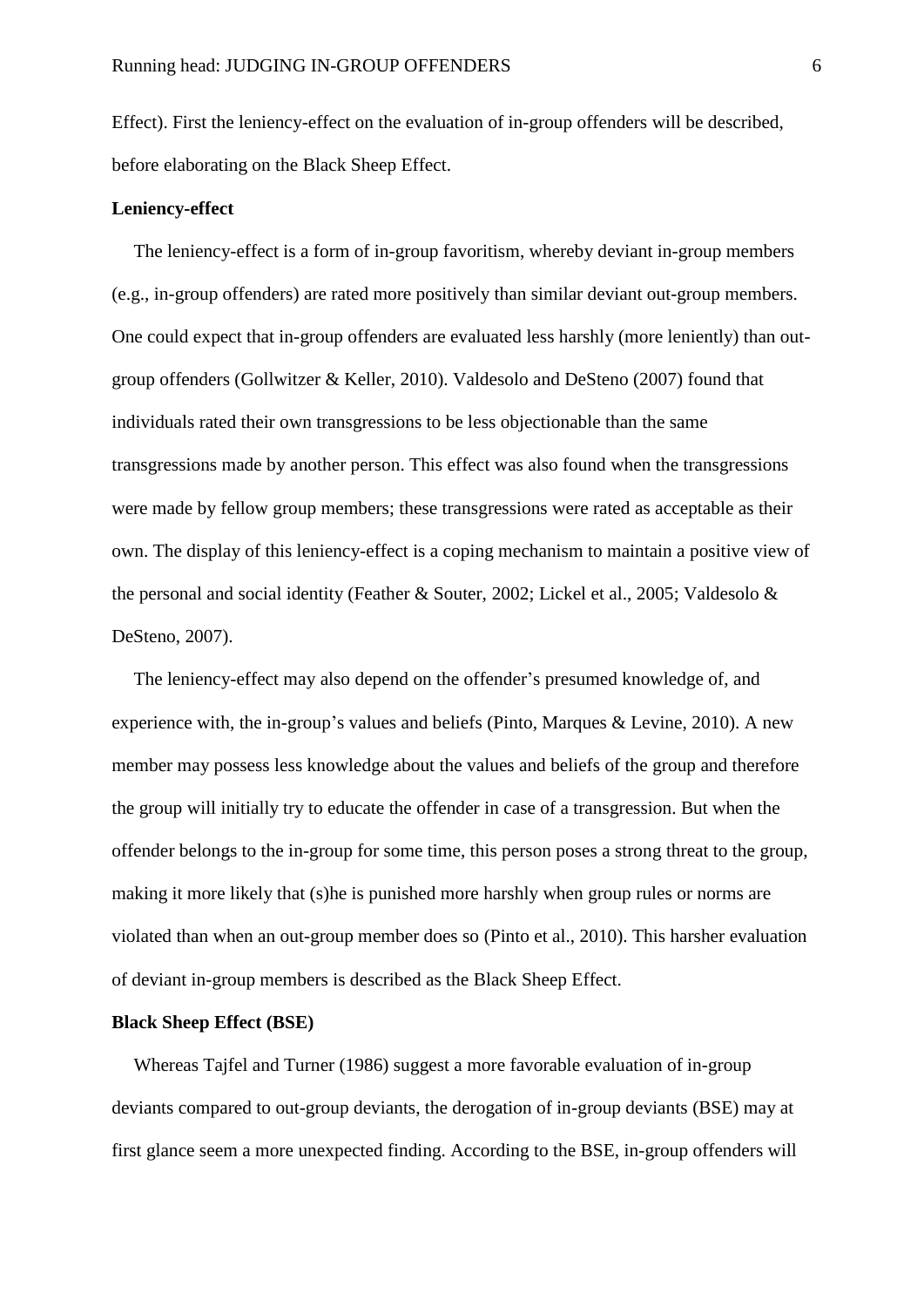receive a harsher evaluation in comparison to equally bad acts by an out-group member (Marques & Páez, 1994). People might use this strategy to protect their image of the ingroup, when confronted with a deviant in-group member. It could be that group members are satisfied with the group, but dissatisfied with some fellow group members. Because this group member (the 'black sheep') acted so negatively, (s)he cannot be seen as a prototypical in-group member. In this way the group can still keep a positive self-image, and therefore this derogation can be seen as a more sophisticated form of in-group favoritism. So, just like the SIT, the BSE can be interpreted as a coping mechanism to maintain a positive group-image (Coull et al., 2001; Eidelman & Biernat, 2003; Hutchison & Abrams, 2003; Marques, Abrams, Páez & Hogg, 2001). This derogation of a deviant in-group member is considered to be a social change strategy because it entails the separation of the favorable and unfavorable characteristics and values of the group. In this way it separates the favorable in-group members from the unfavorable ones, the 'black sheep' (Marques & Páez, 1994).

Pinto et al. (2010) concluded from their research on the Black Sheep Effect that transgressions of in-group 'full' members are punished more harshly and that the punishment of new members is more focused on socializing. Full members are seen to be a group member for a longer time and supposed to be more prototypical of the group than new members. In this way, Pinto et al. (2010) suggest that deviant in-group full members undermine the social identity of the other in-group members and therefore should be punished more severely than new in-group members. In addition, Pinto et al. (2010) stated that the transgressions of out-group members are less of a threat to the social identity of the group and therefore should evoke less polarized reactions:

The Black Sheep Effect illustrates a sophisticated form of in-group favoritism whereby individuals must reconcile (a) their knowledge of the existence of undesirable in-group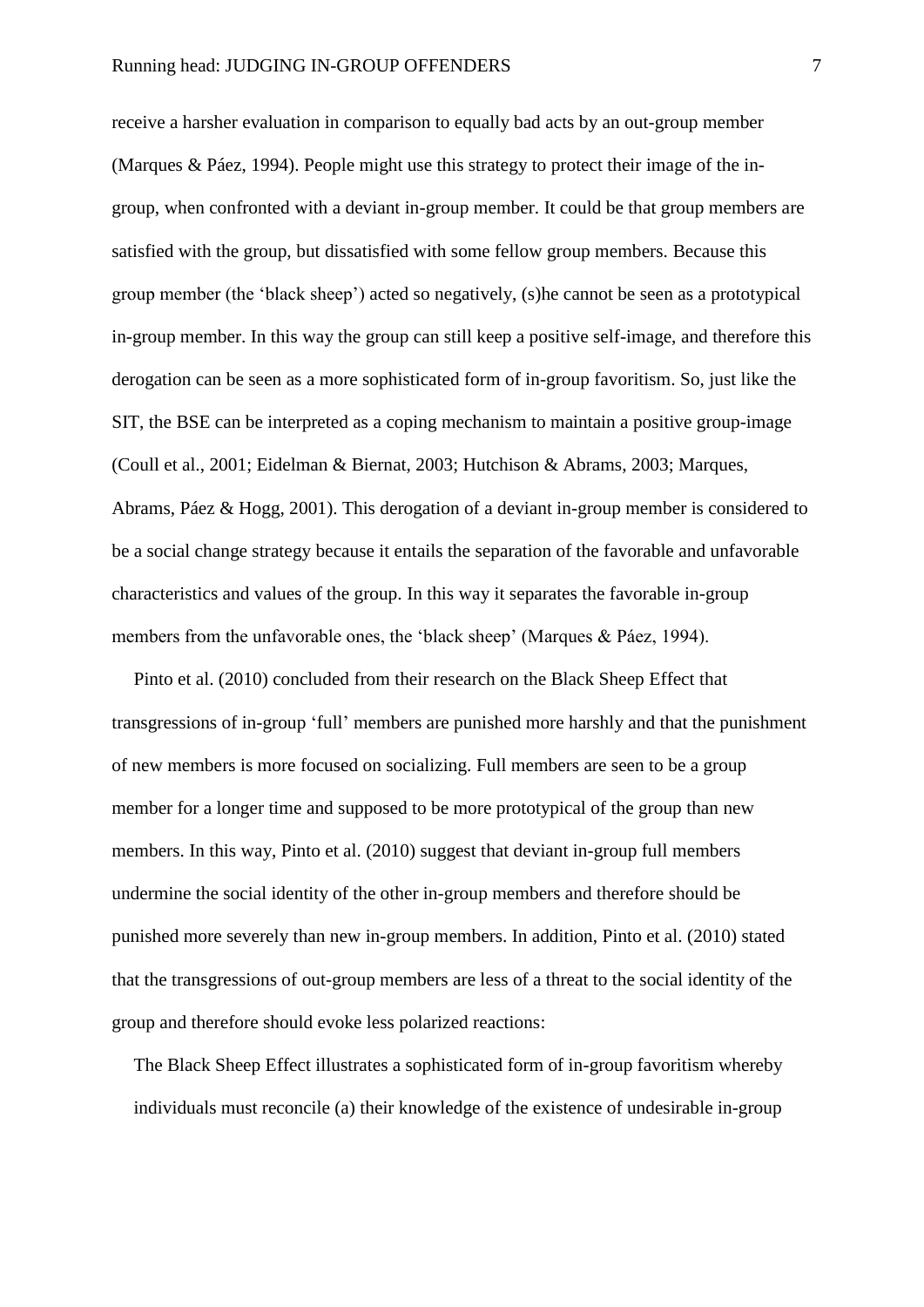members with (b) their motivation to uphold a favorable view of the in-group as a whole (Pinto et al., 2010, p. 107).

Moreover, according to Eidelman and Biernat (2003) the Black Sheep Effect is more likely to occur when group membership becomes more salient. When this happens, the group members will defend the group-image in order to preserve their positive social identity. One way of making the group membership more salient is through group-affirmation. By engaging in group-affirmation, group members become more aware of the groups' values and will temporarily identify themselves more with the group. This suggests that a form of groupaffirmation will increase the Black Sheep Effect and decrease the leniency-effect. In addition, Coull et al. (2001) found strong evidence that someone who highly identifies with the group will be more keen about defending the group. This would also suggest that group-affirmation promotes the Black Sheep Effect. They state that the stronger the identification is with the group, the stronger the derogation of the in-group offender.

## **Affirmation**

The offences committed by in-group members can be such a threat to the social identity that fellow group members respond in a defensive manner. This can even be the case for individuals who were not personally involved in the offence. Restoring the self-integrity of the individual on aspects that are not threatened by the offence will reduce this defensiveness (Čehajić-Clancy et al., 2011; Eidelman and Biernat, 2003).

The self-affirmation theory (Sherman & Cohen, 2006; Steele, 1988) can be used to prevent people from using defensive strategies, promote tenability and to maintain a global sense of self-integrity. In the case of an identity threat, a person can restore his/her self-integrity through affirming oneself in other positive valued domains that are not threatened. The bolstering of valued aspects of the personal self, facilitates a person to become more selfassured. This creates tenability and decreases the use of defensive strategies towards the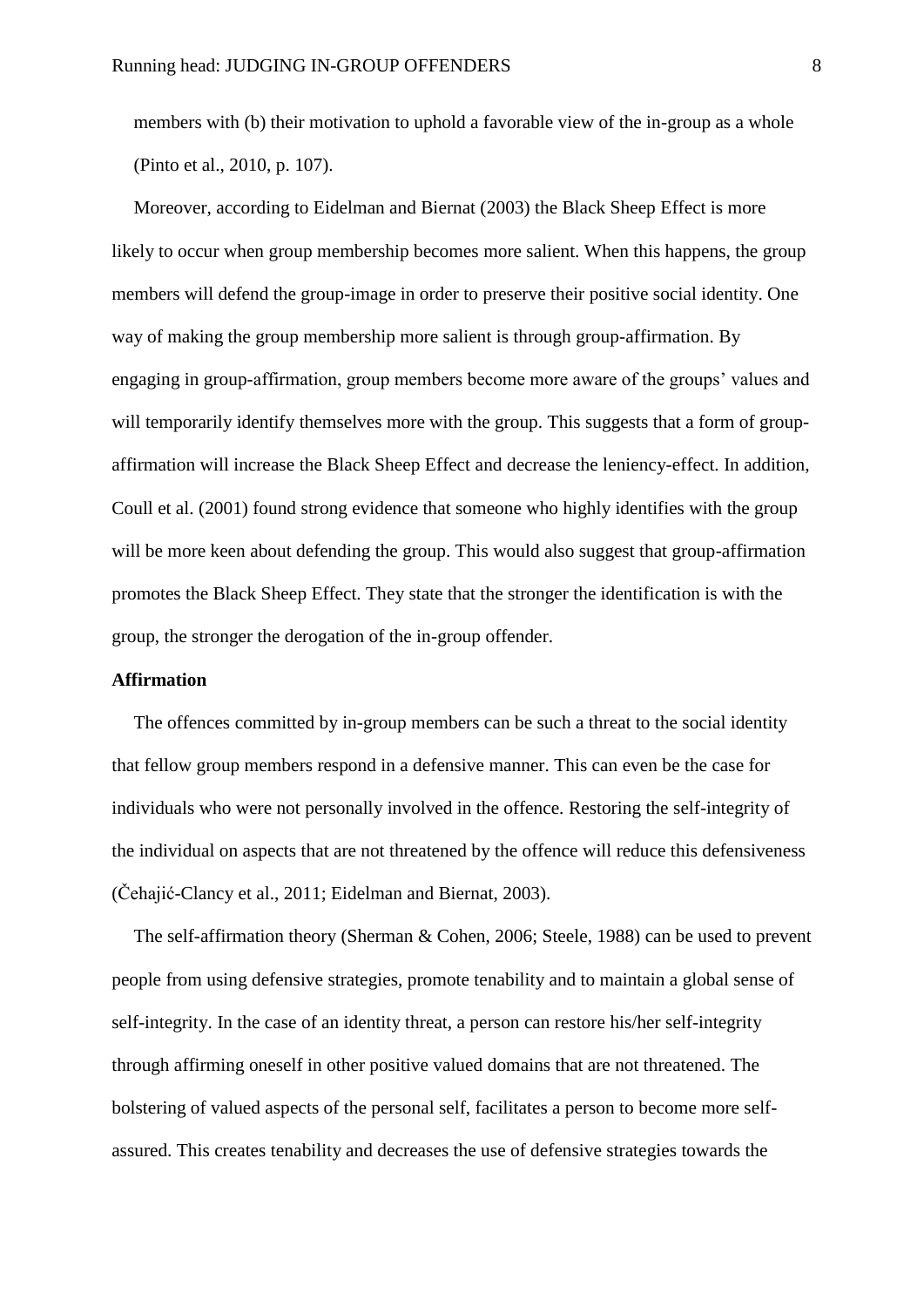identity threat (Čehajić-Clancy et al., 2011; Gunn & Wilson, 2011). These findings are supported by Eidelman and Biernat (2003). They found evidence that people refrained from using defensive strategies after self-affirmation. In addition, they suggest that self-affirmation limits the importance of the group for the individual and that the individual is able to dissociate from the in-group deviant by preventing the perception of association.

Whereas self-affirmation is focused more on the personal identity, group-affirmation is more focused on a social identity. Through group-affirmation people may be better able to tolerate a threat to the group's identity, after they affirmed the group with other positive aspects that are not threatened (e.g., by accentuating positive group accomplishments). After in-group members had a chance to affirm their group via group-affirmations, they are less defensive towards a social identity threat and also feel more positive about their social identity (Čehajić-Clancy et al., 2011; Gunn & Wilson, 2011). Čehajić-Clancy et al. (2011) stated that "whereas self-affirmation may allow in-group wrongdoing to threaten one's positive image of the group without threatening one's positive image of oneself, groupaffirmation may reduce the magnitude of the relevant threat to group image itself" (p. 257).

Čehajić-Clancy et al. (2011) found that self-affirmation increased the willingness to acknowledge in-group responsibility for transgressions. The group-affirmation boosted feelings of pride and made people feel more positive about their group, but it did not increase the willingness to acknowledge the in-group responsibility for the transgressions. In addition, Hutchison and Abrams (2003) found that when people are confronted with an in-group deviant, group-affirmation made people feel more positive about their group, but very negative about the in-group deviant. This finding suggests that, when people are confronted with an in-group deviant, group-affirmation can stimulate or lead to the Black Sheep Effect (Coull et al., 2001; Feather & Souter, 2002; Hutchison & Abrams, 2003).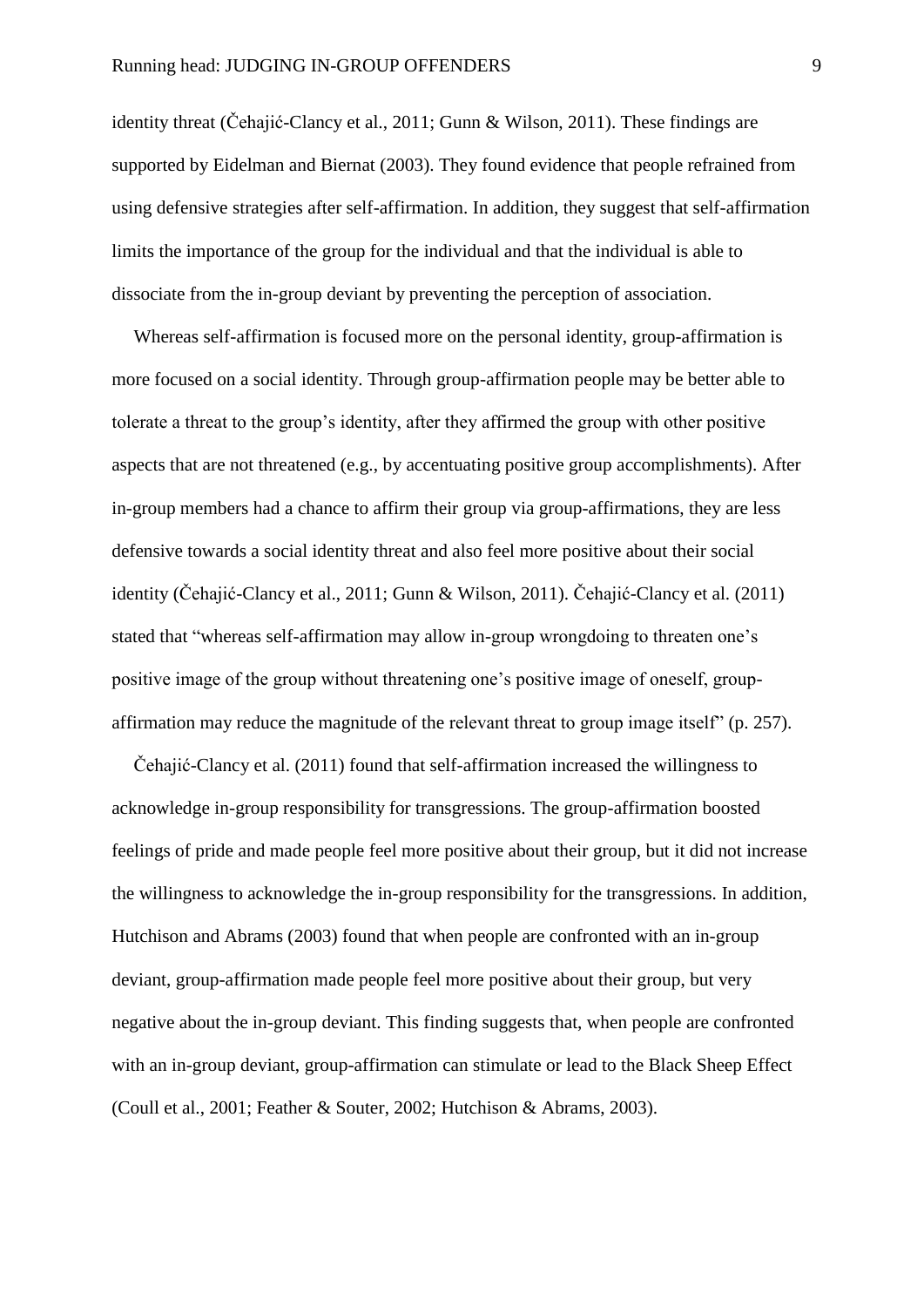A possible problem with group-affirmation is that the group membership becomes more salient and this links individuals' identities more closely to their group (Čehajić-Clancy et al., 2011). Subsequently, the transgressions of fellow group members become more self-relevant and continue to pose a threat to the self-image, and thus acknowledgement of the transgressions becomes more self-threatening. As a result, the acknowledgement of in-group offences becomes more difficult after a group-affirmation (Čehajić-Clancy et al., 2011). Gunn and Wilson (2011) also suggest that group-affirmation might not be enough to prevent defensiveness in the face of an identity threat, whereas self-affirmation might be sufficient. They describe that self-affirmation can be sufficient to reduce defensiveness about an ingroup offence by bolstering a positive self-image and thus creating more tenability.

Finally, Gollwitzer and Bucklein (2007) stated that, after self-affirmation, the leniencyeffect disappears. This suggests that self-affirmation will promote the acknowledgment of ingroup offences and the use of the Black Sheep Effect by the offenders' fellow group members. In addition, the results of group-affirmation were consistently less effective than self-affirmation in the acknowledgment of in-group offences (Čehajić-Clancy et al., 2011).

## **Offence**

The way someone reacts to an in-group offender depends on the offender's perceived motives, intentions, dispositions (Gollwitzer & Keller, 2010), and how morally reprehensible or threatening they consider it to be (Gollwitzer & Bucklein, 2007). In addition, Gollwitzer and Keller (2010) claim that these factors are more important when it concerns an in-group offender compared to an out-group offender.

When a fellow group member commits an offence, this can be perceived as a threat to the collective social identity of the group. To what extent this transgression is perceived to be a threat, depends on the other members' interpretation of the transgression. When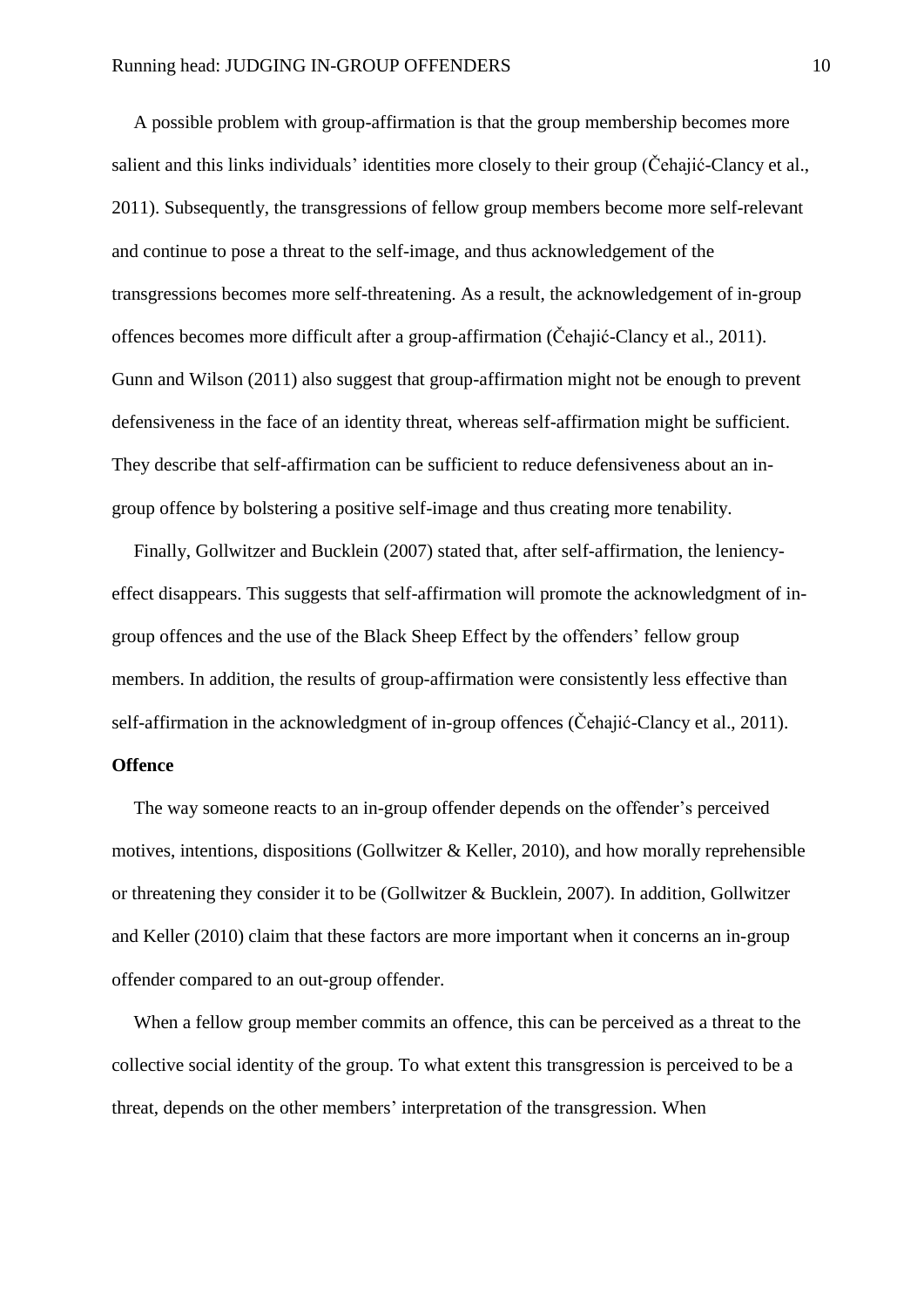uncontrollable or situational factors are perceived to cause a transgression, the image of the collective social identity will not be undermined (Iyer, Schmader & Lickel, 2007).

According to Valdesolo and DeSteno (2007) people possess psychological mechanisms to avert responsibility when they violate (social) rules. They suggest that this pattern of hypocrisy might extend beyond the self and that this leniency-effect could involve fellow group members. In these condoning evaluations (e.g., for light offences), the perpetrators are seen as low in responsibility and explanations focus more on situational factors and a leniency-effect is present (Eidelman & Biernat, 2003; Iyer et al, 2007; Miller, Gordon & Buddie, 1999). In contrast, when the perpetrator is expected to have a high responsibility for committing the transgression (e.g., for heavy offences), the explanations focus more on the (negative) dispositional traits of the offender and the Black Sheep Effect emerges (Eidelman & Biernat, 2003; Miller, Gordon et al., 1999).

Additionally, a person's perception of the severity of an offence is not an objective evaluation but it is subjectively perceived. People's perception of offence severity is a complex evaluation, based on different dimensions of the offence like wrongfulness, harmfulness, intentionality and consequentiality (Kwa, Chiu, Ip & Kwan, 2002; O'connell & Whelan, 1996). Although the perceived severity is subjective, research showed that the average severity of violent crimes with bodily harm are rated as more severe than any other category of offences (Heller & McEwen, 1973; Rosenmerkel, 2001; Stylianou, 2003).

## **The current study**

The reviewed literature created a starting point for the current study and the results that we expect to find. The preceding literature study pointed out that there are two types of coping mechanisms people deploy when evaluating deviant in-group members; the leniency-effect and the Black Sheep Effect. But there has not been previous research on the transition between these two mechanisms. Additionally, prior research shows that self- and group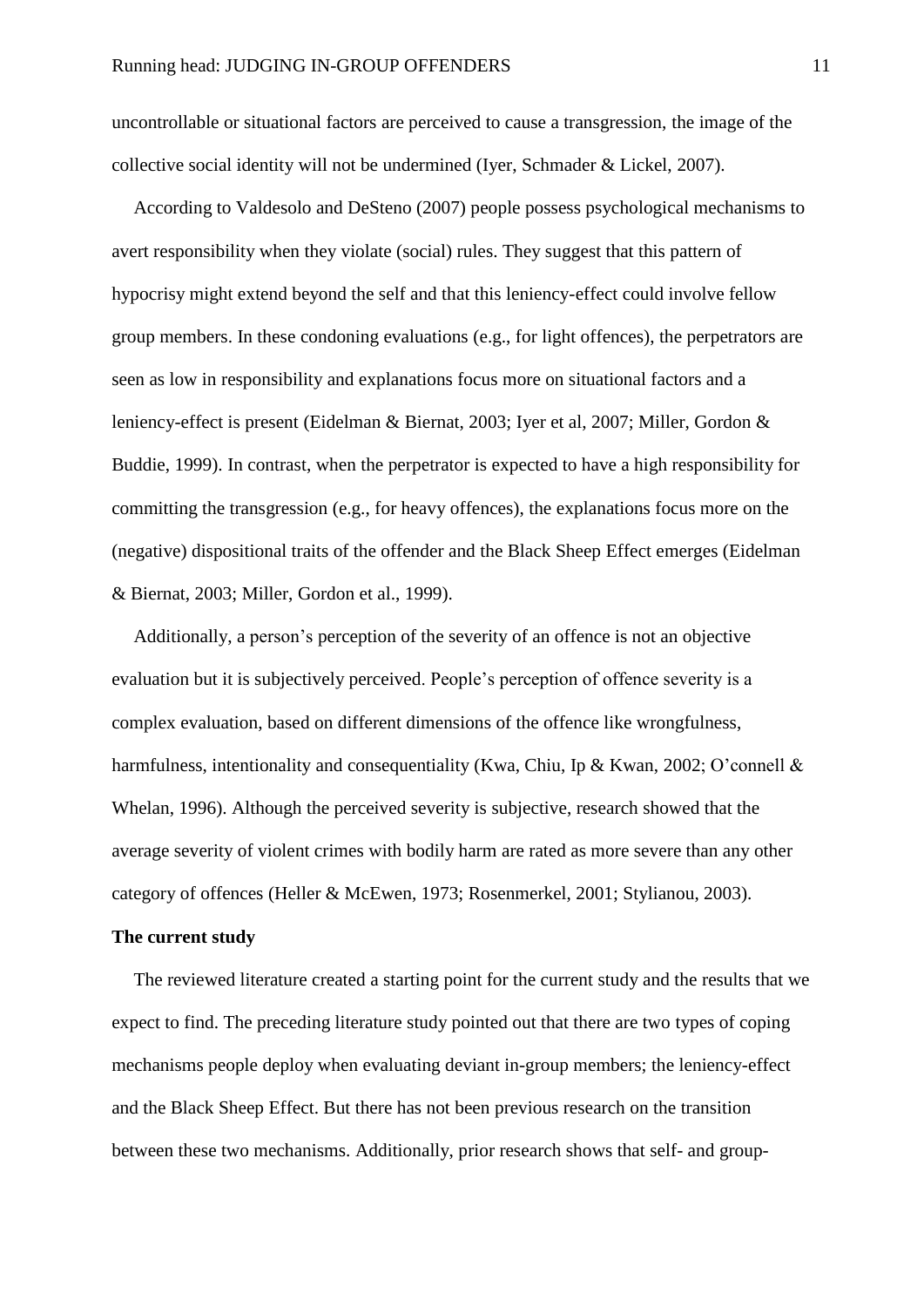affirmation can play a role in evaluating deviant in-group members, because it influences the way people evaluate themselves compared to others. Therefore, the current study is designed to investigate how people evaluate in-group offenders and to what extent affirmation can initiate more lenient (leniency-effect) or harsher (BSE) evaluations of in-group offenders compared to out-group offenders. To date, the combined effects of affirmation, group membership and offence severity on the occurrence of the leniency-effect and the Black Sheep Effect have not been investigated. To our knowledge, the current study is first in investigating the role of these combined variables on the evaluation of in-group offenders compared to out-group offenders.

Participants will be asked to evaluate a fellow in-group or out-group member who has either committed a light or a heavy offence. The participants will also be asked to perform either a self-affirmation task, group-affirmation task or a filler task. We predict that these different affirmations have an effect on the way that fellow group members evaluate the ingroup offender.

Based on the reviewed literature, the following hypotheses were formulated.

- H1. Light offences receive the mildest evaluations in all conditions and heavy offences receive the harshest evaluations in all conditions (i.e., a main effect of severity).
- H2. Self-affirmation is most effective in reducing in-group favoritism, and thus generates the harshest evaluation of the offender, followed by the control and group-affirmation condition (i.e., a main effect of affirmation on the evaluation).
- H3a. The light in-group offence will receive a milder evaluation compared to the light outgroup offence, and, the heavy in-group offence will receive a harsher evaluation compared to the heavy out-group offence (i.e., interaction effect Group x Severity).
- H3b. The light in-group offence will receive the most positive evaluation in the groupaffirmation condition and the heavy in-group offence will receive the harshest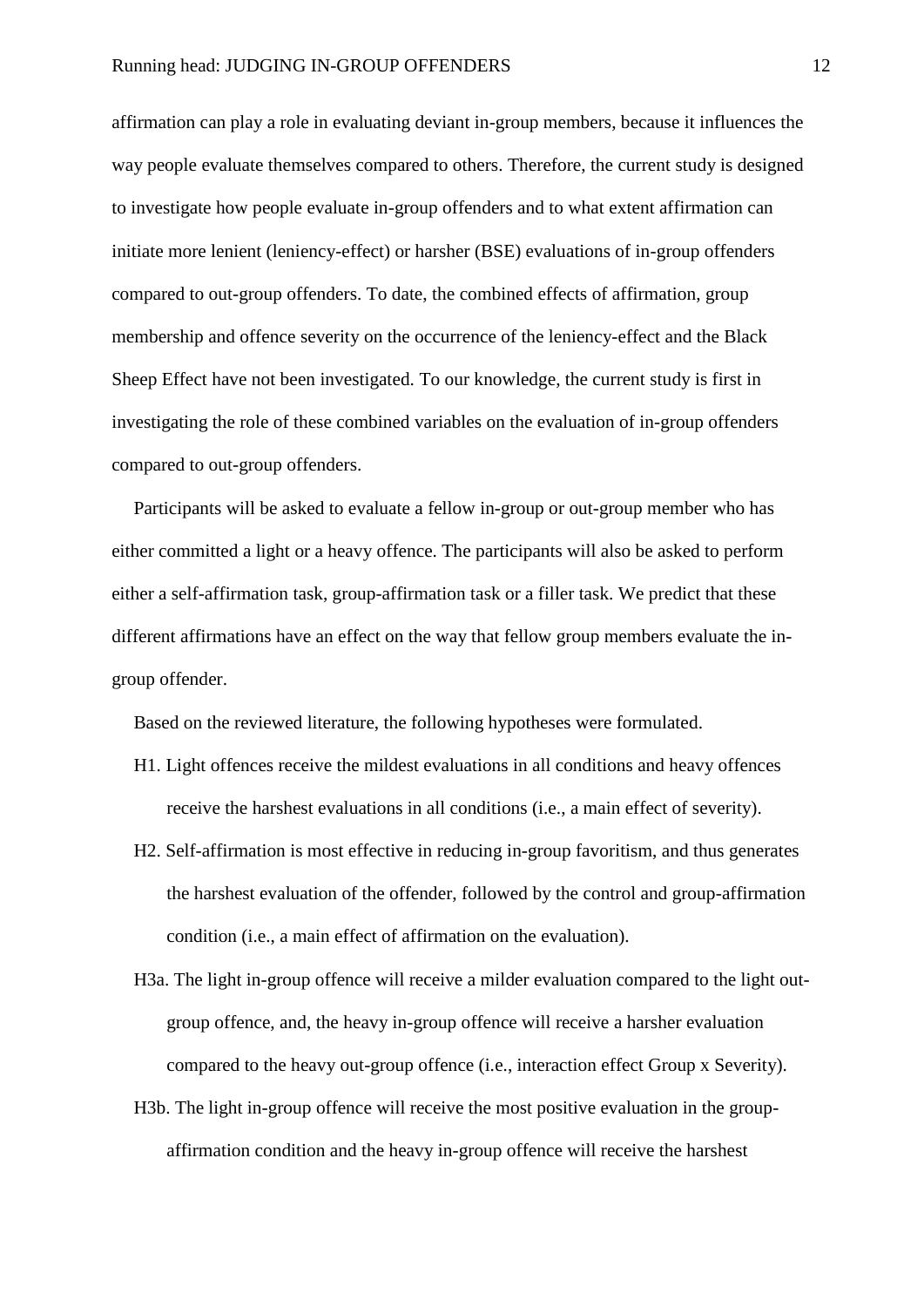evaluation in the self-affirmation condition (i.e., a interaction effect of Affirmation x Group x Severity).

#### **Method**

## **Participants**

Seven hundred and forty five participants were recruited through various methods (e.g., via the social media site Facebook and students from the University Twente could participate via the SONA-system for credits).

The current study aimed to investigate how people evaluate in-group offenders. Because the current study focused on Dutch people as the in-group, all non-Dutch participants (184) were omitted from the data. Next, the study was reviewed for incomplete questionnaires. A questionnaire was omitted if there was no data for the first questions participants were presented with, after the group- and severity manipulation. Next, a manipulation check for affirmation was performed by visual inspection of the provided affirmations. Incomplete affirmations were omitted. A total of 135 questionnaires were omitted due to too much missing data, consisting of 67 men (49.6%) and 68 woman (50.4%). A single T-test was performed in order to test for differences in age between participants that completed, or not completed the questionnaire. This single T-test showed a significant difference in age (*t* (560)  $= -.182, p = .006$ , but the mean ages between the incomplete ( $M = 34.4$ ; *SD* = 12,12) and completed questionnaires ( $M = 34,15$ ;  $SD = 14,38$ ) were almost the same. The current study was aimed at the Dutch working population, therefore 20 participants were omitted, consisting of 7 participants younger than 18 and 13 participants older than 65 years. The remaining participants ( $N = 405$ ; age  $M = 33$  years) comprised 151 men (37.3%) and 254 women (62.7%).

With regard to the educational level, most participants finished higher education; primary school: 1 (0.2%), lower professional education: 10 (2.5%), pre-vocational secondary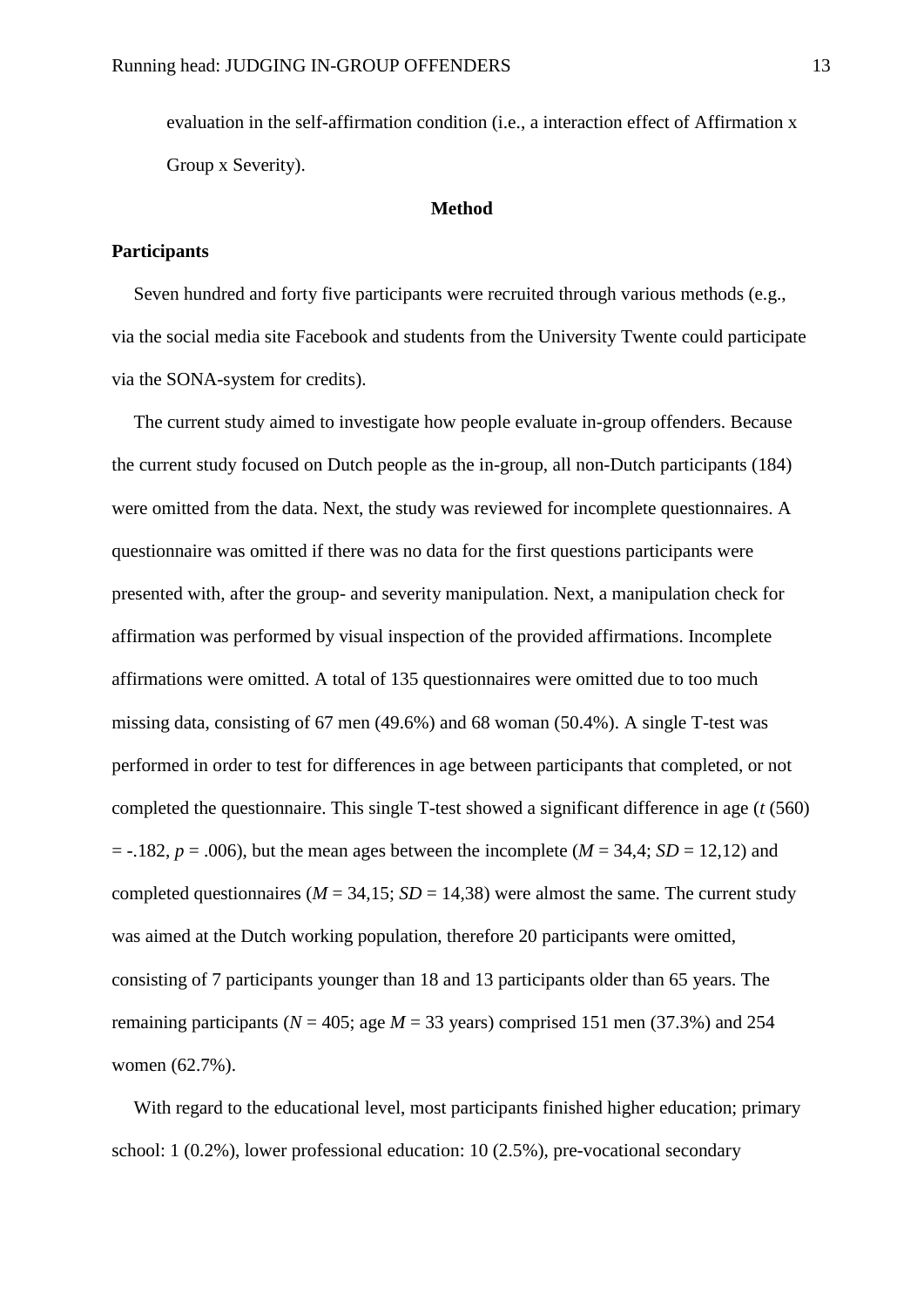education: 24 (5.9%), secondary education: 78 (19.3%), pre-university education: 53 (13.1%), higher professional education: 110 (27.2%), university: 122 (30.1%), other: 7  $(1.7\%)$ .

## **Design and procedures**

1

**Independent variables** The independent variables in the current study were manipulation of affirmation (self vs. group vs. control), group membership (in-group vs. out-group) and offence severity (low vs. high), and thus resulted in a 3 x 2 x 2 design. Participants clicked on an internet link to fill out the questionnaire. The program used for making the online survey (Surveymonkey, 1999-2012), was programmed so that participants were randomly assigned to one of the conditions.

**Pre-measurements** The dependent variables that were used for the pre-measurements were derived from previous research on the leniency-effect and the Black Sheep Effect.

A number of measurements were conducted before participants were assigned to one of the conditions. Participants had to indicate their identification with being Dutch (fourteen items derived from Leach et al., 2008), their self-conception, how much trust they had in the Dutch justice system and how they thought about punishment in general<sup>1</sup>. All scale constructs consisted of questions that were scored on a seven-point Likert-scale, ranging from 0 (*totally disagree*) to 6 (*totally agree*). An exploratory factor-analysis indicated that all scale constructs had significant KMO and Bartlett's values.

*Identification: Self-investment***.** Factor-analysis indicated that this construct measured one component and consisted of ten items (see Appendix A, items  $2.1 - 2.10$ ; 64.82% of the variance explained, all loadings  $> .57$ ,  $\alpha = .94$ ).

<sup>&</sup>lt;sup>1</sup> The constructs trust in the Dutch justice system (see Appendix A, items 6.1 and 6.2), retributive justice (see Appendix A, items  $7.1 - 7.4$ ) and restorative justice (see Appendix A, items  $8.1 - 8.4$ ) had no significant results and therefore were omitted.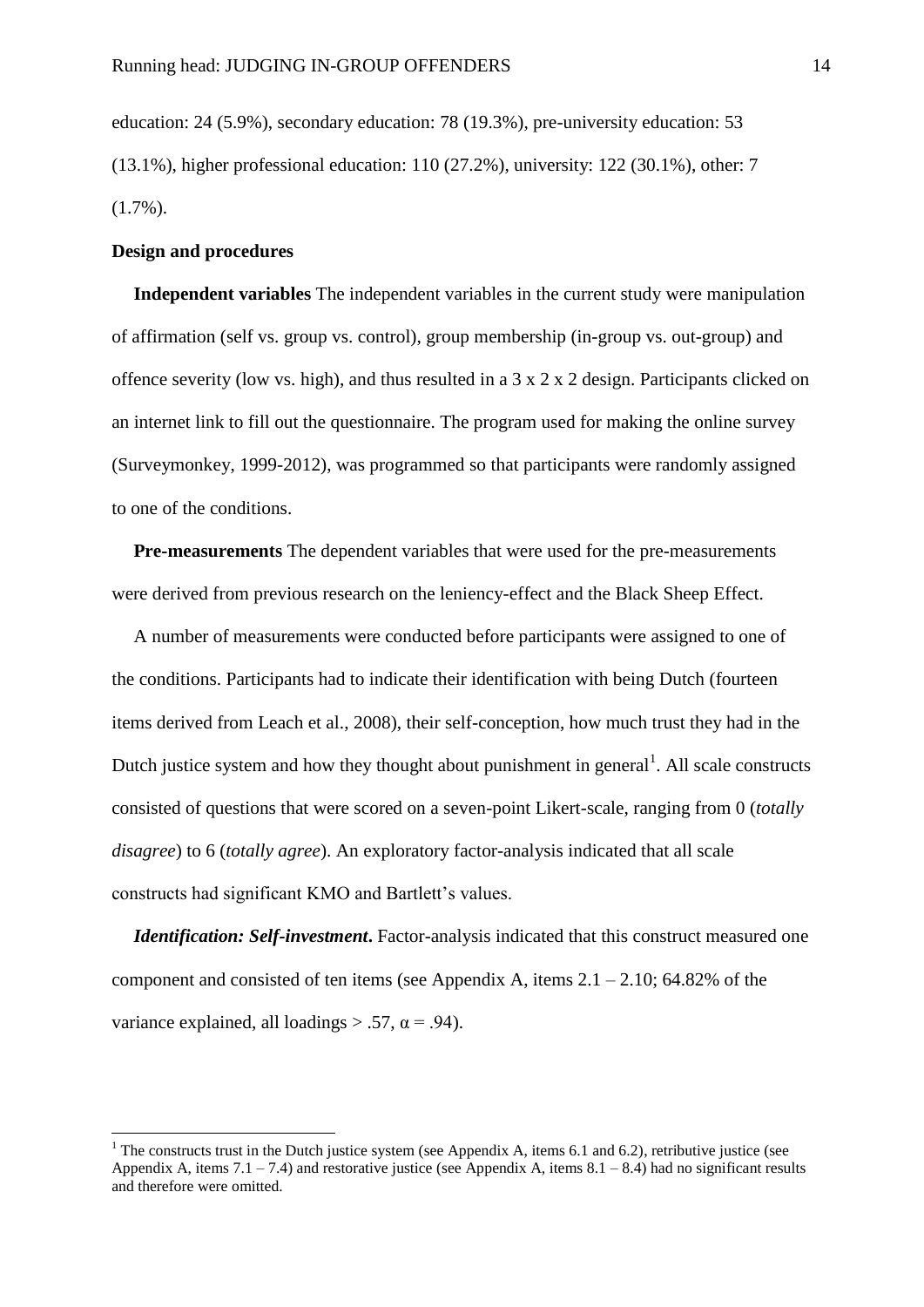*Identification: Self-definition***.** Factor-analysis indicated that this construct measured one component and consisted of four items (see Appendix A, items  $3.1 - 3.4$ ; 69.31% of the variance explained, all loadings  $> .81$ ,  $\alpha = .85$ ).

*Positive self-conception.* Factor-analysis indicated that this construct measured one component and consisted of five items (see Appendix A, items  $4.1 - 4.5$ ;  $62.34\%$  of the variance explained, all loadings  $> .62$ ,  $\alpha = .84$ ).

*Negative self-conception.* Factor-analysis indicated that this construct measured one component and consisted of five items (see Appendix A, items  $5.1 - 5.5$ ; 61.49% of the variance explained, all loadings  $> .73$ ,  $\alpha = .84$ ).

**Post-measurements** To measure if participants' values or attitude have changed during the questionnaire, they were presented with a shorter version of the identification with being Dutch and their self-conception.

*Identification: self-investment*. Factor-analysis indicated that this construct measured one component and consisted of three items (see Appendix A, items  $20.1 - 20.3$ ; 82.67% of the variance explained, all loadings  $> .89$ ,  $\alpha = .89$ ).

*Identification: self-definition*. This construct consisted of two items (see Appendix A, items 21.1 and 21.2;  $r = .56$ ,  $p < .001$ ).

*Positive self-conception.* Factor-analysis indicated that this construct measured one component and consisted of four items (see Appendix A, items  $18.1 - 18.4$ ; 72.85% of the variance explained, all loadings  $> .81$ ,  $\alpha = .87$ ).

*Negative self-conception.* This construct comprised just one item (see Appendix A, item 19.1), and therefore no factor-analysis was conducted.

**Manipulation of affirmation.** The manipulation of affirmation was derived from earlier research (Cohen, Aronson & Steele, 2000; Sherman & Cohen, 2006; Sherman, Kinias, Major, Kim & Prenovost, 2007). The participants were randomly assigned to either the self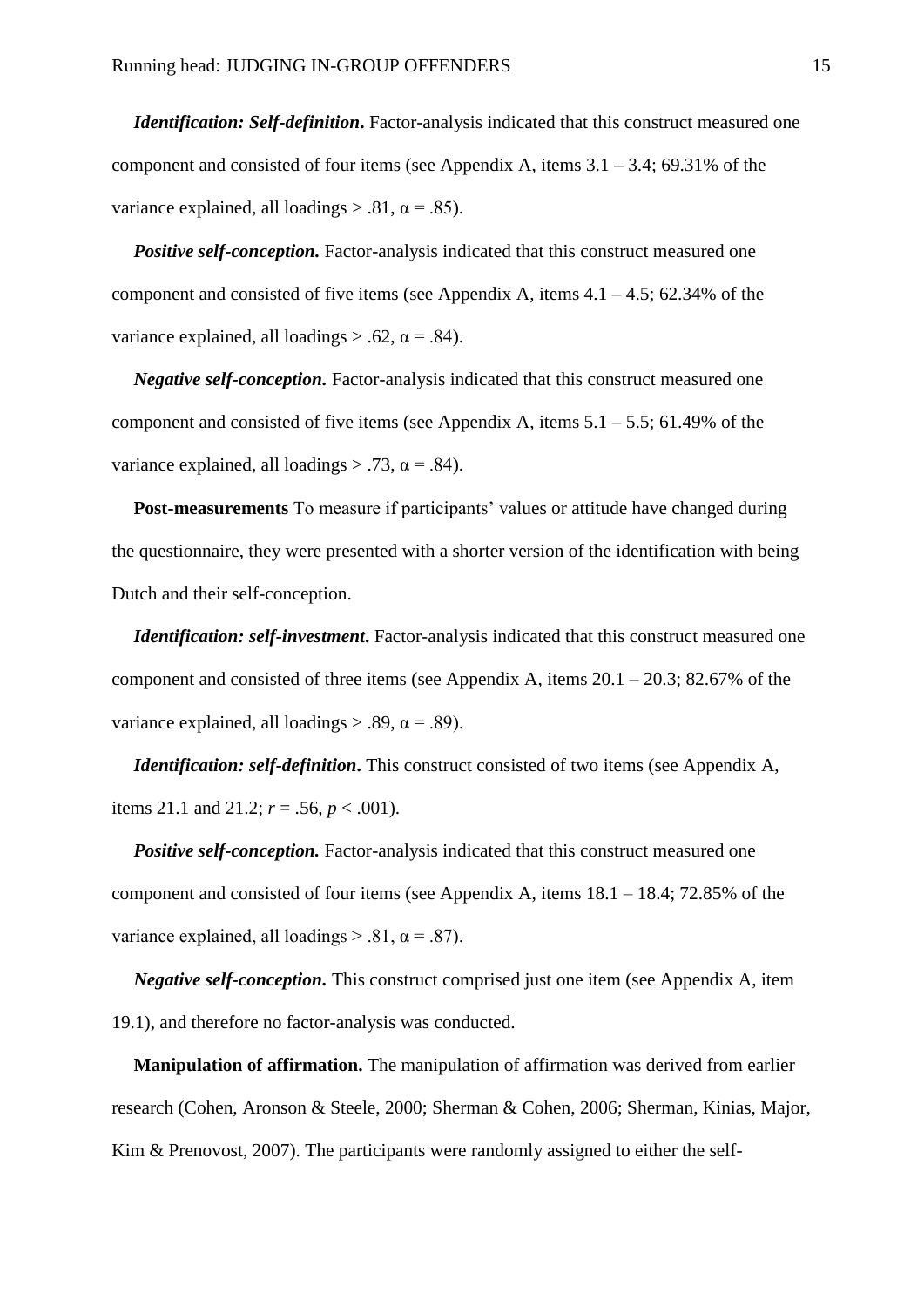affirmation, group-affirmation or control condition. Then they were asked to perform the assigned affirmation (see Appendix A, items  $9 - 11$ ). For the self-affirmation condition, participants were asked to rank different aspects on personal importance (e.g., relationships with friends and family, norms and values). After that, they were asked to elaborate on the topic with the greatest personal importance and explain why this topic is important to him/her. For the group-affirmation condition, participants were asked to rank different aspects on importance for Dutch people (e.g., social solidarity, trust between people). These topics in the group-affirmation condition are more relevant to the social identity instead of personal identity in the self-affirmation condition. Participants were then asked to elaborate on the topic that was of greatest importance to the in-group (Dutch people) and why this was so important. The control-condition received no manipulation of affirmation and these participants were assigned to perform a filler task. In this filler task, participants were asked to write down what they had been eating and drinking for the past 48 hours.

**Manipulation of group and severity.** After the affirmation, the participants read a short casus, in which they were confronted with either an in-group or an out-group member who committed either a light or a heavy offence (see Appendix B). For the light in-group offence (see Figure B1), participants were confronted with a Dutch man who was arrested by the police for fighting with a Belgian tourist in a Dutch recreation park. The heavy in-group offence (see Figure B2) involved a Dutch man who was arrested for severely molesting a Belgian tourist in a fight at a Dutch recreation park. For the out-group offender, the same cases were used, only the nationality of the offender was changed. In the out-group condition it involved a Russian offender who was arrested for either fighting with Belgian tourist (light offence; see Figure B3) or for severely molesting a Belgian tourist at a Dutch recreation park (heavy offence; see Figure B4).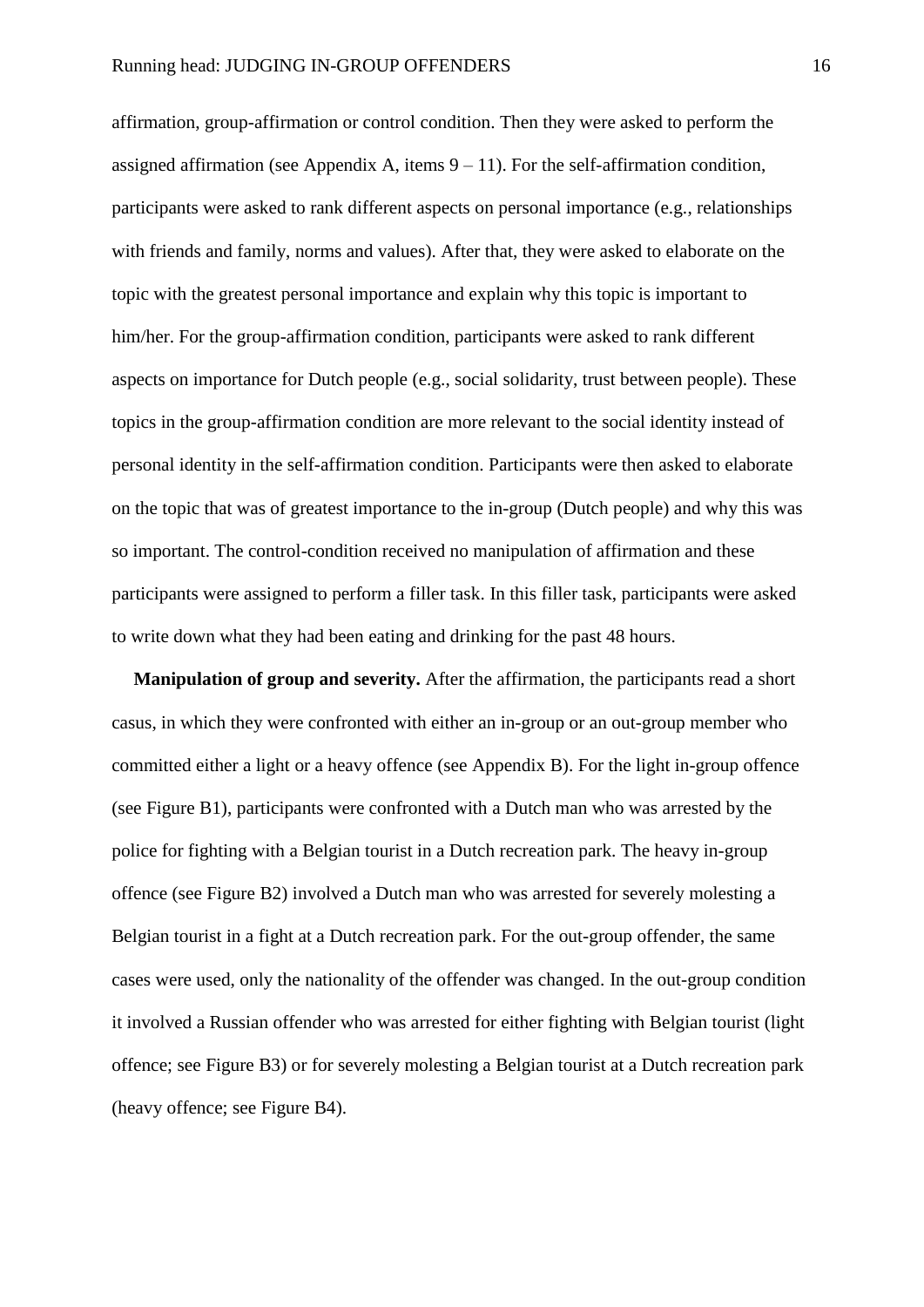**Dependent variables.** After reading the manipulation of group and severity, the participants were asked to evaluate the offence they had just read. Participants answered different questions about how they perceived the offence and the offender. This evaluation was again done by scoring the questions on a seven-point Likert-scale, ranging from 0 (*totally disagree*) to 6 (*totally agree*).

*Manipulation check of severity*. This construct was used to measure how participants rated the offence and was therefore used as a manipulation check for the severity of the offence. Factor-analysis indicated that this construct measured one component and consisted of five items (see Appendix A, items 14.1 – 14.5; 61.05% of the variance explained, all loadings  $> .66$ ,  $\alpha = .83$ ).

**Direct evaluation of the offender.** Subsequently, participants had to evaluate the offender personally. Factor-analysis indicated that this construct measured one component and consisted of ten items (see Appendix A, items  $16.1 - 16.8$ ;  $60.19\%$  of the variance explained, all loadings  $> .69$ ,  $\alpha = .92$ ).

*Evaluation of the offender.* Participants were then asked to rate different constructs of emotions and to indicate how much they felt them towards the offender when reading about the offence (fifteen items identical to Feather & Souter, 2002; Lickel et al., 2005; Iyer et al., 2007). This scale was divided in different constructs of emotions.

*Anger*. This construct consisted of two items (see Appendix A, items 15.1 and 15.2; *r* = .68,  $p < .001$ ).

*Remorse*. This construct consisted of two items (see Appendix A, items 15.3 and 15.4; *r* = .49,  $p < .001$ ).

*Empathy*. Factor-analysis indicated that this construct measured one component and consisted of three items (see Appendix A, items  $15.5 - 15.7$ ;  $63.47\%$  of the variance explained, all loadings  $> .78$ ,  $\alpha = .69$ ).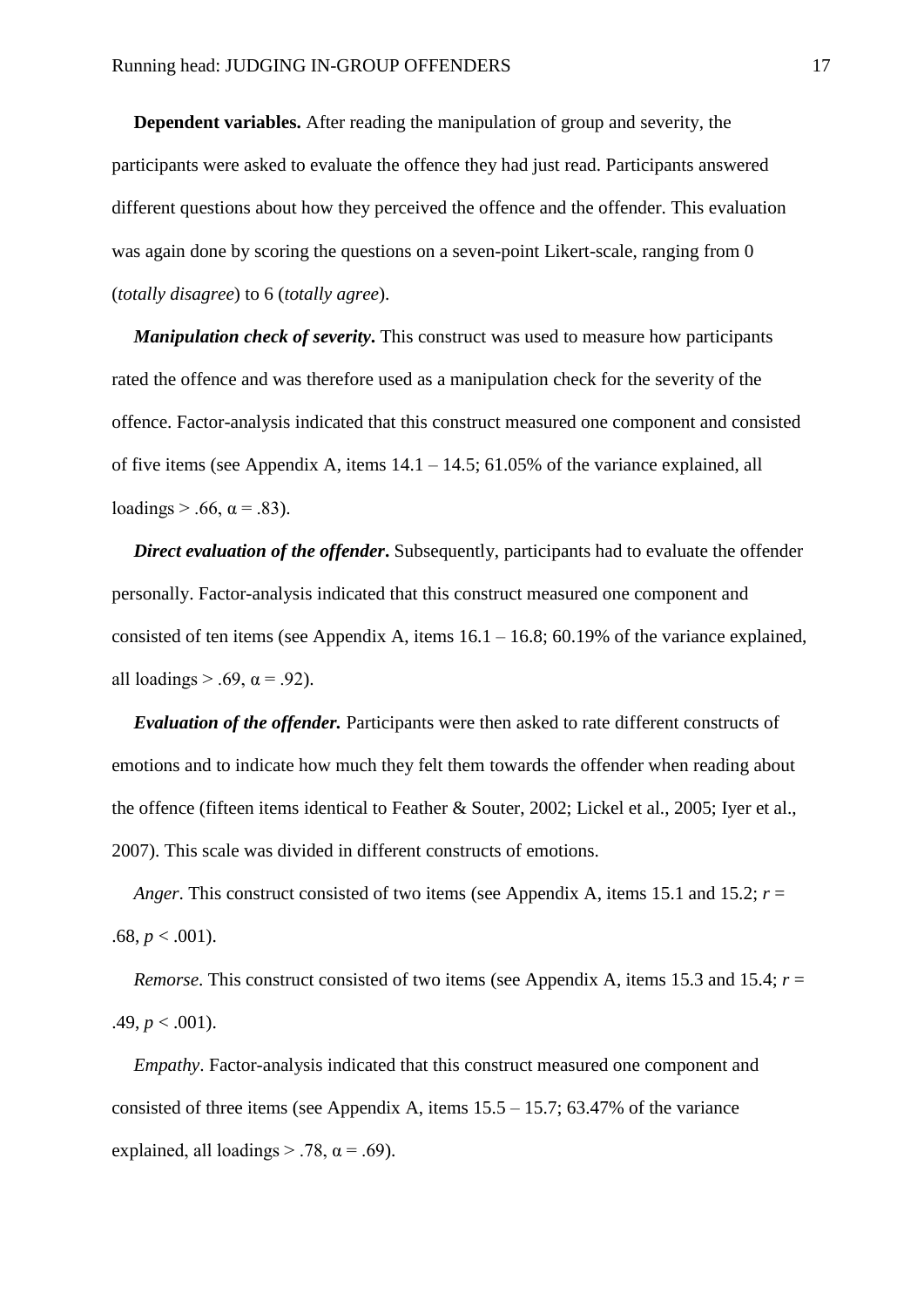*Distress*. Factor-analysis indicated that this construct measured one component and consisted of four items (see Appendix A, items  $15.8 - 15.11$ ;  $60.83\%$  of the variance explained, all loadings  $> .72$ ,  $\alpha = .78$ ).

*Repulsion*. Factor-analysis indicated that this construct measured one component and consisted of four items (see Appendix A, items 15.12 – 15.15; 68.49% of the variance explained, all loadings  $> .69$ ,  $\alpha = .84$ ).

*Applicability of punishment***.** Participants were asked which type of punishment they believed the offender deserved (see Appendix A, item 13.1). These questions were not comprised into one construct, because they measured very different types of punishment.

*Charges.* Participants were asked which type of punishment they would charge the offender with (see Appendix A, item 13.2). This construct comprised of an open question, therefore no factor-analysis was conducted.

*Quantity of punishment.* Participants were then asked how much of the different types of punishment the offender deserved (see Appendix A, items 13.3 – 13.6). These questions were not comprised into one construct, because they measured very different types of punishment.

*Identification with offender.* After the evaluations, participants were presented with seven images which represented the distance or overlap between themselves and the offender (see Appendix A, item 17). Participants were asked to indicate which image best represented their identification with the offender in the case they had read. This construct comprised just one item, therefore no factor-analysis was conducted.

*Social desirability.* Participants were asked to rate their own behaviour and actions to measure how socially desirable they thought about themselves<sup>2</sup>. With this construct we measured how positive participants felt about themselves, after the different manipulations.

**.** 

<sup>&</sup>lt;sup>2</sup> For the social desirability, the constructs lying (see Appendix A, items 24.1 – 24.4) and honesty (see Appendix A, items 25.1 and 25.2) had no significant results and therefore were omitted.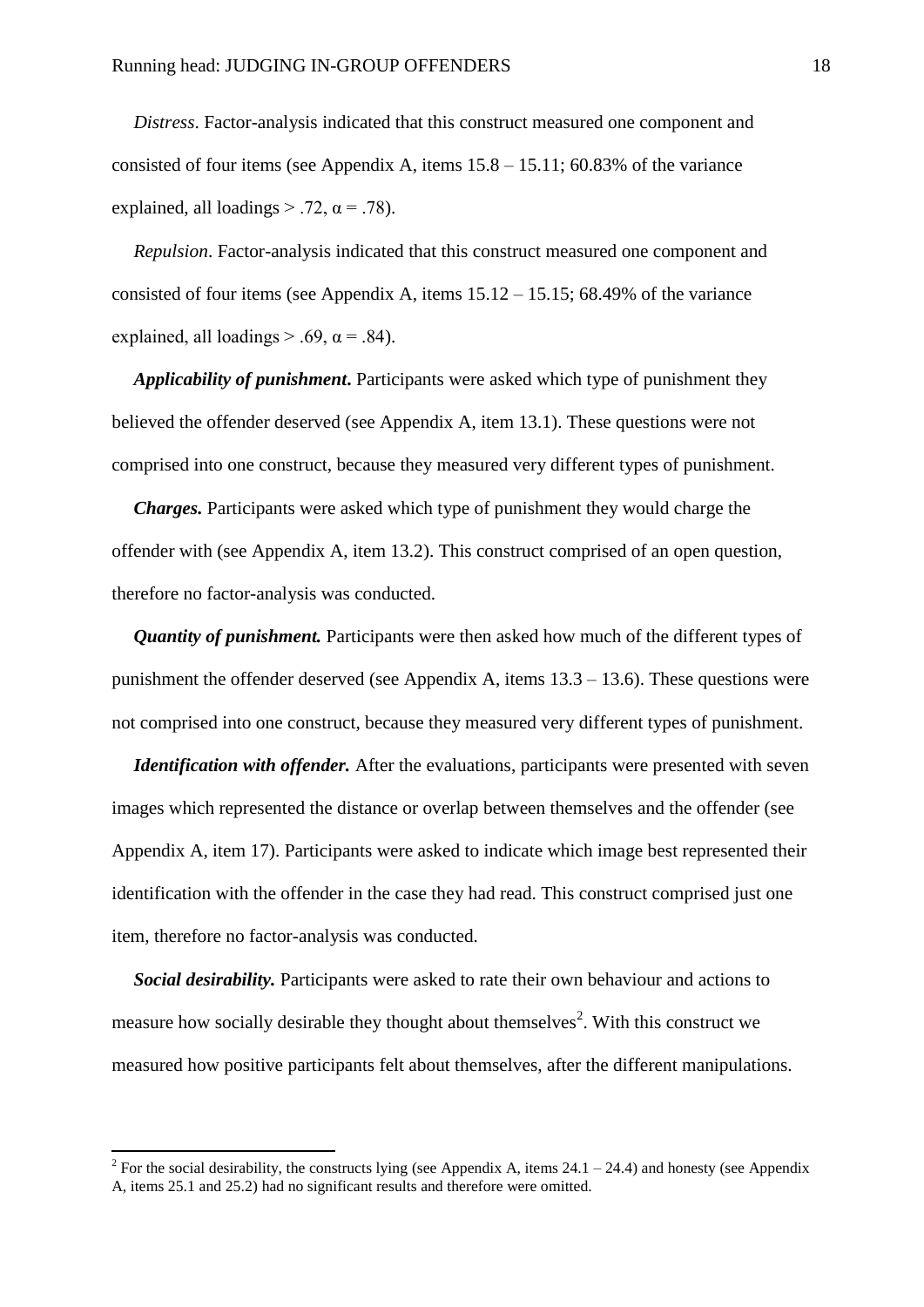*Own behavior*. This construct consisted of two items (see Appendix A, items 26.1 and 26.2;  $r = .34$ ,  $p < .001$ ).

Finally, participants had the possibility to report some remarks or questions about the questionnaire<sup>3</sup> and received a debriefing in which it was stated that the described offence did not actually happen, but that it was relevant for the study that they believed it involved an actual offence.

#### **Results**

#### **Pre-measurements**

After performing the ANOVA analyses, some of the pre-measurements showed unexpected significant differences between the conditions. These differences occurred before participants were randomly assigned to conditions and thus can be attributed to coincidence. To check whether these unexpected (accidental) differences influenced the dependent variables, the pre-measurements were used as a covariate in the ANOVA analyses of the dependent variables. However, none of the pre-measurements exerted a significant influence on the dependent variables. In the analyses reported below, the pre-measurements were therefore not included as covariates.

## **Post-test**

1

To check if there were changes in participants' identification with being Dutch and selfconception, GLM repeated measures analyses were performed to test for differences between the pre- and post-measurements.

**Self-investment***.* The interaction-effect of Self-investment x Affirmation was significant,  $F(2,368) = 4.55$ ,  $p = .01$ , partial  $\eta^2 = .02$ . The interaction-effect of Self-investment x Group x

<sup>&</sup>lt;sup>3</sup> In this final section, participants had the opportunity to indicate their own experiences with offences (see Appendix A, items  $22.1 - 22.4$ ) and they could evaluate the questionnaire (see Appendix A, items  $23.1 - 23.3$ ). Both these constructs had no significant results and therefore were omitted.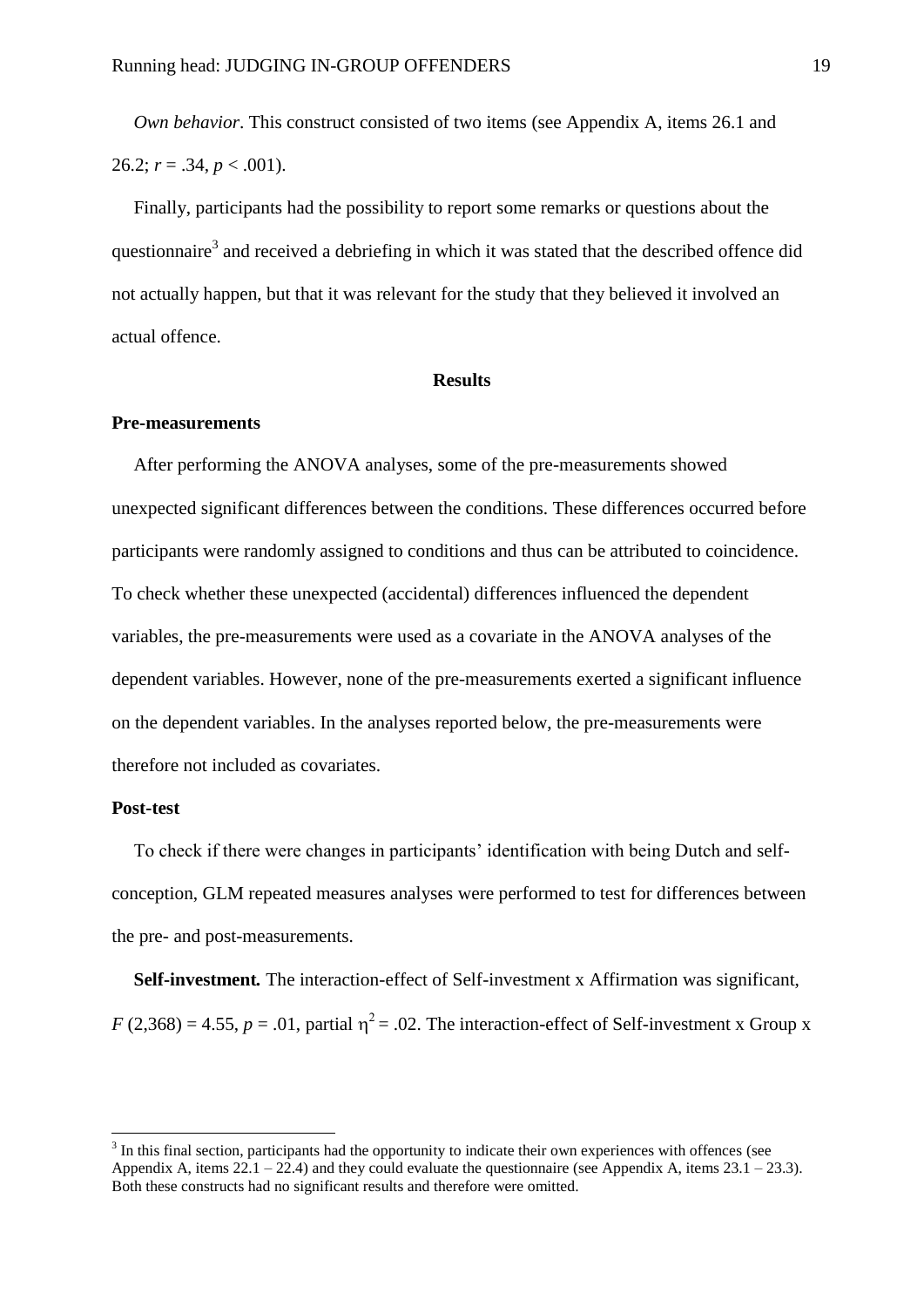

*Figure 1.* Differences between pre- and post-measurements for type of affirmation on the selfinvestment scale.

Severity was also significant,  $F(1,368) = 3.99$ ,  $p = .04$ , partial  $\eta^2 = .01$ . All other main- and interaction-effects were not significant. The significant interaction-effect of Self-investment x Affirmation (see Figure 1) showed differences between the pre- and post-measurements; participants felt more positive about being Dutch after reading about an offence in the selfaffirmation ( $M = 4.72$ ,  $SE = .09$  versus  $M = 4.83$ ,  $SE = .11$ ) and control condition ( $M = 4.78$ ,  $SE = .09$  versus  $M = 4.81$ ,  $SE = .11$ ). This effect was not found in the group-affirmation condition ( $M = 4.67$ ,  $SE = .09$  versus  $M = 4.57$ ,  $SE = .11$ ).

The significant interaction-effect of Self-investment x Group x Severity (see Figure 2) showed differences between the pre- and post-measurements for the in-group light offence  $(M = 4.67, SE = .11$  versus  $M = 4.74, SE = .12$ ), and for the in-group heavy offence  $(M =$ 4.73,  $SE = .11$  versus  $M = 4.65$ ,  $SE = .12$ ). These differences between pre- and postmeasurements were not found for the out-group light offence ( $M = 4.58$ ,  $SE = .11$  versus  $M =$ 4.57,  $SE = .13$ ) or the out-group heavy offence ( $M = 4.91$ ,  $SE = .13$  versus  $M = 4.98$ ,  $SE =$ .14). These results indicated that participants felt more positive about being Dutch when confronted with a light in-group offence and less positive when confronted with a heavy in-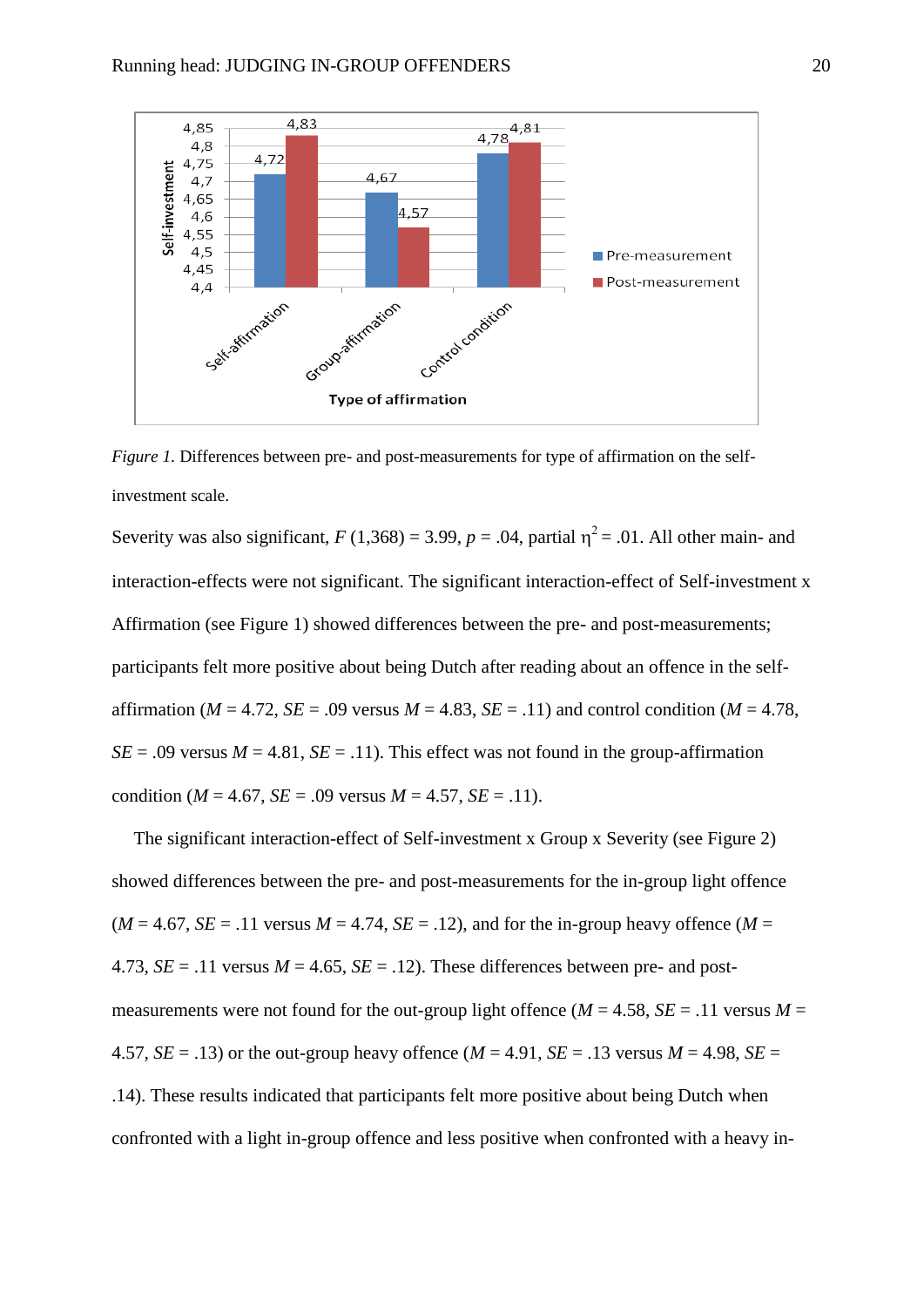

*Figure 2.* Differences between the pre- and post-measurements for Group x Severity on the selfinvestment scale.

group offence. The pattern of these results indicated a more lenient evaluation for the light ingroup offence and a harsher evaluation (BSE) for the heavy in-group offence.

**Self-definition.** The main-effect of self-definition was significant,  $F(1,368) = 4.64$ ,  $p =$ .03, partial  $\eta^2$  = .01. All other main- and interaction effects were not significant. The maineffect of self-definition showed a difference between the pre-measurement ( $M = 4.10$ ,  $SE =$ .06) and the post-measurement ( $M = 4.01$ ,  $SE = .06$ ). This indicated that participants felt less positive about being Dutch after reading the offence, but the difference in means is small.

**Positive self-conception***.* The main-effect of positive self-conception was significant, *F*  $(1,368) = 48.18$ ,  $p < 0.01$ , partial  $\eta^2 = 0.12$ . The interaction-effect of Positive self-conception x Affirmation x Group x Severity was also significant,  $F(2,368) = 3.37$ ,  $p = .04$ , partial  $\eta^2 =$ .02. All other main- and interaction-effects were not significant. The main-effect of positive self-conception showed a difference between the pre-measurement ( $M = 5.60$ ,  $SE = .04$ ) and the post-measurement ( $M = 5.76$ ,  $SE = .04$ ). This showed that participants felt more positive about themselves after reading about an offence. The interaction-effect of Positive self-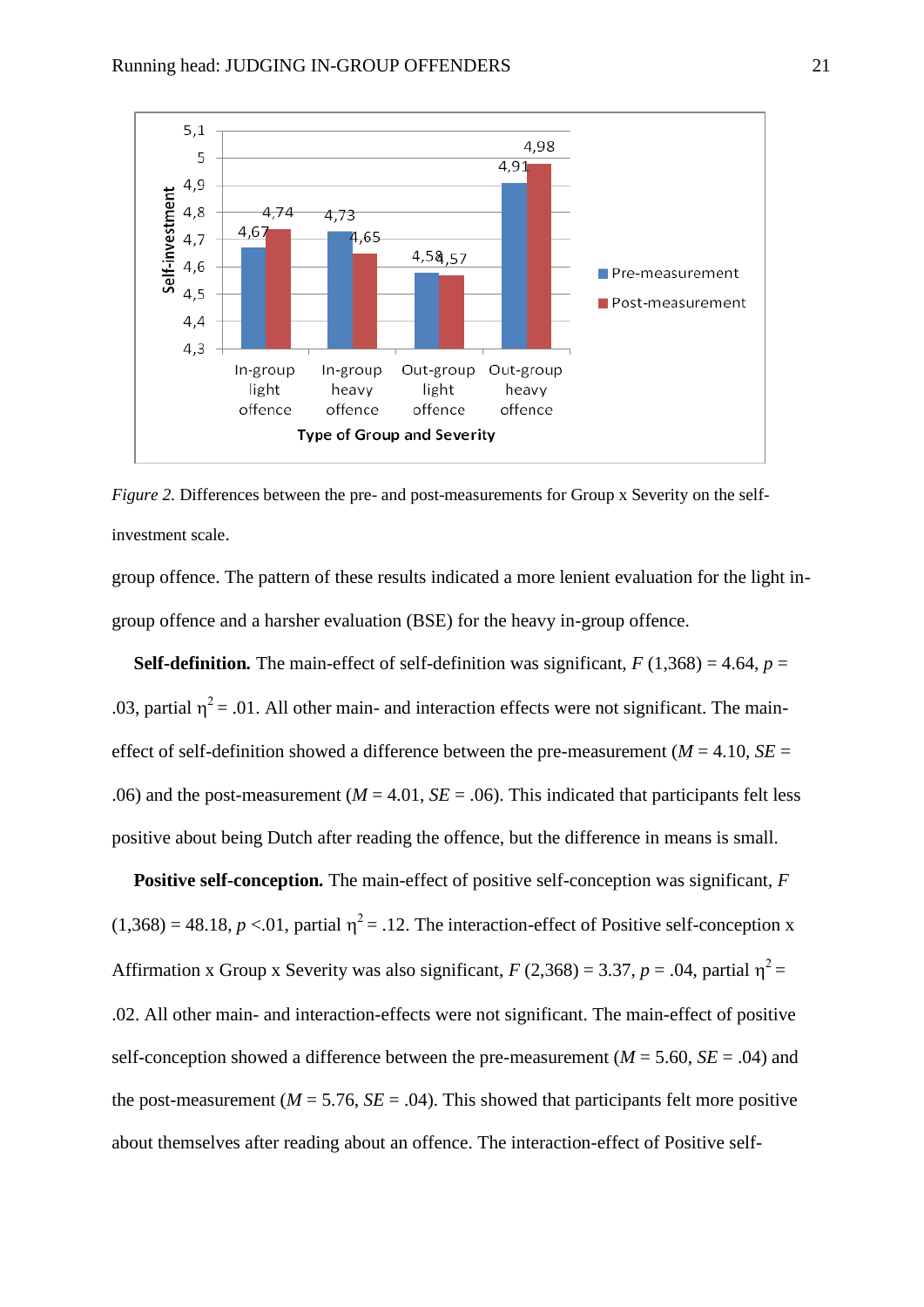

*Figure 3*. Differences between the pre- and post-measurements for type of group on the negative selfconception scale.

conception x Affirmation x Group x Severity was significant, but the differences in means were difficult to interpret and therefore the large amount of means were not reported.

**Negative self-conception***.* The main-effect of negative self-conception was significant, *F*  $(1,368) = 142.38, p < 0.01$ , partial  $\eta^2 = .28$ . The interaction-effect of Negative self-conception x Group was significant,  $F(1,368) = 4.47$ ,  $p = .04$ , partial  $\eta^2 = .01$ . The interaction-effect of Negative self-conception x Affirmation x Group was also significant,  $F(2,368) = 3.77$ ,  $p =$ .02, partial  $\eta^2$  = .02. All other main- and interaction-effects were not significant. The significant differences between the pre- and post-measurements on the main-effect of negative self-conception showed that participants felt less negative after reading about an offence ( $M = 3.59$ ,  $SE = .06$  versus  $M = 4.11$ ,  $SE = .06$ ).

The interaction-effect of Negative self-conception x Group (see Figure 3) showed a larger difference for the in-group offence  $(M = 3.59, SE = .08$  versus  $M = 4.21, SE = .08$ ) than for the out-group offence ( $M = 3.59$ ,  $SE = .08$  versus  $M = 4.02$ ,  $SE = .09$ ). These results showed that participants rated themselves less negative after reading about an offence, and this effect was strongest when it concerned a in-group offence.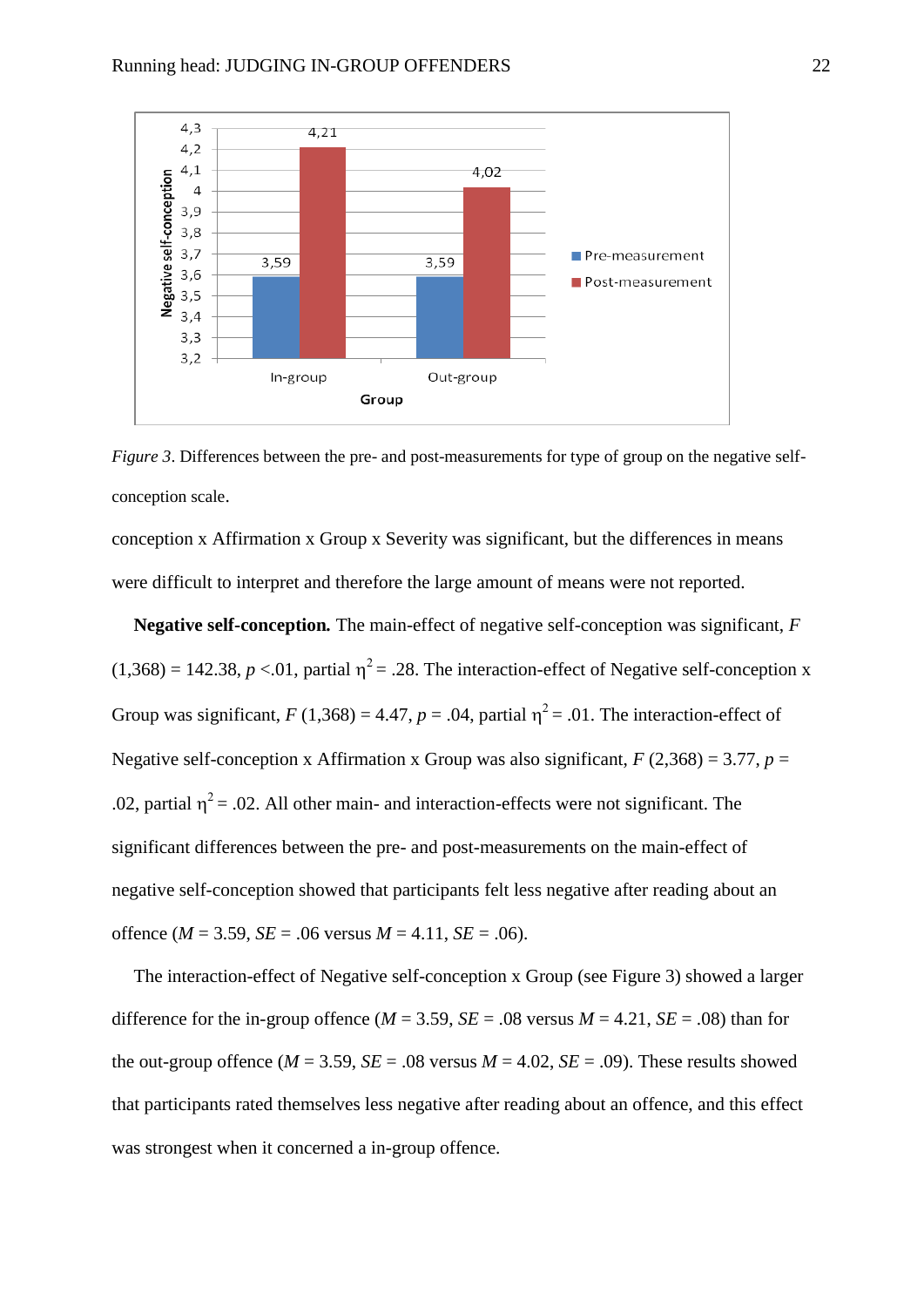

*Figure 4*. Differences between the pre- and post-measurements for Affirmation x Group on the negative self-conception scale.

The interaction-effect of Negative self-conception x Affirmation x Group (see Figure 4) showed the biggest differences in the self-affirmation condition between the pre- and postmeasurements for the in-group offence ( $M = 3.59$ ,  $SE = .14$  versus  $M = 4.35$ ,  $SE = .14$ ) and for the out-group offence ( $M = 3.50$ ,  $SE = .13$  versus  $M = 3.73$ ,  $SE = .14$ ). These differences were also found in the group-affirmation condition for the in-group offence ( $M = 3.57$ ,  $SE =$ .13 versus  $M = 4.13$ ,  $SE = .13$ ) and for the out-group offence ( $M = 3.58$ ,  $SE = .15$  versus  $M =$ 4.08,  $SE = .16$ ), and in the control condition for the in-group offence  $(M = 3.61, SE = .13)$ versus  $M = 4.15$ ,  $SE = .14$ ) and for the out-group offence ( $M = 3.69$ ,  $SE = .15$  versus  $M =$ 4.25, *SE* = .15). These results showed that participants felt less negative about themselves after reading about an offence, and this effect was strongest in the self-affirmation condition when confronted with an in-group offence.

#### **Manipulation check**

**Severity** This scale was a manipulation check for the severity of the offence. The maineffect of severity of the offence for the severity scale was significant,  $F(1,390) = 105.14$ ,  $p <$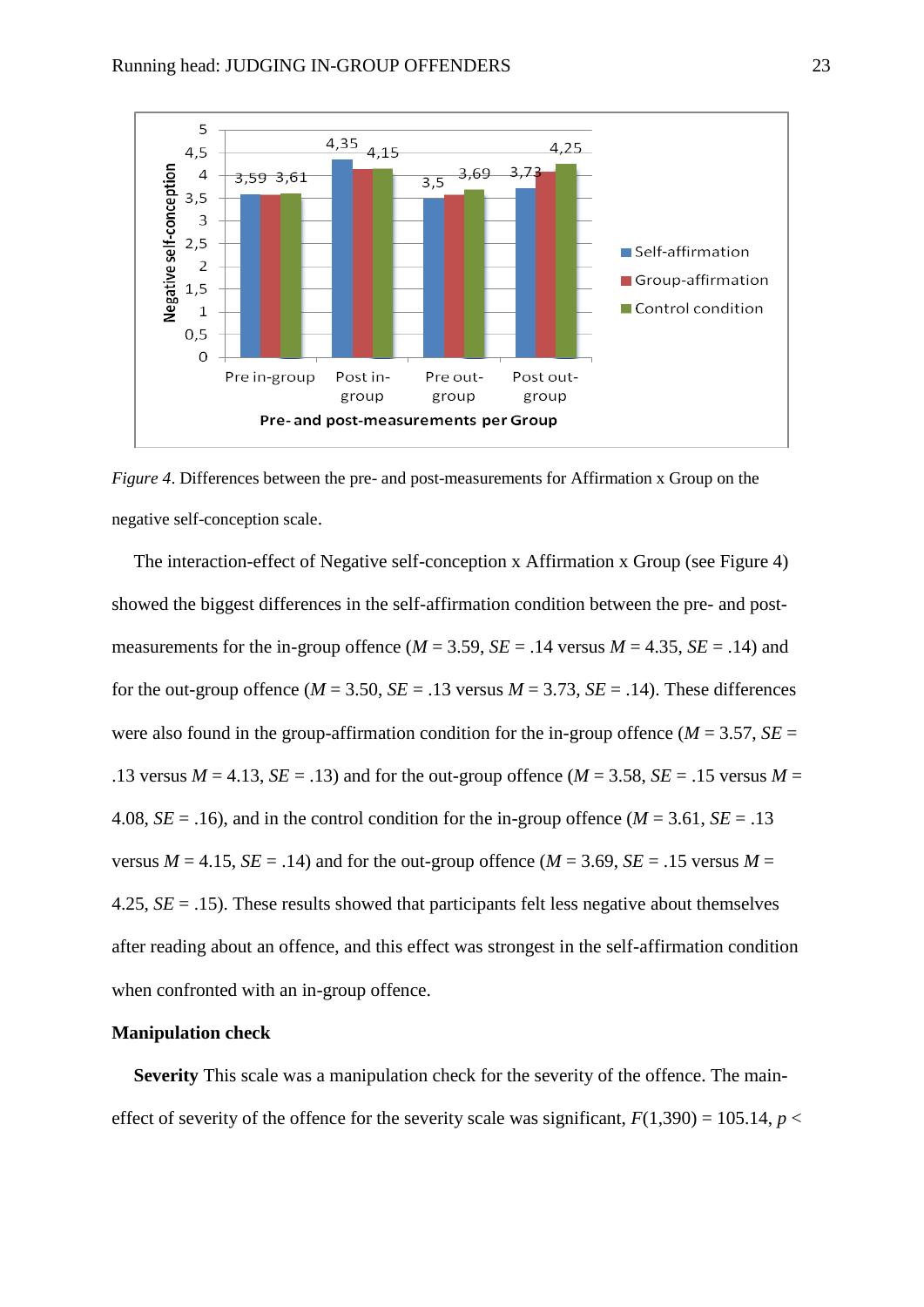

*Figure 5*. Results of the effect of affirmation on the social desirability scale.

.01, partial  $\eta^2$  = .22, which confirms a successful manipulation of severity. A light offence was graded as less severe ( $M = 5.83$ ;  $SE = .07$ ) than a heavy offence ( $M = 6.38$ ;  $SE = .07$ ). All other main- and interaction-effects were not significant.

**Social desirability** This scale was a manipulation check for the affirmation manipulations. Participants were asked some questions at the end of the questionnaire to check how they rated their social behaviour. A significant effect was found for the construct own behavior.

The main-effect of affirmation on the own behaviour was significant,  $F(2,379) = 4.03$ ,  $p =$ .02, partial  $\eta^2$  = .02 (see Figure 5). All other main- and interaction-effects were not significant. The significant main-effect affirmation showed that participants rated themselves most positive on how they act in the self-affirmation condition ( $M = 5.04$ ;  $SE = .11$ ), followed by the control condition ( $M = 4.75$ ;  $SE = .11$ ) and the group-affirmation condition ( $M = 4.61$ ;  $SE = .11$ ). We compared main-effects to investigate which affirmation-conditions showed significant differences. We expected a significant difference between the affirmation conditions and the control condition, but this effect was not found ( $MD = .13$ ; *SE* = .16; *p* = .40). We found a significant difference between the self-affirmation and group-affirmation condition ( $MD = .43$ ;  $SE = .16$ ;  $p < .01$ ). All other compared main-effects were not significant. These results indicated that participants rated their social desirable behavior and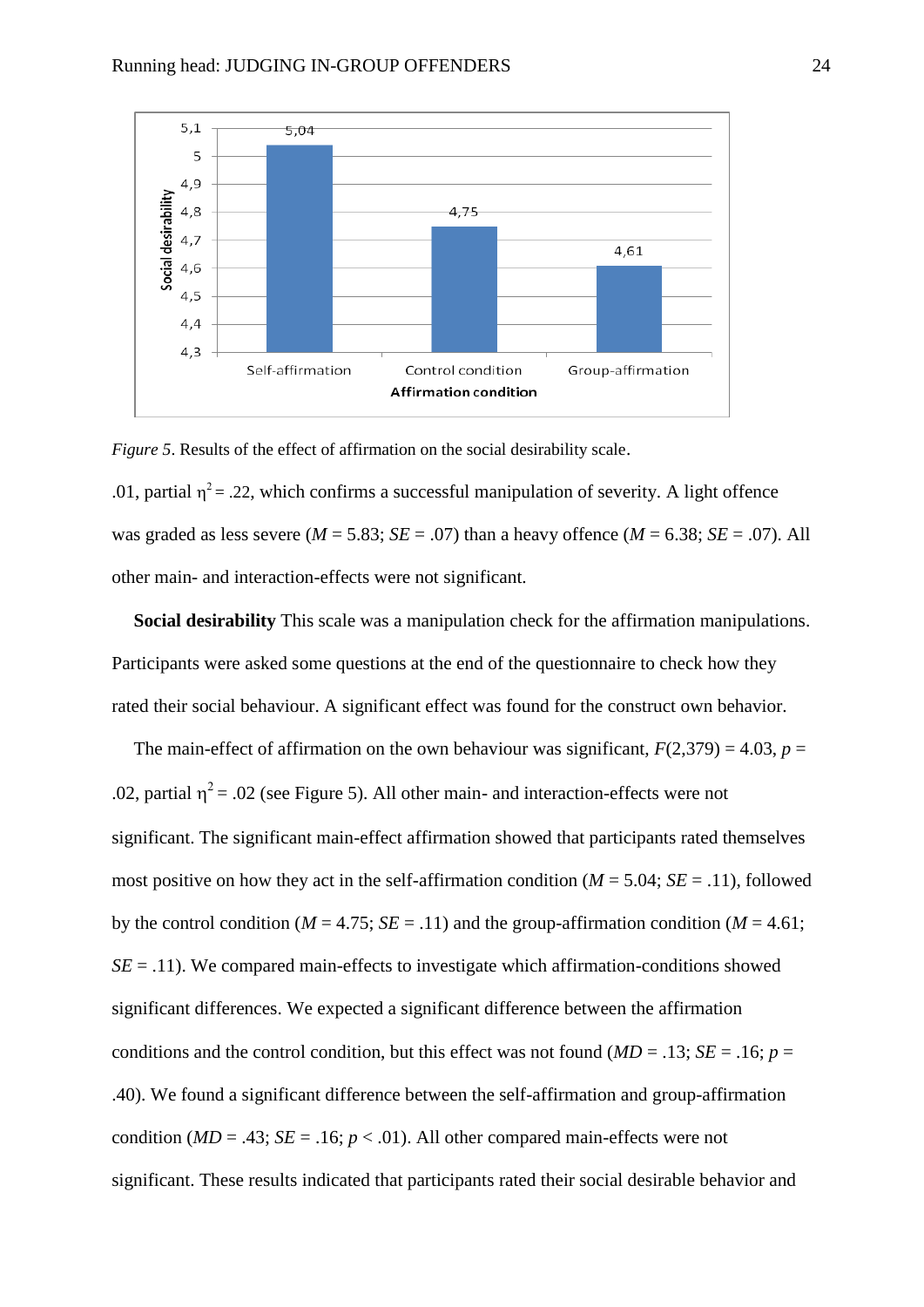good habits as most positive after the self-affirmation, and least positive after the groupaffirmation. Participants in the self-affirmation condition were influenced least, and that participants in the group-affirmation were affected most by the offences. These results suggest that participants could distance themselves more after the self-affirmation and felt more involved with the in-group offender after the group-affirmation. The results clearly support a successful manipulation of affirmation.

#### **Independent variables**

All analyses comprised GLM procedures in SPSS, with affirmation, severity and groupmembership as continuous independent variables.

**Hypothesis 1.** This hypothesis predicted a main-effect of severity; light offences receive a milder evaluation in all conditions than heavy offences.

*Direct evaluation of the offender* The main-effect of severity on the direct evaluation of the offender was significant,  $F(1,381) = 9.48$ .  $p < .01$ , partial  $\eta^2 = .03$ . All other effects were not significant, all *F*s < 1. In support of the first hypothesis, we found that the offender who committed a light offence received a more positive evaluation ( $M = 2.07$ ; *SE* = .061) than the offender who committed a heavy offence  $(M = 1.79; SE = .064)$ .

*Evaluation of the offender* This scale measured the evaluation of the offender by the different emotions participants experienced when reading about the committed offence. Results showed significant main-effects severity (see figure 6).

*Anger.* The main-effect of severity on the anger participants reported feeling about the offender was significant,  $F(1,384) = 40.442$ ,  $p < .01$ , partial  $\eta^2 = .01$ . All other main- and interaction-effects were not significant. As expected, we found a significant main-effect of severity of the offence on the anger it evoked, a light offence evoked less anger (*M* = 4.13; *SE*  $= 0.115$ ) towards the offender than a heavy offence ( $M = 5.21$ ; *SE* = 0.122).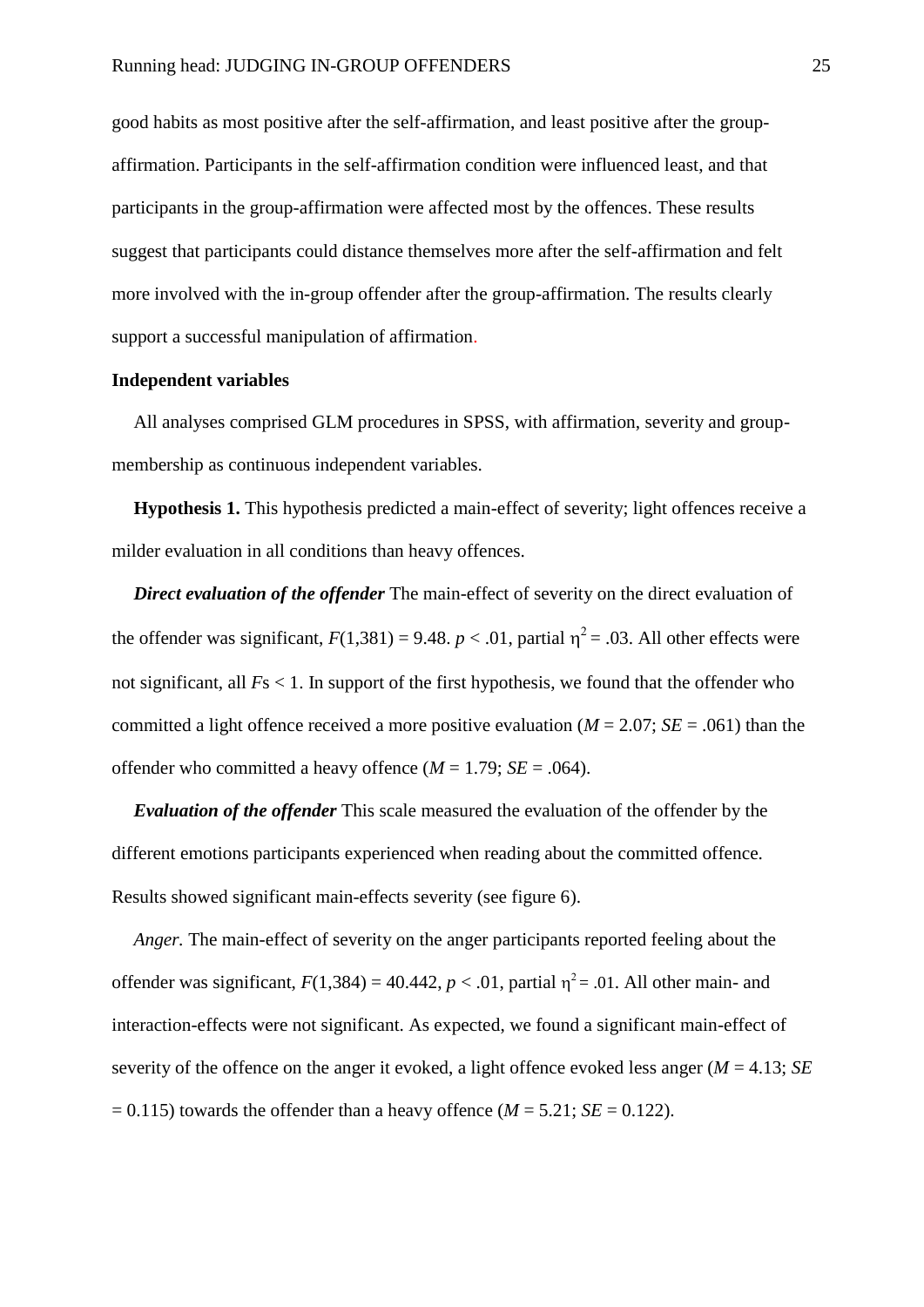

*Figure 6*. Results of the different emotions that the offender evoked per type of offence.

*Distress.* The main-effect of severity on the distress participants reported feeling about the offender was significant,  $F(1,371) = 25.20$ ,  $p < .01$ , partial  $\eta^2 = .06$ . All other main- and interaction-effects were not significant. The significant main-effect severity that was found for this construct showed that a light offence evoked less distress ( $M = 2.66$ ;  $SE = 0.10$ ) than a heavy offence  $(M = 3.40; SE = 0.11)$ .

*Repulsion.* The main-effect of severity on the repulsion participants reported feeling about the offender was significant,  $F(1,384) = 41.46$ ,  $p < .01$ , partial  $\eta^2 = .10$ . All other main- and interaction-effects were not significant. The significant main-effect severity that was found for this construct showed that a light offence evoked less repulsion ( $M = 4.56$ ;  $SE = 0.10$ ) than a heavy offence  $(M = 5.53; SE = 0.10)$ .

*Remorse.* The main-effect of severity on the remorse participants reported feeling about the offender was significant,  $F(1,384) = 5.97$ ,  $p = .03$ , partial  $\eta^2 = .01$ . All other main- and interaction-effects were not significant. The significant main-effect severity that was found for this construct showed that a light offence evoked less remorse ( $M = 1.69$ ;  $SE = 0.08$ ) than a heavy offence  $(M = 1.95; SE = 0.08)$ .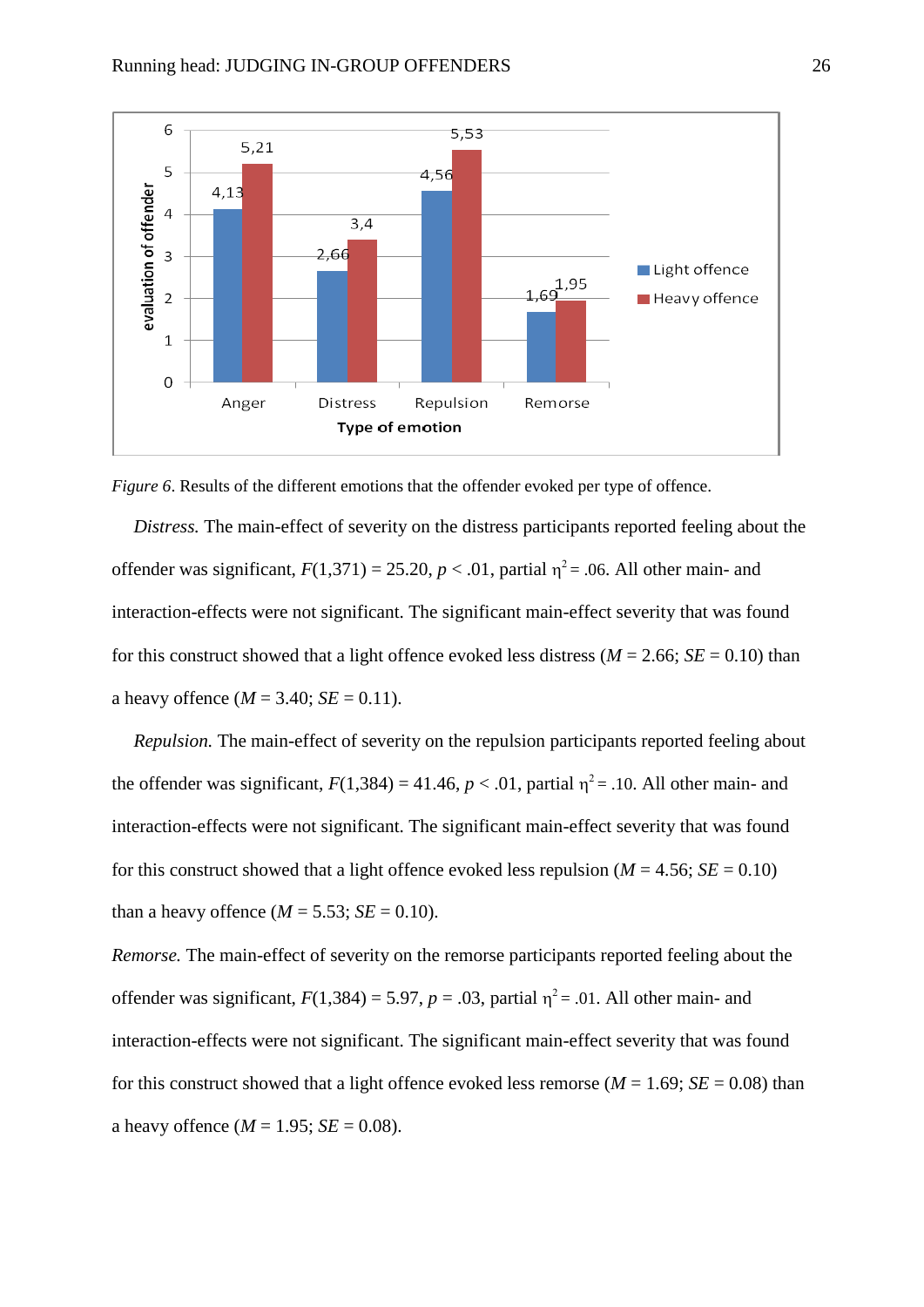

*Figure 7.* Applicability of different types of punishment for the offender, per type of offence.

*Applicability of punishment* Participants were asked to indicate how fitting different types of punishment were for the offender. Results showed significant main-effects of severity (see Figure 7).

*Confinement.* The main-effect of severity on the confinement scale was significant,  $F(1,404) = 126.14, p < .01$ , partial  $\eta^2 = .24$ . All other effects were not significant, all  $Fs < 1$ . The significant main-effect of severity showed that confinement was rated as a more fitting punishment for the heavy offence compared to the light offence ( $M = 8.97$ ;  $SE = .21$  versus M  $= 5.65$ ; *SE* = .20).

*Probation.* The main-effect of severity on the probation scale was significant,  $F(1,404) =$ 25.25,  $p < .01$ , partial  $\eta^2 = .06$ . All other effects were not significant, all  $Fs < 1$ . The significant main-effect of severity showed that probation was a more fitting punishment for the light offence compared to the heavy offence ( $M = 6.77$ ;  $SE = .23$  versus  $M = 5.09$ ;  $SE =$ .24).

*Community service.* The main-effect of severity on the community service scale was significant,  $F(1,404) = 39.57$ ,  $p < .01$ , partial  $\eta^2 = .09$ . All other effects were not significant, all *F*s < 1. The significant main-effect of severity on community service showed that the light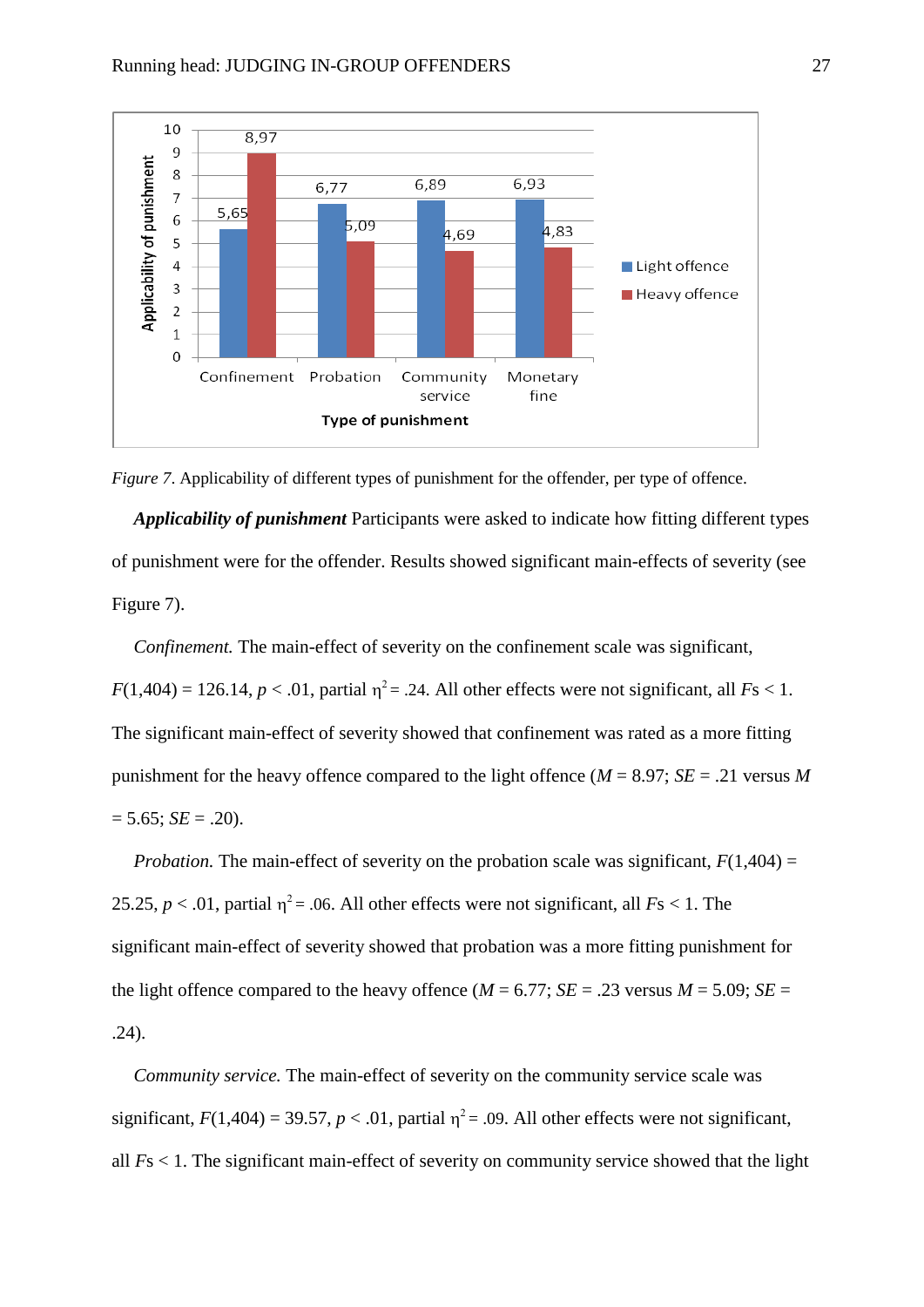offence scored higher on this alternative punishment ( $M = 6.89$ ;  $SE = .24$ ) than the heavy offence  $(M = 4.69; SE = .25)$ .

*Monetary fine.* The main-effect of severity on the monetary fine scale was significant,  $F(1,404) = 35.06$ ,  $p < .01$ , partial  $\eta^2 = .08$ . All other effects were not significant, all  $Fs < 1$ . The significant main-effect of severity on the monetary fine showed that a monetary fine was rated as a more fitting punishment for the light offence ( $M = 6.93$ ;  $SE = .25$ ) compared to the heavy offence ( $M = 4.83$ ; *SE* = .26).

*Charges* The main-effect of severity on the charges scale was significant,  $F(1,404) =$ 187.99,  $p < .01$ , partial  $\eta^2 = .32$ . All other main- and interaction-effects were not significant. The significant main-effect of severity showed that the light offences received lesser charges  $(M = 2.27, SE = .06)$  than the heavy offences  $(M = 3.36, SE = .06)$ .

*Quantity of punishment* Subsequently, participants were asked how long the punishment of the offender should be for the committed crime. In support of the first hypothesis, this analyses showed significant main-effects of severity.

*Confinement.* The main-effect of severity on the confinement scale was significant,  $F(1,393) = 39.74$ ,  $p < .01$ , partial  $\eta^2 = .09$ . All other main- and interaction-effects were not significant. The significant main-effect severity showed that the light offences received less months of confinement ( $M = 6.68$ ;  $SE = 5.73$ ) compared to the heavy offences ( $M = 59.21$ ;  $SE = 6.05$ .

*Probation.* The main-effect of severity on the probation scale was significant,  $F(1,393) =$ 24.31,  $p < .01$ , partial  $\eta^2 = .06$ . All other effects were not significant, all  $Fs < 1$ . The significant main-effect of severity showed that the light offences received less months of probation ( $M = 20.37$ ;  $SE = 7.92$ ) compared to the heavy offences ( $M = 77.17$ ;  $SE = 8.37$ ).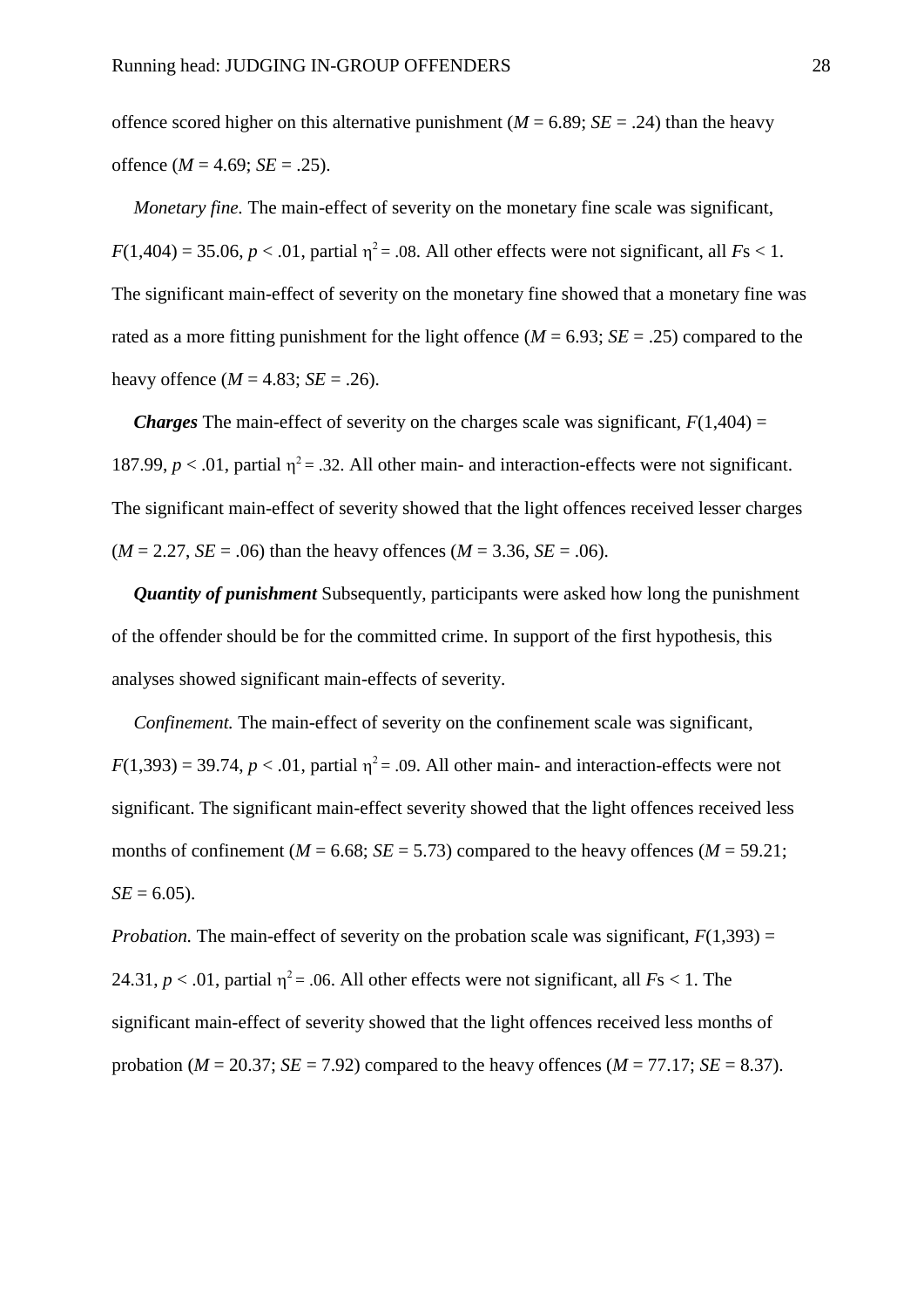

*Figure 8*. Results of the direct evaluation of the offender, per type of affirmation.

*Community service.* Analysis of the community service scale obtained no significant mainand interaction-effects, all *F*s < 1. A significant main-effect severity on community service was expected, but this effect was not found.

*Monetary fine.* The main-effect of severity on the monetary fine scale was significant,  $F(1,393) = 7.33, p < .01$ , partial  $\eta^2 = .02$ . All other main- and interaction-effects were not significant. The significant main-effect of severity showed that the light offences called for a lower monetary fine ( $M = 2462.23$ ;  $SE = 58060.81$ ) compared to the heavy offences ( $M =$ 231145.66; *SE* = 61325.75). The standard errors for this construct were high and therefore we looked for any outliers, but no significant outliers were found. The distribution of the monetary fine varies greatly and this resulted in the high standard errors.

**Hypothesis 2.** This hypothesis predicted a main-effect of affirmation; self-affirmation generates the harshest, and group-affirmation generates the mildest evaluation of the offender.

*Direct evaluation of the offender* On the direct evaluation of the offender there was a significant main-effect of affirmation,  $F(2,381) = 3.79$ ,  $p = .02$ , partial  $\eta^2 = .02$  (see Figure 8). All other effects were not significant, all  $Fs < 1$ . The main-effect of affirmation showed that,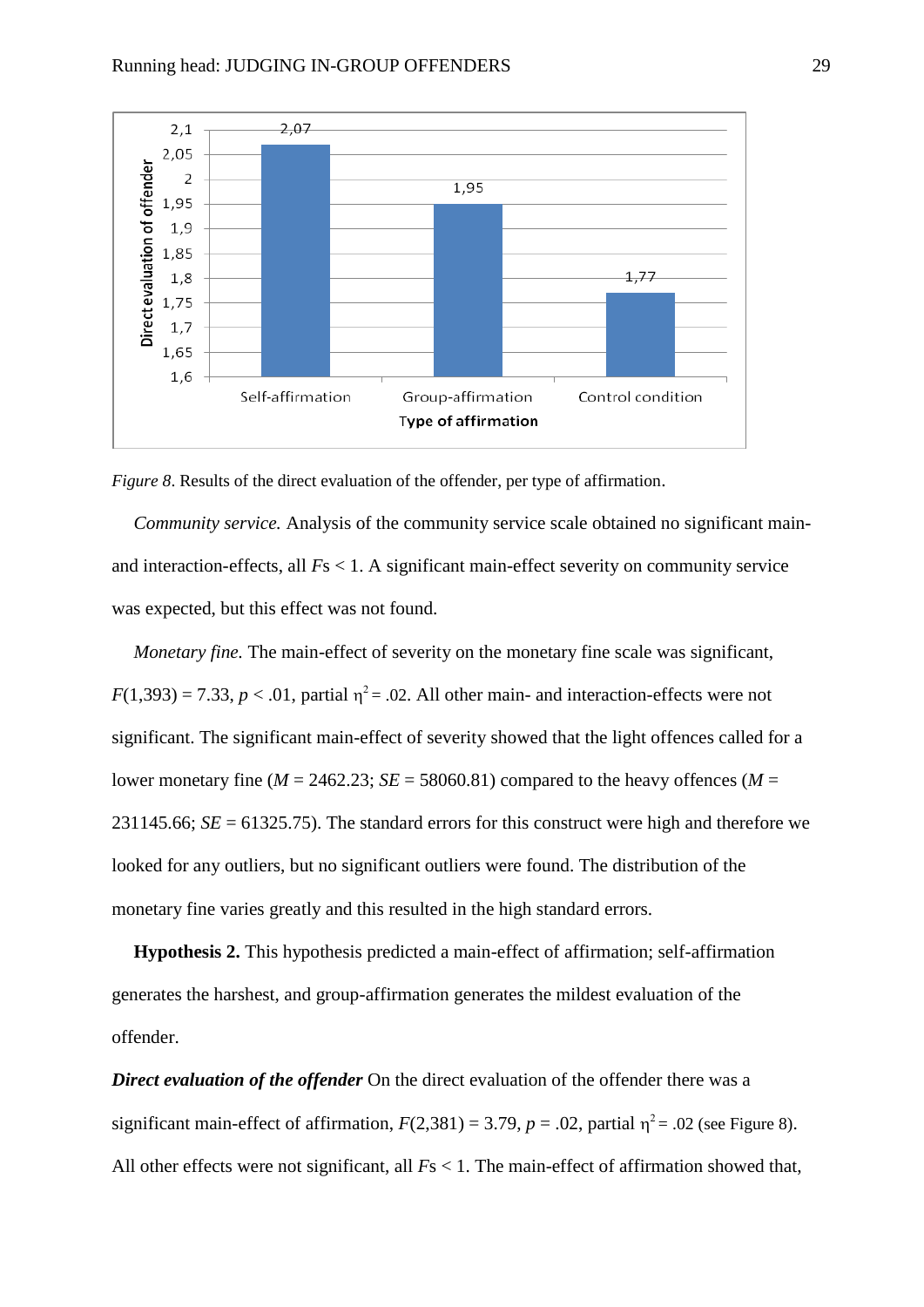

*Figure 9*. Results of evaluation of the offender for the empathy scale, per type of offence and groupmembership.

in the self-affirmation condition, the offender was rated most positive  $(M = 2.07; SE = .08)$ , followed by the group-affirmation condition ( $M = 1.95$ ;  $SE = .08$ ) and the control condition  $(M = 1.77; SE = .08)$ . These results are contrary to the second hypothesis, which expected a harsher evaluation of the offender in the self-affirmation condition compared to the control condition. Apparently, participants rated the offender less positive in the control condition than in the affirmation conditions.

*Identification* Analysis of this construct obtained no significant main- and interactioneffects, all *F*s < 1. A significant main-effect of affirmation was expected for the identification with the offender, but this effect was not found.

**Hypothesis 3.** This first part of this hypothesis predicted a interaction-effect for Group x Severity; a light in-group offender will be evaluated less negative than a light out-group offender, and, a heavy in-group offender will be evaluated harsher compared to a heavy outgroup offender. The second part of this hypothesis predicted a interaction-effect for Affirmation x Group x Severity; a light in-group offender will be evaluated most positive in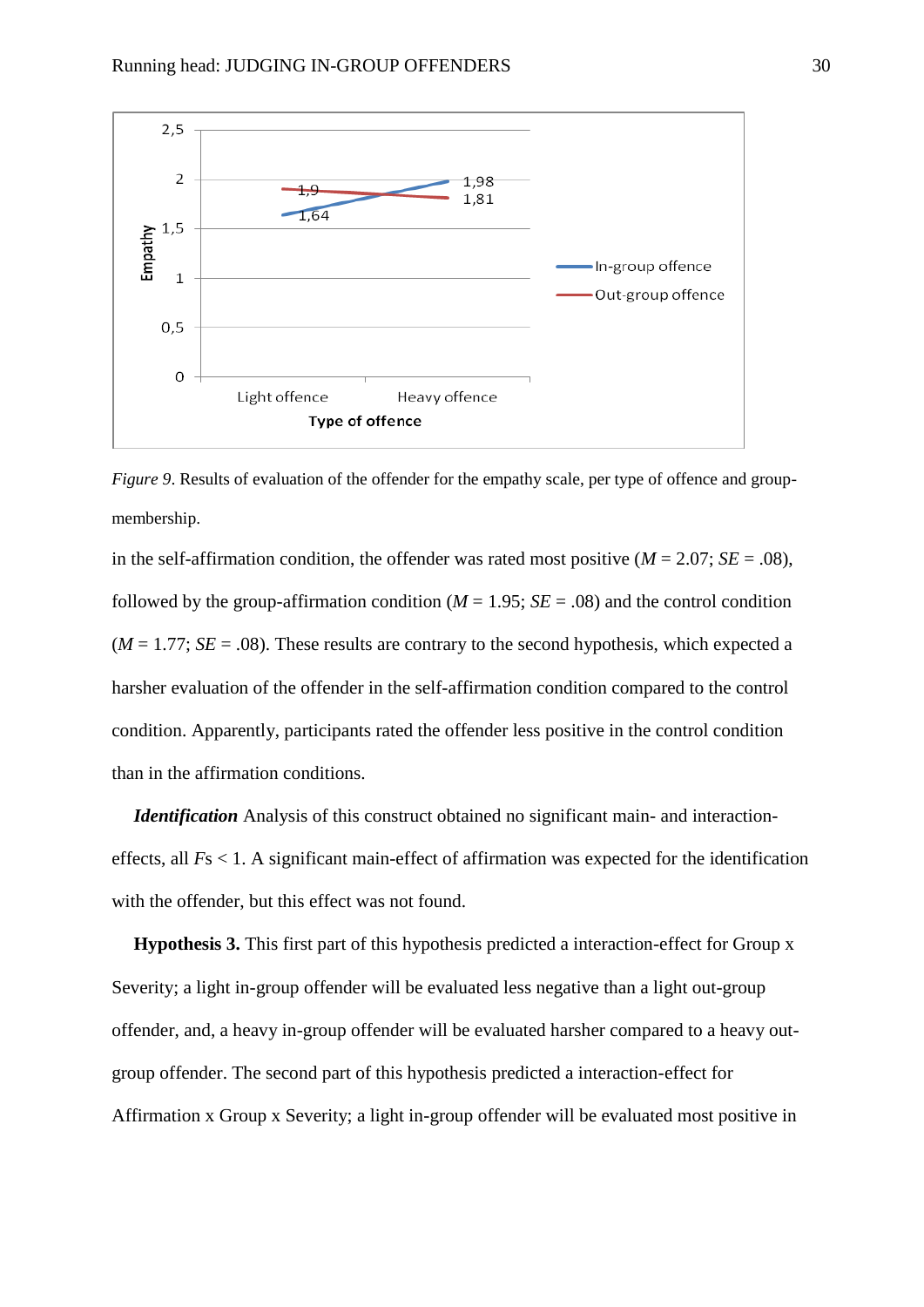the group-affirmation condition and the heavy in-group offender will receive the harshest evaluation in the self-affirmation condition.

*Evaluation of the offender* This scale measured the evaluation of the offender by the different emotions participants experienced when reading about the committed offence.

*Empathy.* The interaction-effect of Group x Severity on empathy was significant,  $F(1, 1)$ 384) = 3.97,  $p = 0.04$ , partial  $\eta^2 = 0.01$ . The interaction-effect of Affirmation x Group on empathy was also significant,  $F(2,384) = 3.52$ ,  $p = .03$ , partial  $\eta^2 = .02$  (see Figure 9). All other main- and interaction-effects were not significant. The significant interaction-effect of Group x Severity showed that, for a light offence, the in-group offender evoked less empathy  $(M =$ 1.64;  $SE = .11$ ) than the out-group offender  $(M = 1.90; SE = .11)$ . The reversed effect was found for a heavy offence; the in-group offender evoked more empathy  $(M = 1.98; SE = .10)$ than the out-group offender  $(M = 1.81; SE = .12)$ . These results show the reversed effect of our expectations, thus were not supportive of hypothesis 3a.

The significant interaction-effect of Affirmation x Group showed that in-group offenders evoked most empathy in the control condition  $(M = 1.99; SE = .13)$ , followed by the groupaffirmation ( $M = 1.88$ ;  $SE = .12$ ) and the self-affirmation condition ( $M = 1.57$ ;  $SE = .13$ ). The reversed effect was found for the out-group offender; the out-group offenders evoked most empathy in the self-affirmation condition ( $M = 1.99$ ,  $SE = .13$ ), followed by the groupaffirmation ( $M = 1.86$ ,  $SE = .15$ ) and the control condition ( $M = 1.72$ ,  $SE = .14$ ). This partly supported our expectations that in-group offenders are rated less positive in the selfaffirmation condition, compared to the group-affirmation and control condition. However, the expected three-way interaction was not found,  $F < 1$ , thus the results do not support hypothesis 3b.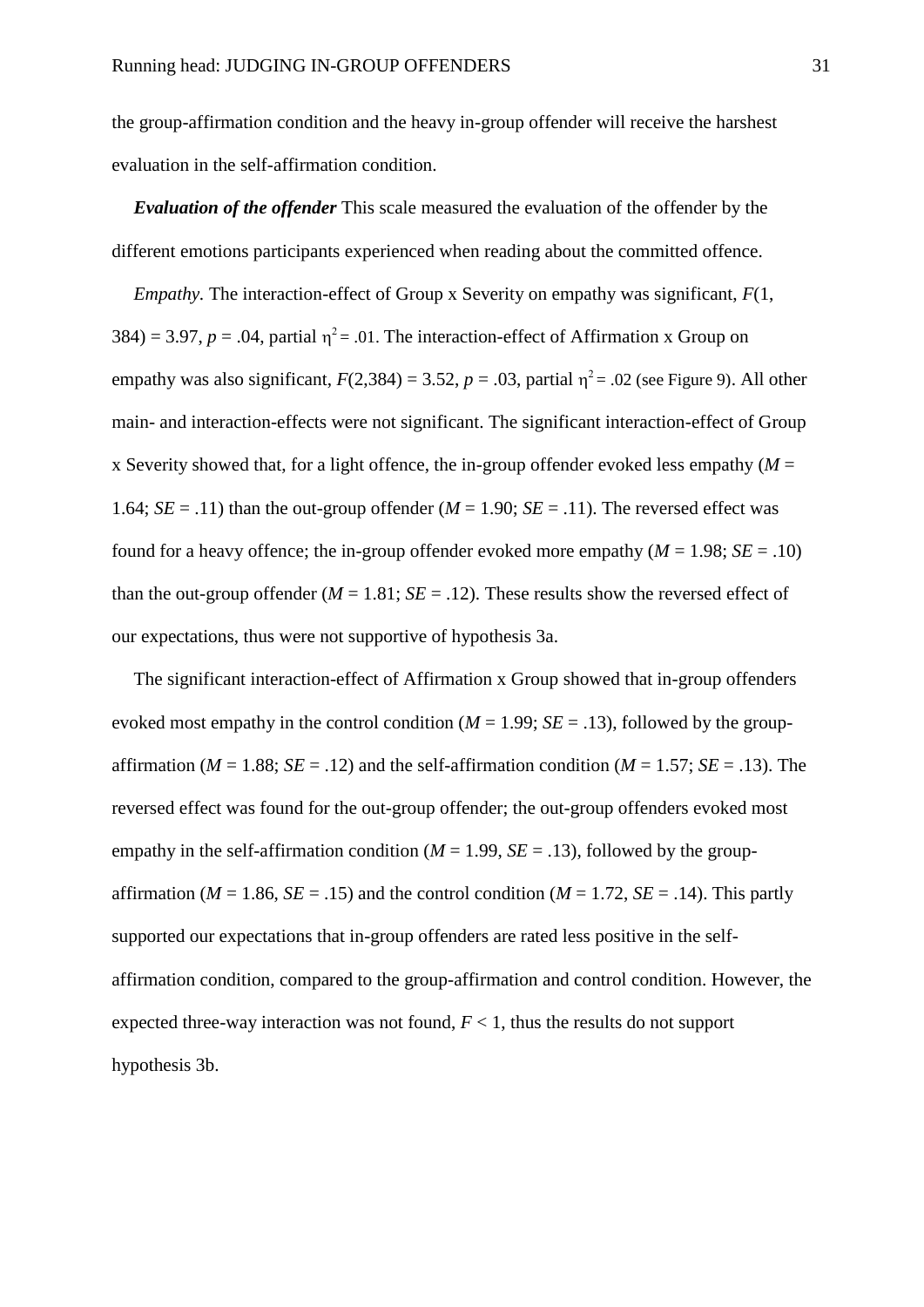#### **Discussion**

Based on prior research about the evaluation of in-group offenders, two different types of coping mechanisms were found. This suggested that people use different strategies when evaluating deviant in-group members. On the one hand, there can be a leniency-effect (Tajfel & Turner, 1986). On the other hand, there can be a Black Sheep Effect (Marques et al., 1988). The current research study aimed to uncover the variables that initiate one response pattern over the other. Previous research showed that one such factor might be self- and group-affirmation (Coull et al., 2001; Gollwitzer & Bucklein, 2007). Thus, the current study investigated to what extent affirmation determined whether in-group offenders were treated more leniently or more harshly than comparable out-group members. There was some support for the hypotheses in the current study, but there were also contradictory results. The conclusions will be discussed in more detail.

There was support for the first hypothesis, which predicted a significant effect of the severity of the offence on the evaluation of the offender. When people were asked to evaluate the offender as a person, they were less negative when the offender committed a light offence and more negative about the offender who committed a heavy offence. This effect was also found when people rated the different emotions they experienced when reading about an offence; when people read about a heavy offence, they experienced more anger, distress and repulsion compared to a light offence. These negative evaluations of an offender who committed a heavy offence were then converted into punishment; people clearly found confinement a fitting punishment for a heavy offence. Alternative punishments, like probation, community service or a monetary fine, were rated as more fitting for the light offence. Although these alternative punishments were rated as more fitting for the light offences, the heavy offences received the most months of confinement and probation, hours of community service and the highest monetary fine. The results clearly indicated that the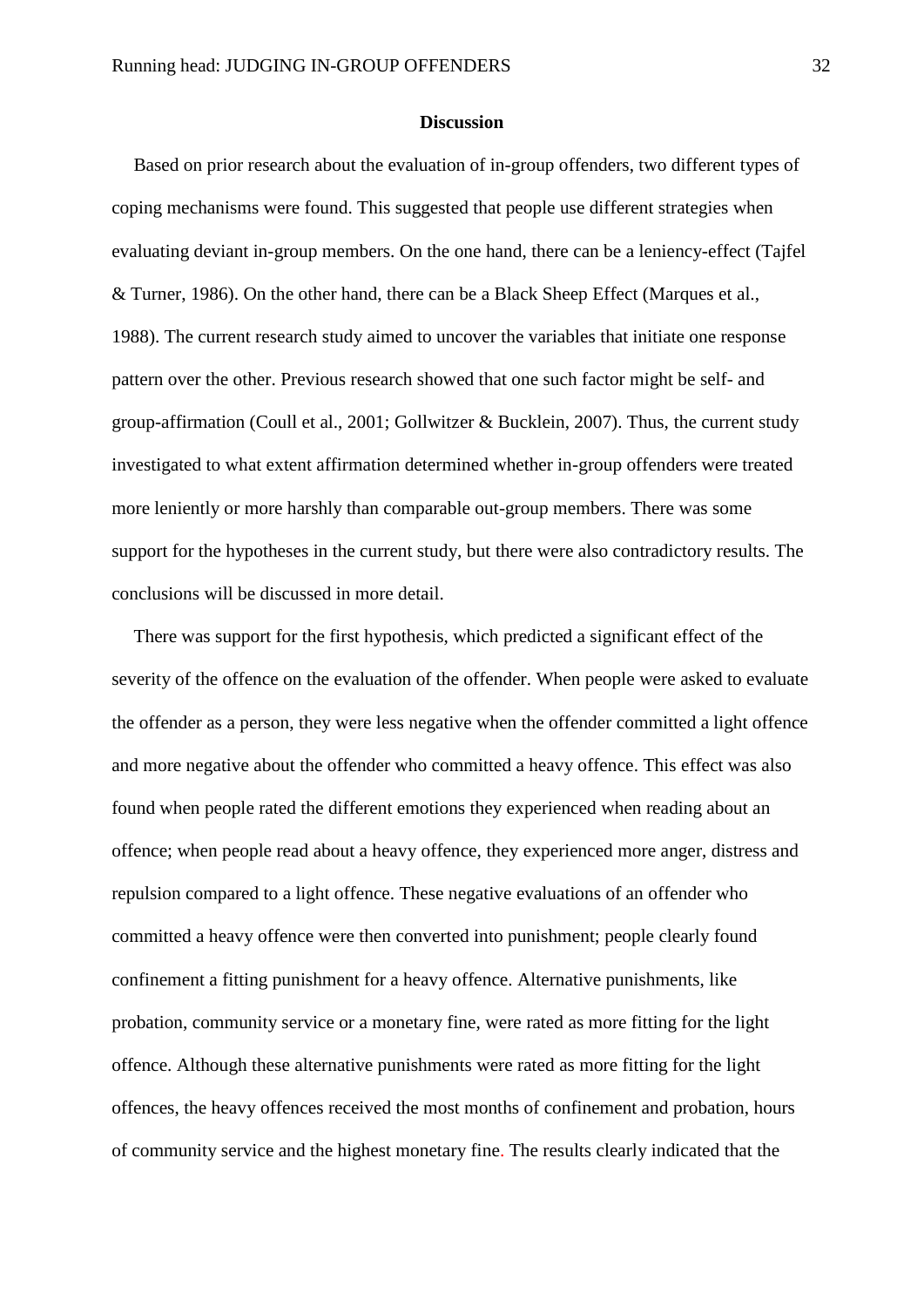severity of the offence had a significant influence on the evaluation of the offender and on the type and amount of punishment the offender should receive.

No support was found for the second hypothesis, which predicted that self-affirmation would generate the harshest and group-affirmation the mildest evaluation. Previous research found that self-affirmation can prevent the use of defensive strategies and thus remove the natural in-group bias for all types of offences, while group-affirmation will create leniency for a light offence but a Black Sheep Effect for a heavy offence (Čehajić-Clancy et al., 2011; Eidelman and Biernat, 2003; Gollwitzer & Bucklein, 2007; Sherman & Cohen, 2006; Steele, 1988). Unfortunately, the current study was not able to replicate these findings. The results showed that the offender, regardless of the severity of the offence and the group membership of the offender, was evaluated most positive in the self-affirmation condition, followed by the group-affirmation and control condition. These findings are contrary to our expectations.

People seemed to be more lenient in the affirmation conditions and a Black Sheep Effect was visible for the control condition. Although we used affirmation-manipulations based on prior research (Cohen et al., 2000; Sherman & Cohen, 2006; Sherman et al., 2007), it is possible that the affirmation manipulations were not sufficient in removing the defensive strategies people use when confronted with an in-group offender. An alternative explanation is that the affirmation manipulations created more self-awareness and made people focus on their personal identity. This could have resulted in less effect of the affirmation manipulations on the evaluation of the offender and more effect on the self-evaluation of the participants. As a result, the current study did not find support for the role of affirmation on the evaluation of in-group offenders.

Hypothesis 3a predicted that a light in-group offence would be evaluated more lenient compared to a light out-group offence, and, that a heavy in-group offence would be evaluated more harshly (BSE) compared to the heavy out-group offence. Surprisingly, the results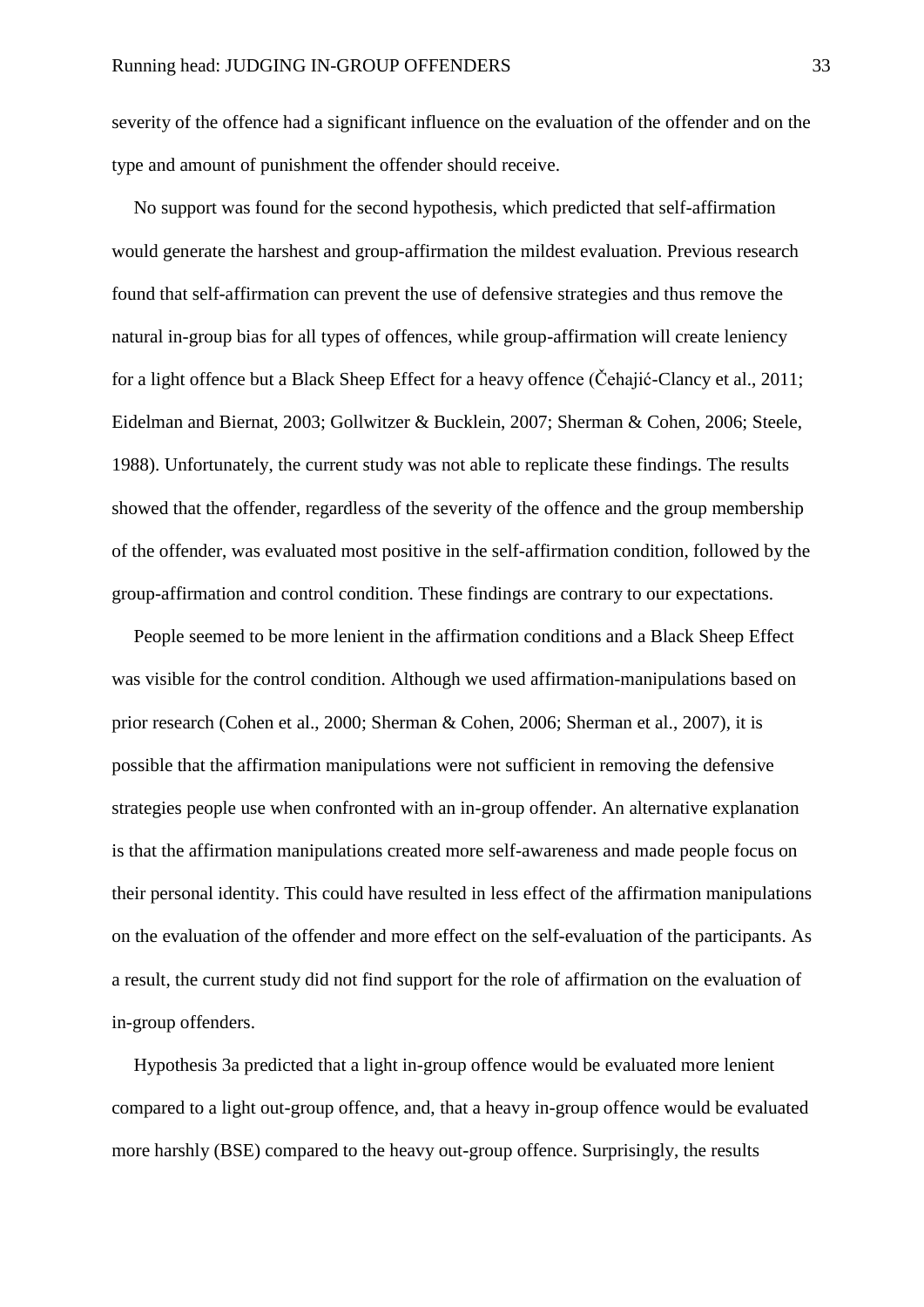showed that a light in-group offence evoked less empathy that a light out-group offence. The reversed effect was found for a heavy offence; the in-group offender evoked more empathy than the out-group offender. As a result, it can be stated that the current study found no support for hypothesis 3a. An alternative explanation for these results could be that the heavy in-group offence evoked a defensive attitude due to an in-group bias and therefore received more empathy.

Hypothesis 3b predicted that a light in-group offender would receive the most lenient evaluation in the group-affirmation condition and the heavy in-group offender would receive the harshest evaluation in the self-affirmation condition. The results showed that an in-group offender evoked most empathy in the control condition, followed by the group-affirmation and self-affirmation condition. These findings partly support the hypothesis since the ingroup offender is evaluated harshest in the self-affirmation condition. However, the in-group offender is evaluated most lenient in the control condition, and not in the group-affirmation condition as was hypothesized. A more lenient evaluation of the in-group offender in the group-affirmation condition was expected, but apparently the group-affirmation was not successful in generating a leniency-effect. Thus, the last hypothesis was only partly supported by the results. We expected significant results on different types of evaluation of the offender, but only the scale empathy had significant effects concerning this hypothesis. Again, the alternative explanation is that the affirmation manipulations primarily created more selfawareness and made people focus more on their personal identity. Consequently, the affirmation manipulations mostly affected the self-evaluation of the participants, and had less effect on the evaluation of the offender.

In the post-test we measured differences in participants' identification with being Dutch and self-conception between the pre- and post-measurements. The results indicated that participants felt more positive after reading about an in-group offender in the self-affirmation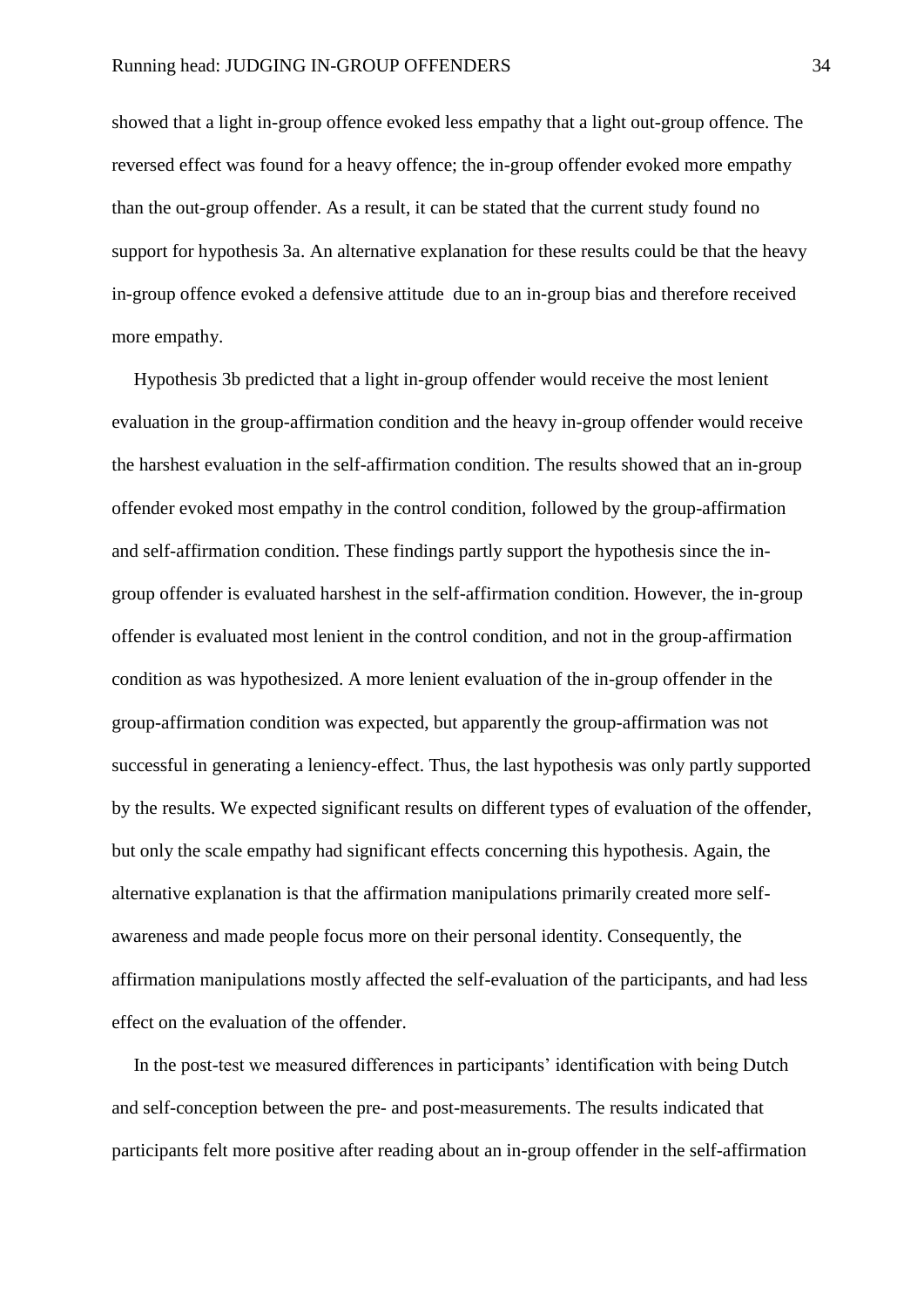condition. In the group-affirmation condition participants felt less positive about being Dutch, after reading about an in-group offender. These results suggested that participants in the selfaffirmation condition were able to distance themselves from the in-group offender (BSE) and thus still feel positive about the in-group. In the group-affirmation condition, participants were more affected by the in-group offender and thereby felt less positive about the in-group. In the control condition, participants felt a bit more positive about being Dutch after reading about an in-group offender. Probably, participants in the control condition were also able to distance themselves from the in-group offender (BSE), but this effect was strongest in the self-affirmation condition.

The results also indicated that participants felt more positive about being Dutch when confronted with a light in-group offence or a heavy out-group offence. When confronted with a heavy in-group offence, participants felt less positive about being Dutch. These results indicated that participants' identification with being Dutch was affected negatively when confronted with a heavy in-group offence, but affected positively when confronted with a light in-group or heavy out-group offence. It seems that, people felt more positive about being Dutch when they compared themselves to an out-group offender. As a result, there was evidence for a successful affirmation manipulation, but these affirmations mostly affected the participants' feelings about being Dutch and not the evaluation of the offender.

The analyses of self-conception showed that participants felt more positive about themselves after reading about an offence. A significant effect of the group-membership of the offender or the severity of the offence was expected, but this was not found. Moreover, the results showed that people feel significantly less negative about themselves when reading about an offence, and this effect was strongest in the self-affirmation condition and when it concerned an in-group offender. It seems that people felt more positive and less negative about themselves when they compare themselves to a person who committed an offence and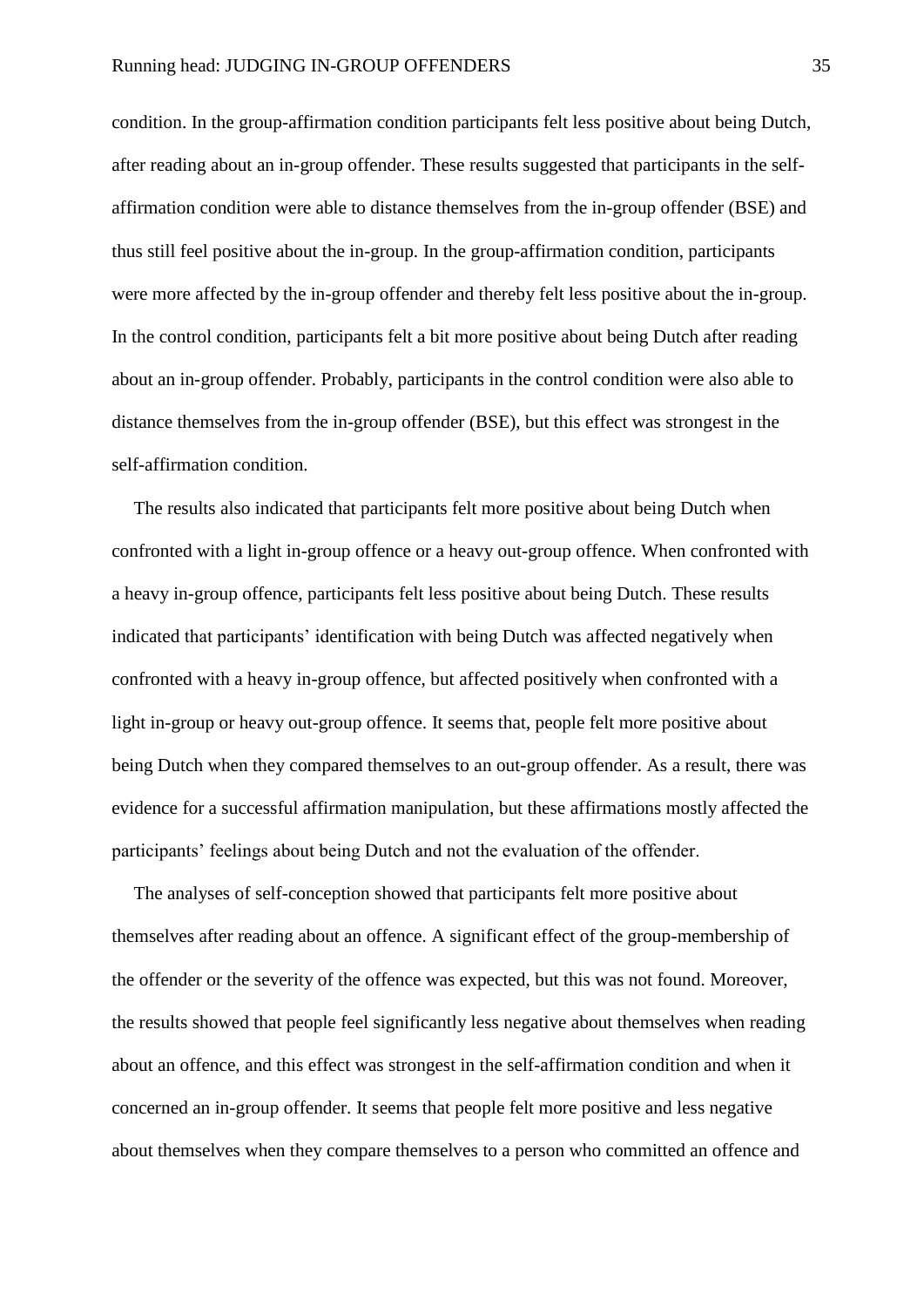when they performed a self-affirmation. The significant differences in negative selfconception suggested that it was easier for participants to feel less negative about themselves than more positive.

The results of the post-test showed significant differences between the pre- and postmeasurements. These differences could be the result of the affirmation manipulations; the affirmation manipulations created more self-awareness and therefore influenced participants' self-image. The results of the post-test showed that the affirmation manipulations had a significant influence on how participants felt about themselves and their identification with being Dutch, but less affected the evaluation of the offender.

The results of the current study did not fully support the hypotheses, and sometimes even opposed them. There were significant effects of the severity of the offence, in support of the first hypothesis. The other hypotheses were not fully supported and therefore cannot be confirmed. There was a manipulation check for the manipulation of severity, which showed significant effects, hence confirming a successful manipulation. Unfortunately, there was no specific manipulation check for the affirmation manipulation. The manipulations of affirmation were only visually inspected and omitted if not completed. It is possible that this visual inspection was not sufficient. Therefore, a manipulation check of affirmation for future research is recommended.

Furthermore, the ambiguity in the current results might stem from a too explicit manipulation of group-membership of the offender. If participants were aware of this manipulation, this could have resulted in more defensiveness and thus a more positive evaluation of the offender. We recommend a more subtle manipulation of group-membership for future research. This could be accomplished by less repetition of the group-membership of the offender in the description of the offence.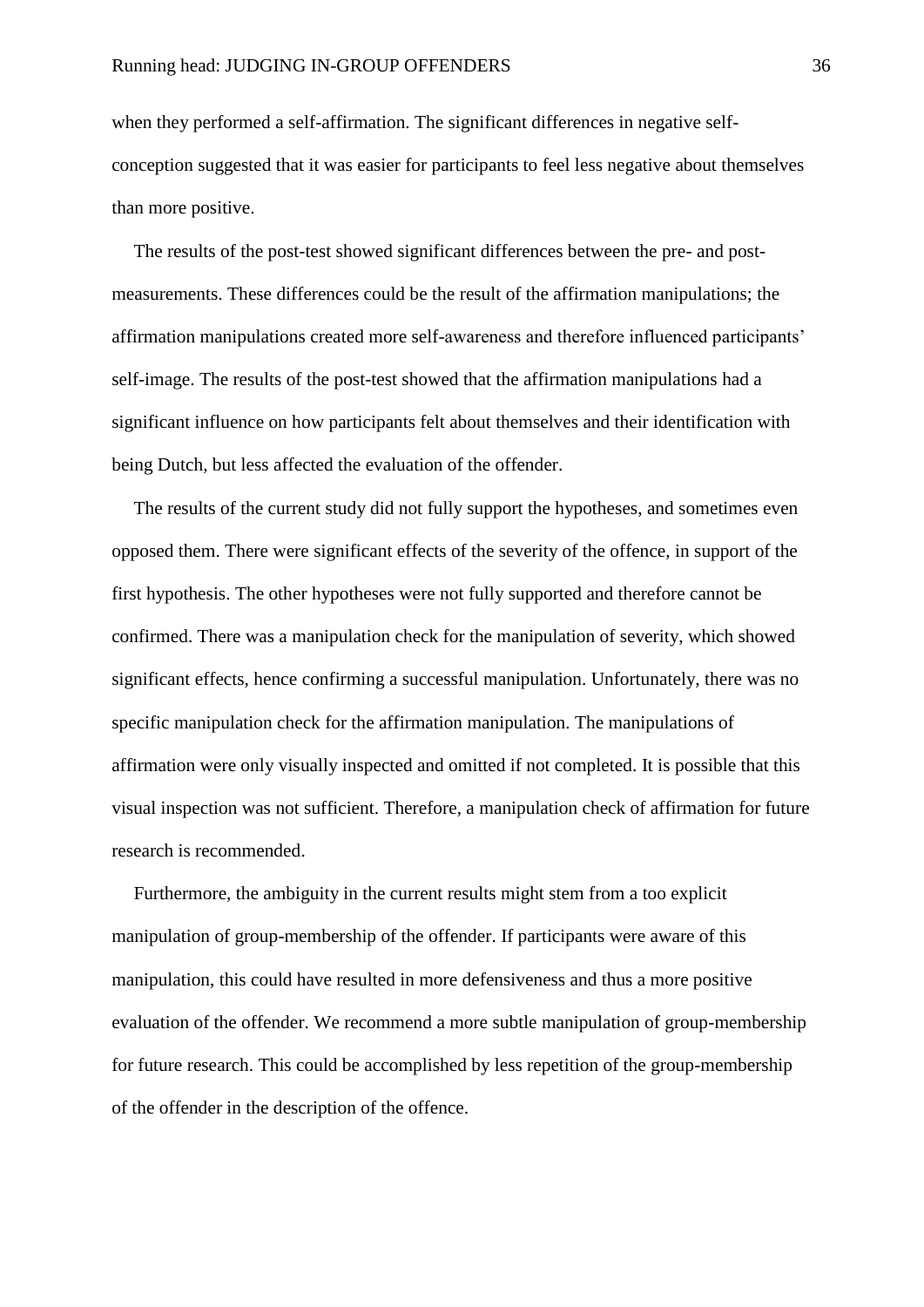To make sure that the results of the current study were representative and generalisable for the Dutch population, participants were recruited via different methods (e.g., via the social media site Facebook), thereby ensuring that not only (Psychology) students participated. Due to this approach, the participants had a broad diversity in age, education and profession. The downside of this approach might be that there was less oversight on the people who participated in the study. A careful recruiting approach for future research is recommended, in order to have more insight on the study participants.

Another limitation is the use of recoded items in the questionnaire. To prevent participants to easily skip through a list of items, the use of recoded items was useful. Nonetheless, the items are also easily misunderstood and it makes the questionnaire more complicated since the direction of the items is occasionally changed.

To our knowledge, this is the first research to investigate the role affirmation, severity of the offence and group-membership on the evaluation of offenders in one study. The results of this study clearly indicated that offence severity affects the evaluation of offenders. Furthermore, the results of this study indicated that affirmation affected the participants' self-image, but not the evaluation of the offender. The results indicated a relation between group-membership and the evaluation of the offender, but this relationship is also affected by other variables (e.g., in-group bias).

These findings have important implications for future research on understanding the evaluation of offenders. Future research should further investigate the role affirmation, group-membership and offence severity, as well as the role of in-group bias and defensiveness on the evaluation of offenders. Further research of these variables should provide more insight in how people evaluate offenders.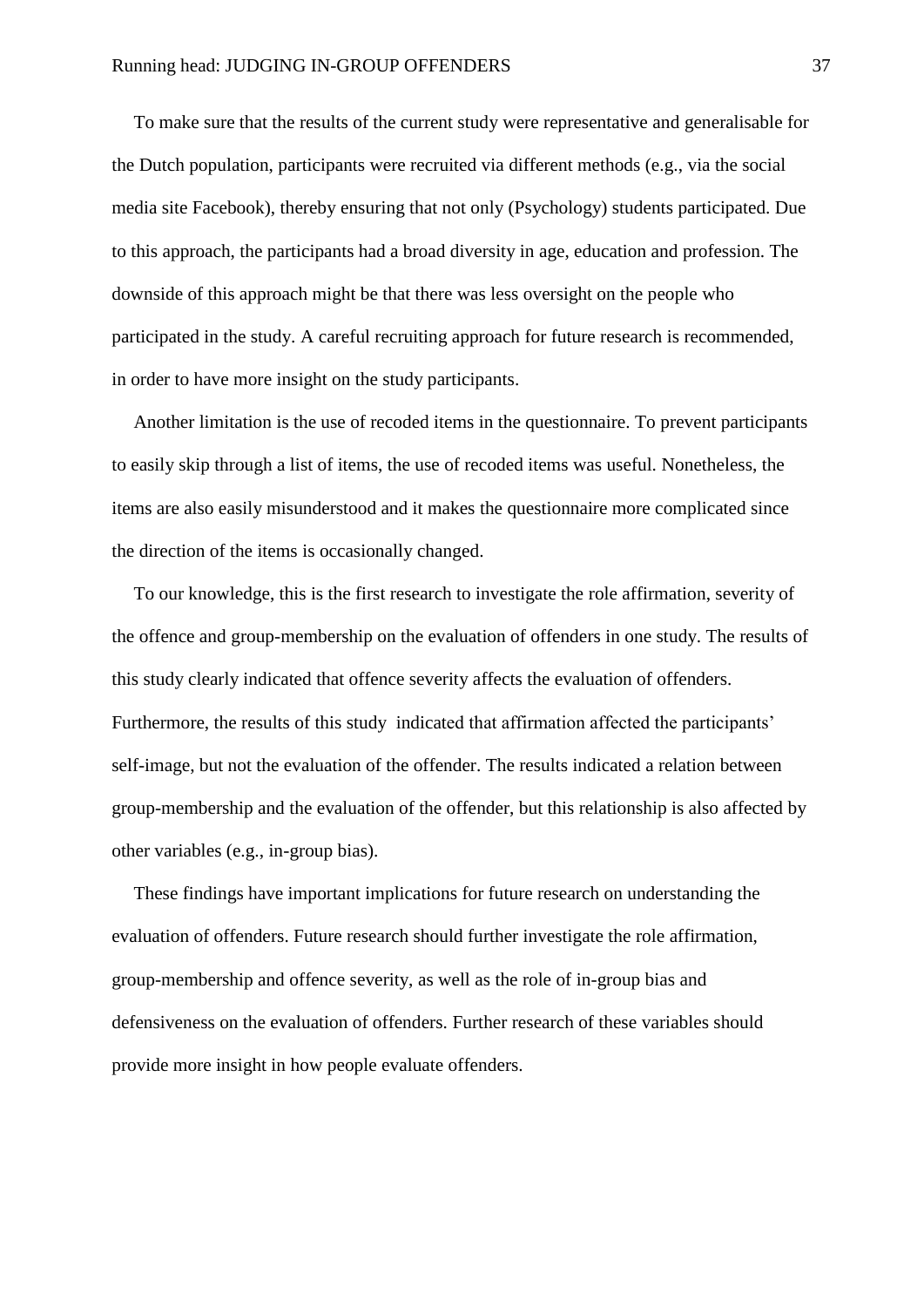#### References

- Čehajić-Clancy, S., Halperin, E., Liberman, V., Effron, D. A., & Ross, L. D. (2011). Affirmation, acknowledgment of in-group responsibility, group-based guilt, and support for reparative measures. *Journal of personality and social psychology, 101*, 256-270*.* doi: 10.1037/a0023936
- Cohen, G. L., Aronson, J., & Steele, C. M. (2000). When beliefs yield to evidence: Reducing biased evaluation by affirming the self*. Personality and Social Psychology Bulletin, 26*, 1151-1164. doi: 10.1177/01461672002611011
- Coull, A., Yzerbyt, V. Y., Castano, E., Paladino, M., & Leemans, V. (2001). Protecting the in-group: Motivated allocation of cognitive resources in the presence of threatening ingroup members. *Group Processes & Intergroup Relations, 4*, 327-339*.* doi: 10.1177/1368430201004004003
- Doosje, B., Branscombe, N. R., Spears, R., & Manstead, A. S. R. (1988). Guilty by association: When one's group has a negative history. *Journal of Personality and Social Psychology*, *75*, 872 – 886.
- Eidelman, S., & Biernat, M. (2003). Derogating black sheep: Individual or group protection? *Journal of Experimental Social Psychology, 39*, 602-609*.* doi:10.1016/S0022- 1031(03)00042-8
- Feather, N. T., & Souter, J. (2002). Reactions to mandatory sentences in relation to the ethnic identity and criminal history of the offender. *Law and Human Behavior, 26*, 417-438*.*
- Gollwitzer, M., & Bucklein, K. (2007). Are "we" more punitive than "me"? Self-construal styles, justice-related attitudes, and punitive judgments. *Social Justice Research, 20*, 457- 478*.* doi: 10.1007/s11211-007-0051-y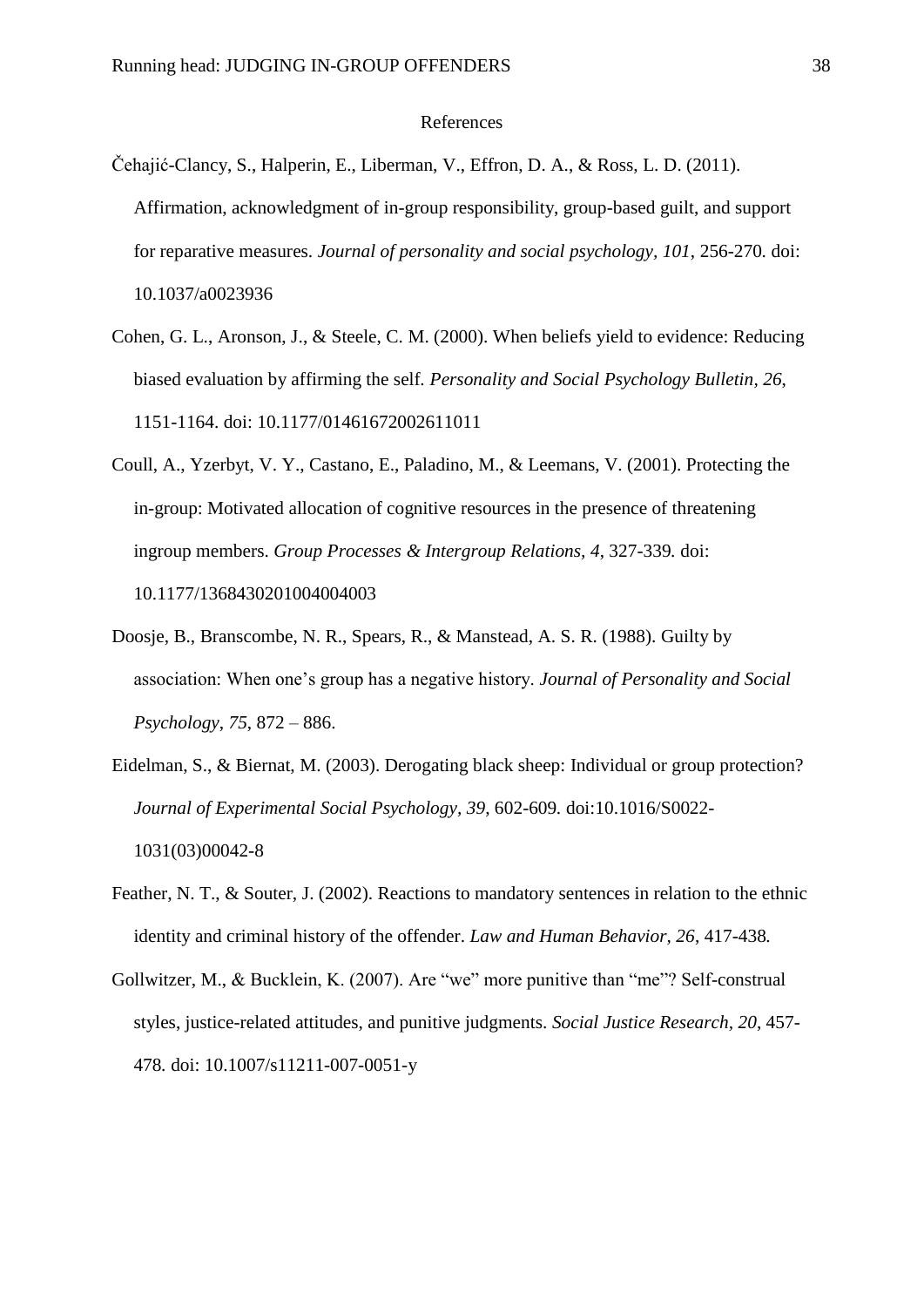- Gollwitzer, M., & Keller, L. (2010). What you did only matters if you are one of us. Offenders' group membership moderates the effect of criminal history on punishment severity. *Social Psychology, 41*, 20-26*.* doi: 10.1027/1864-9335/a000004
- Gunn, G. R., & Wilson, A. E. (2011). Acknowledging the skeletons in our closet: The effect of group affirmation on collective guilt, collective shame, and reparatory attitudes. *Personality and Social Psychology Bulletin, 37*, 1474-1487*.* doi: 10.1177/0146167211413607
- Heller, N. B., & McEwen, J. (1973). Applications of crime seriousness information in police departments. *Journal of Criminal Justice*, *1*, 241-253. doi: 10.1016/0047-2352(73)90063-9
- Hutchison, P., & Abrams, D. (2003). Ingroup identification moderates stereotype change in reaction to ingroup deviance. *European Journal of Social Psychology, 33,* 497-506*.* doi: 10.1002/ejsp.157
- Kwan, Y. K., Chiu, L. L., Ip, W. C., & Kwan, P. (2002). Perceived crime seriousness: consensus and disparity. *Journal of Criminal Justice*, *30*, 623-632. doi: 10.1016/S0047- 2352(02)00194-0
- Lickel, B., Schmader, T., Curtis, M., Scarnier, M., & Ames, D. R. (2005). Vicarious shame and guilt. *Group Processes & Intergroup Relations, 8*, 145-157*.* doi: 10.1177/1368430205051064
- Leach, C. W., Van Zomeren, M., Zebel, S., Vliek, M. L. W., Pennekamp, S. F., Doosje, B., Ouwerkerk, J. W., & Spears, R. (2008). Group-level self-definition and self-investment: A hierarchical (multicomponent) Model of in-group identification. *Journal of Personality and Social Psychology, 95*, 144-165*.* doi: 10.1037/0022-3514.95.1.144
- Iyer, A., Schmader, T., & Lickel, B. (2007). Why individuals protest the perceived transgressions of their country: The role of anger, shame and guilt. *Personality and Social Psychology Bulletin, 33*, 572-587*.* doi: 10.1177/0146167206297402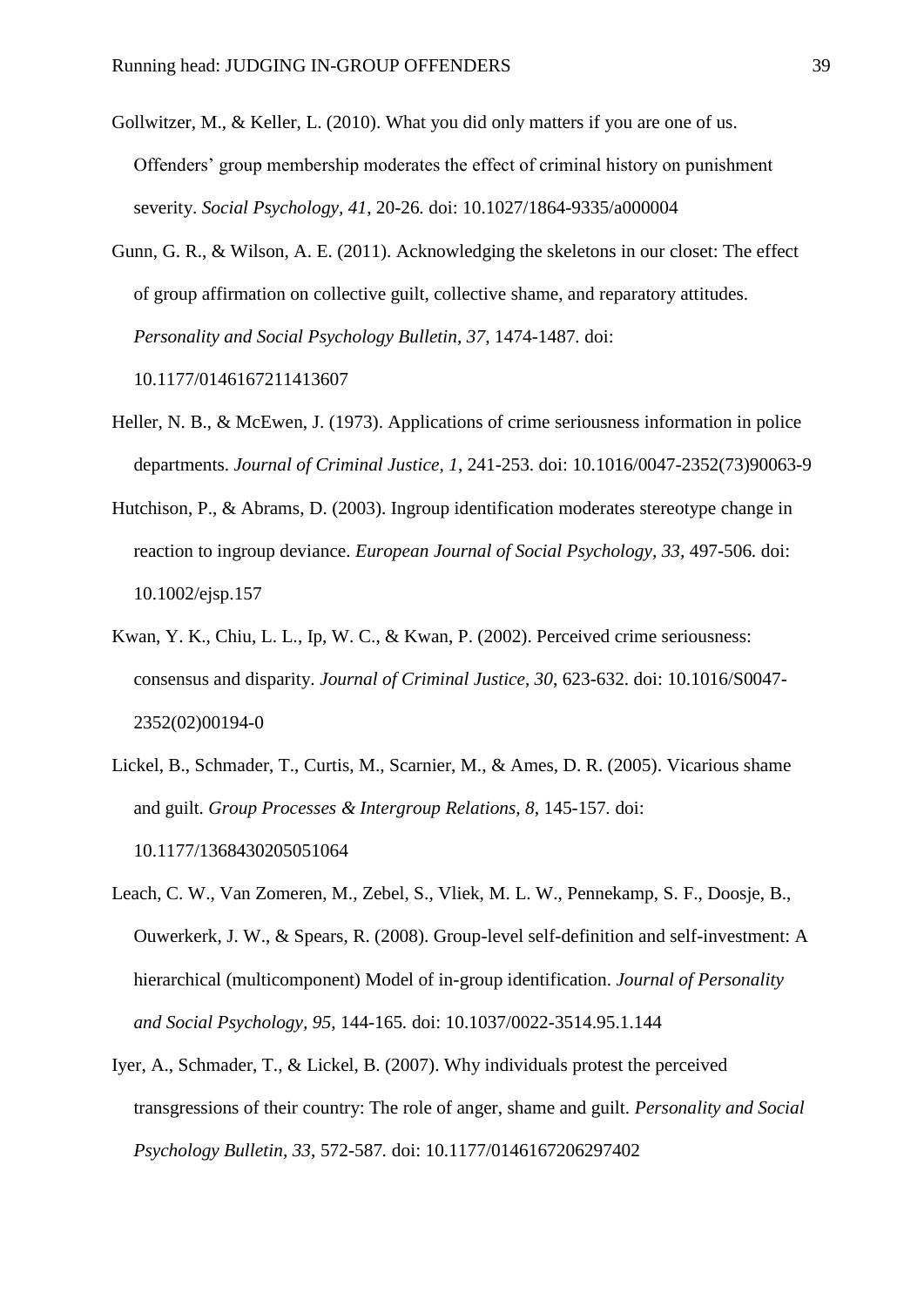- Marques, J. M., Abrams, D., Páez, D., & Hogg, M. A. (2001). Social categorization, social identification, and rejection of deviant group members In Michael A. Hogg & R. Scott Tinsdale (Eds.), Blackwell Handbook of Social Psychology: Group Processes (pp. 400- 424). Oxford: Blackwell Publishers.
- Marques, J. M., & Páez, D. (1994). The 'Black Sheep Effect': Social categorization, rejection of in-group deviates, and perception of group variability. *European Review of Social Psychology, 5*, 37-68*.* doi: 10.1080/14792779543000011
- Marques, J. M., Yzerbyt, V. Y., & Leyens, J. P. (1988). The 'Black Sheep Effect': Extremity of judgments towards ingroup members as a function of group identification. *European Journal of Social Psychology, 18*, 1-16*.* doi: 10.1002/ejsp.2420180102
- Miller, A. G., Gordon, A. K., & Buddie, A. M. (1999). Accounting for evil and cruelty: Is to explain to condone? *Personality and Social Psychology Review, 3*, 254-268*.* doi: 10.1207/s15327957pspr0303\_8
- O'connell, M., & Whelan, A. (1996). Taking wrongs seriously: Public perceptions of crime seriousness. *British Journal of Criminology*, *36*, 299-318.
- Pinto, I. R., Marques, J. M., & Levine, J. M. (2010). Membership status and subjective group dynamics: Who triggers the black sheep effect? *Journal of Personality and Social Psychology, 99*, 107-119*.* doi: 10.1037/a0018187
- Rosenmerkel, S. P. (2001). Wrongfulness and harmfulness as components of seriousness of white-collar offenses. *Journal of Contemporary Criminal Justice*, *17*, 308-327. doi: 10.1177/1043986201017004002
- Sherman, D. K., & Cohen, G. L. (2006). The psychology of self-defense: Self-affirmation theory. *Advances in Experimental Social Psychology, 38*, 183–242*.* doi: 10.1016/S0065- 2601(06)38004-5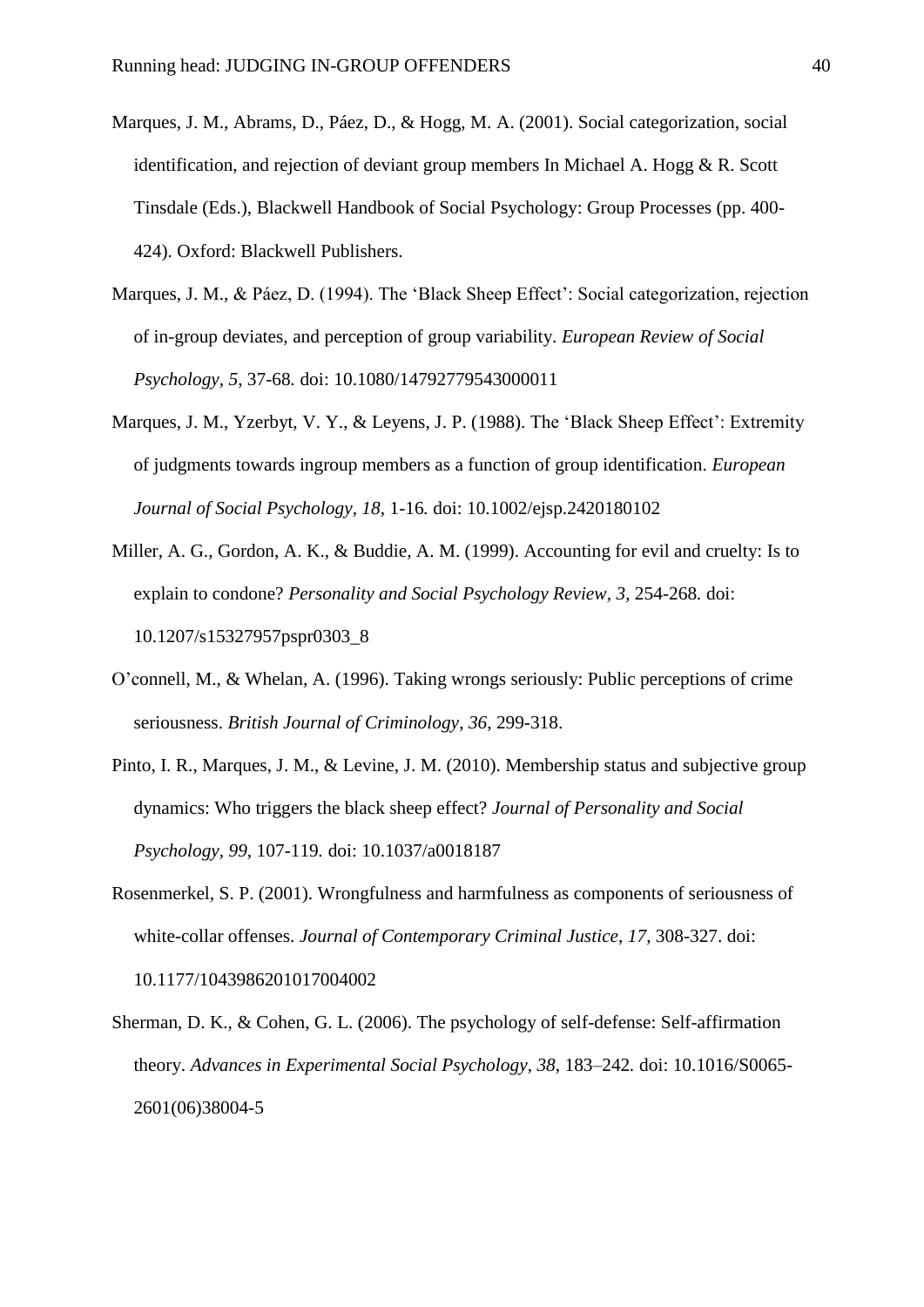- Sherman, D. K., Kinias, Z., Major, B., Kim, H. S., & Prenovost, M. A. (2007). The group as a resource: Reducing biased attributions for group success and failure via group affirmation. *Personality and Social Psychology Bulletin*, *33*, 1100–1112. doi: 10.1177/0146167207303027
- Steele, C. M. (1988). The psychology of self-affirmation: Sustaining the integrity of the self. In Berkowitz , L. (Ed.), *Advances in experimental social psychology* (pp. 261–302). San Diego: Academic Press.
- Stylianou, S. (2003). Measuring crime seriousness perceptions: What have we learned and what else do we want to know. *Journal of Criminal Justice*, *31*, 37-56. doi: 10.1016/S0047-2352(02)00198-8
- Tajfel, H., & Turner, J. C. (1986). The social identity theory of intergroup conflict. In S. Worchel & W. G. Austin (Eds.), *Psychology of intergroup relations (*pp. 7-24*)*. Chicago: Nelson-Hall.
- Turner, J. C., Hogg, M. A., Oakes, P. J., Reicher, S. D., & Wetherell, M. S. (1987). Rediscovering the social group: A self-categorization theory. Oxford, England: Blackwell.
- Valdesolo, P., & DeSteno, D. (2007). Moral hypocrisy: social groups and the flexibility of virtue. *Psychological Science, 18*, 689-690*.* doi: 10.1111/j.1467-9280.2007.01961.x
- Zebel, S., Et al. (2011). *Past perpetrators and perspective-taking*. Unpublished manuscript, Department of Psychology, University Twente, Enschede, The Netherlands.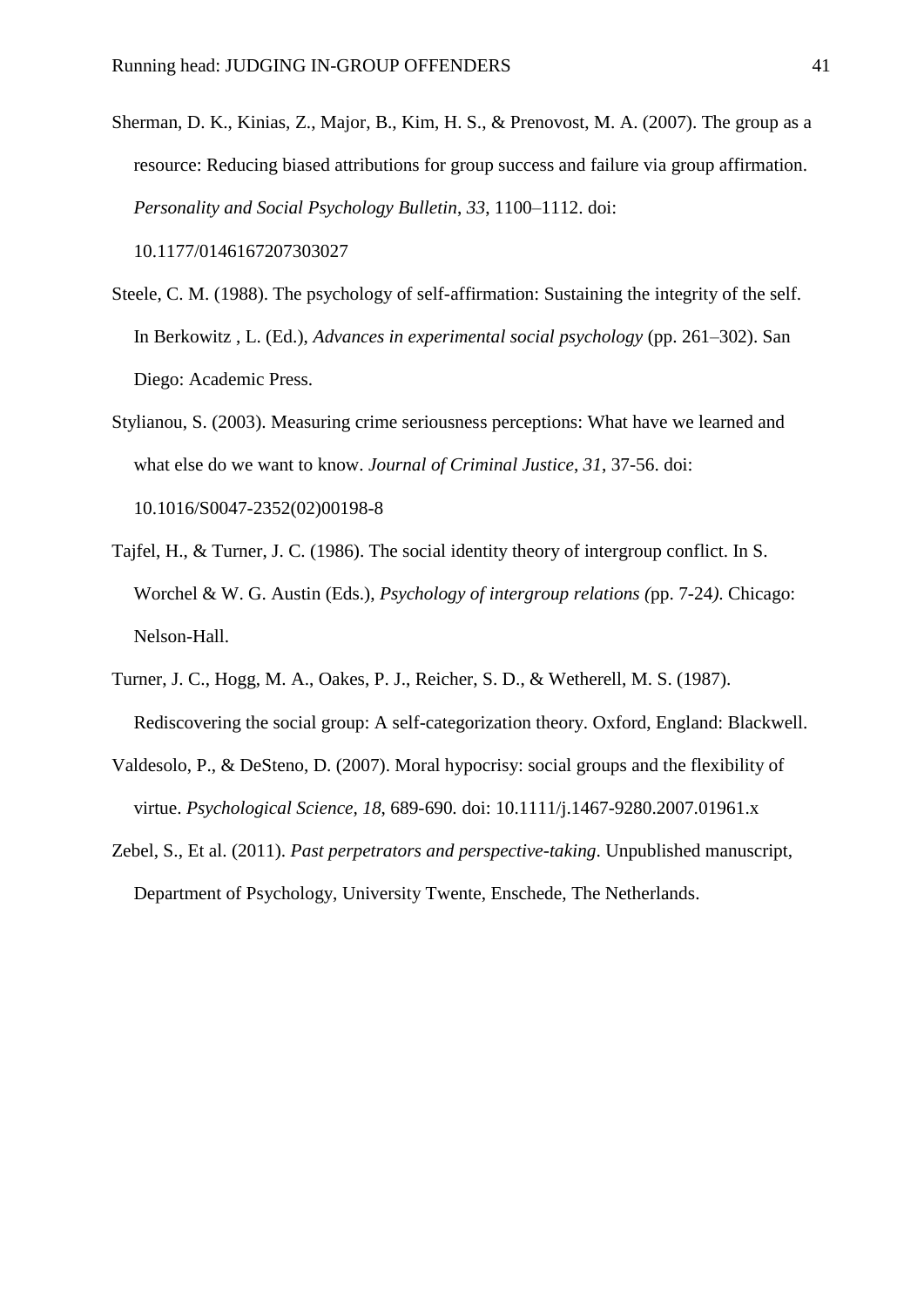#### Appendix A

#### **Toestemmingsformulier**

Universiteit Twente

Faculteit Sociale Wetenschappen, Psychologie

Drienerloolaan 5

7522 NB Enschede

Enschede, Oktober 2012

#### Beste deelnemer,

U bent gevraagd om deel te nemen aan een onderzoek naar het in kaart brengen hoe 'gewone' mensen daders zouden straffen en hoe zij tegen deze daders aan kijken. Het betreft een masterthesis, uitgevoerd door R. Scheepens onder begeleiding van dr. S. Zebel, in het kader van de opleiding Psychologie van Conflict, Risico en Veiligheid aan de Universiteit Twente.

Tijdens dit onderzoek vult u op een computer een vragenlijst in. Deelname aan dit onderzoek is vrijwillig. Gedurende het onderzoek heeft u het recht om op elk moment te stoppen en uw toestemming alsnog in te trekken.

Uw gegevens zullen volstrekt vertrouwelijk en anoniem verwerkt worden. Deze gegevens worden enkel gebruikt voor dit onderzoek en zullen niet beschikbaar zijn voor anderen dan de onderzoeker en worden niet verstrekt aan derden.

Als u geïnformeerd wil worden over de uitkomsten van dit onderzoek kunt u op het einde van de enquête uw e-mailadres invullen. Uw e-mailadres wordt uitsluitend gebruikt voor het toesturen van de resultaten van dit onderzoek en zal niet aan derden worden verstrekt. Mocht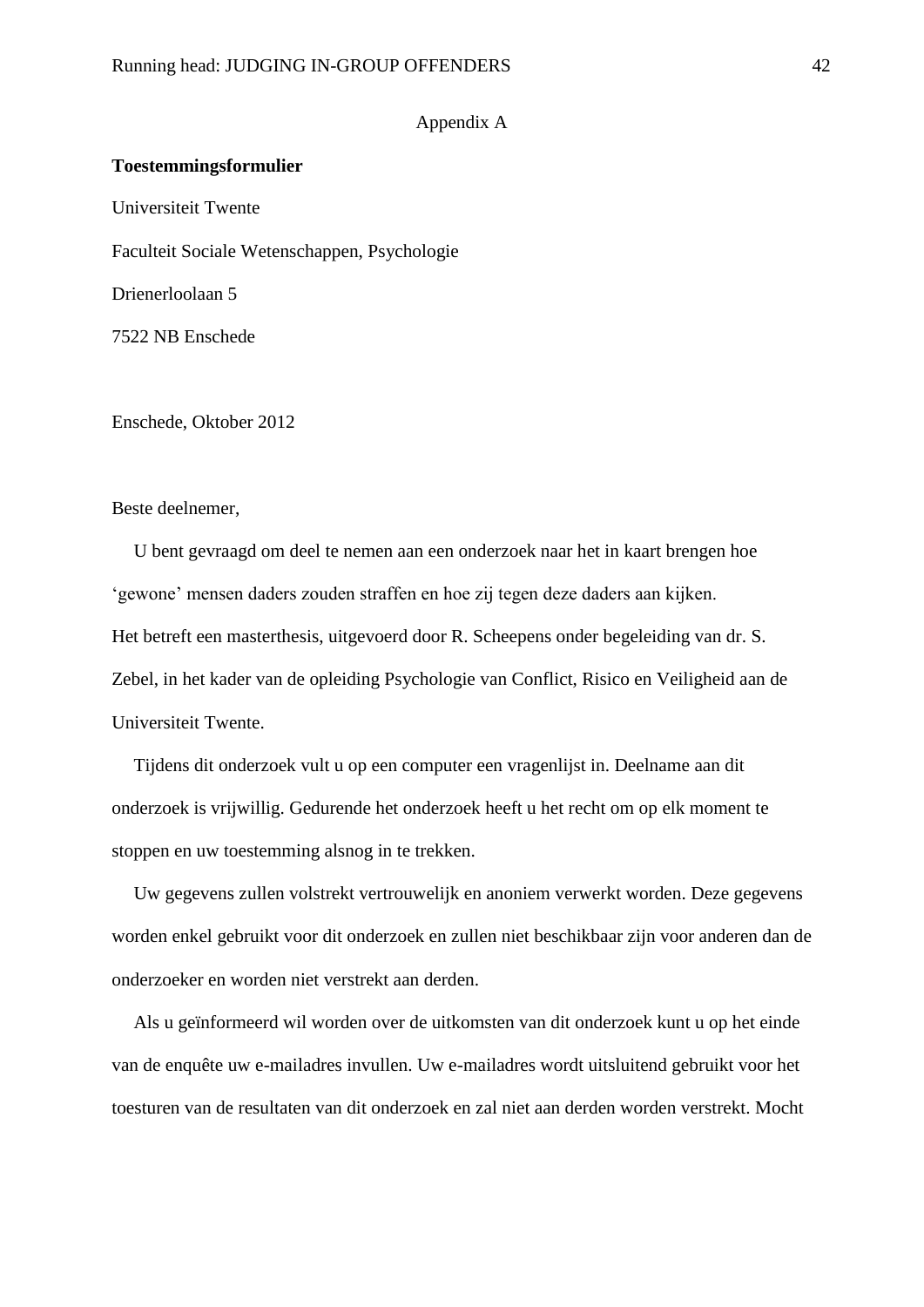u na het onderzoek nog vragen hebbent kunt u contact opnemen met R. Scheepens,

[r.a.m.scheepens@student.utwente.nl.](mailto:r.a.m.scheepens@student.utwente.nl)

Ik heb bovenstaande informatie aangaande het onderzoek begrepen en stem in met deelname aan het onderzoek.

ja/nee

## **1. Algemeen**

- 1.1 Wat is uw leeftijd?
- 1.2 Wat is uw geslacht (m/v)
- 1.3 In welk land bent u geboren?
- Nederland
- Duitsland
- Turkije
- **Marokko**
- Suriname
- In een ander land, namelijk:
- 1.4 Wat is uw hoogst genoten opleiding?
- Geen opleiding
- Basisonderwijs (Lagere school)
- LBO (LTS, LEAO, Huishoudschool)
- VMBO, MAVO (MULO)
- HAVO, VWO (HBS, MULO-B, Lyceum)
- MBO (MTS, MEAO, UTS)
- HBO (HTS, HEAO, Sociale Academie, Kweekschool, PABO, HAS)
- Wetenschappelijk onderwijs (Universiteit)
- Anders, namelijk: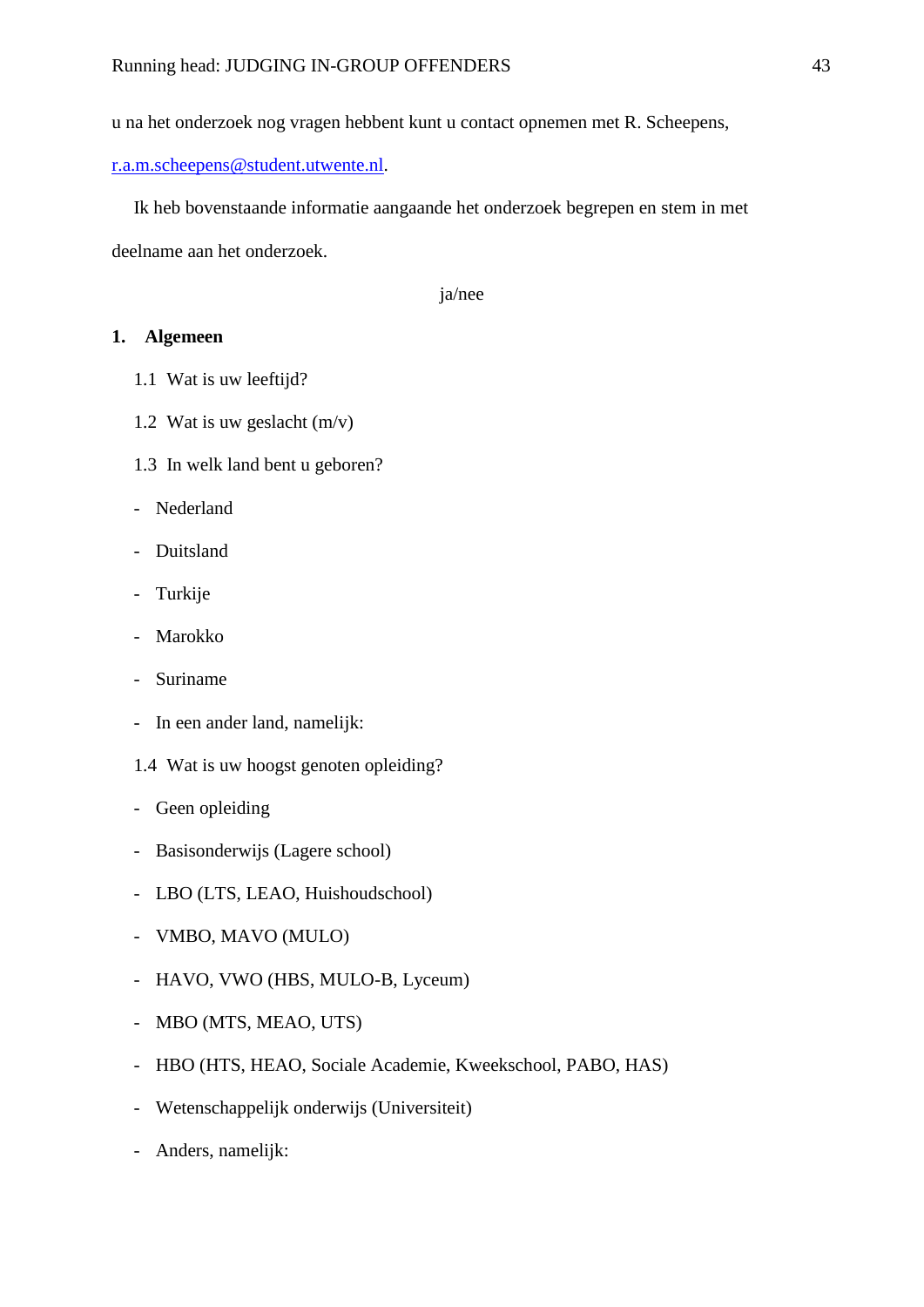- 1.5 Wat is uw burgerlijke staat?
- Ongehuwd en nooit gehuwd geweest
- Ongehuwd samenwonend
- Gehuwd / geregistreerd partnerschap
- Gescheiden
- Weduwe / weduwnaar

## **Identificatie met Nederland**

Geef voor onderstaande stellingen aub aan in hoeverre u het hiermee eens bent van 0

(helemaal oneens) tot 6 (helemaal eens).

## **2. Zelfinvestering**

- 2.1 Ik ben blij dat ik een Nederlander ben
- 2.2 Ik voel mij solidair met Nederlanders
- 2.3 Nederlander-zijn vormt een belangrijk onderdeel van hoe ik mijzelf zie
- 2.4 Ik denk vaak aan het feit dat ik een Nederlander ben
- 2.5 Het geeft me een goed gevoel om Nederlander te zijn
- 2.6 Ik voel mij verbonden met Nederlanders
- 2.7 Een belangrijk deel van mijn identiteit is het feit dat ik Nederlander ben
- 2.8 Ik vind dat Nederlanders veel hebben om trots op te zijn
- 2.9 Ik vind het aangenaam om Nederlander te zijn
- 2.10Ik voel mij betrokken met Nederlanders

## **3. Zelfdefinitie**

- 3.1 Ik heb veel overeenkomsten met de gemiddelde Nederlander
- 3.2 Nederlanders lijken veel op elkaar
- 3.3 Nederlanders delen veel overeenkomsten met elkaar
- 3.4 Ik lijk veel op de gemiddelde Nederlander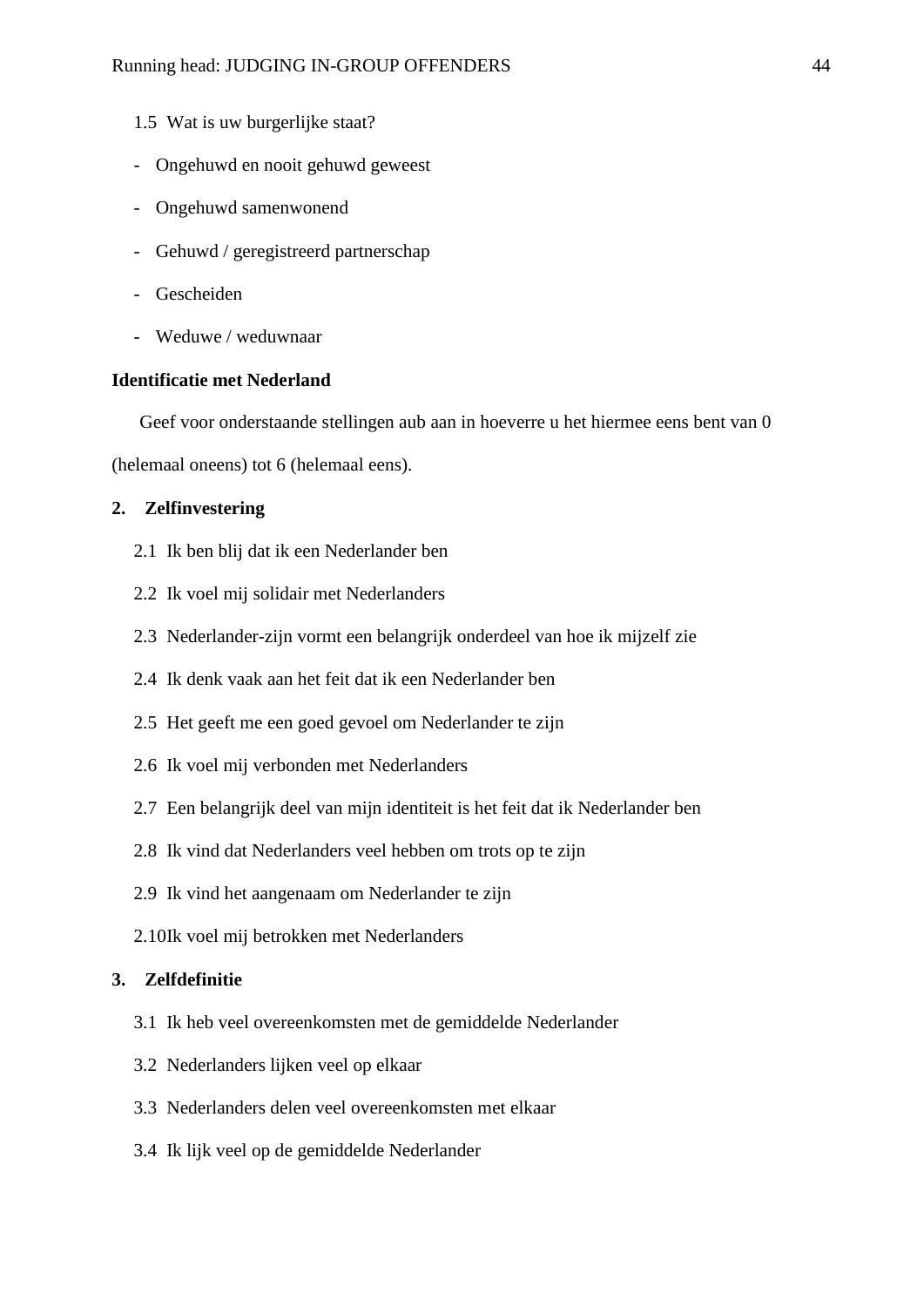#### **4. Positieve zelfconceptie**

Geef voor onderstaande stellingen aub aan in hoeverre u het hiermee eens bent van 0

(helemaal oneens) tot 6 (helemaal eens).

- 4.1 Ik vind mezelf een waardevol persoon en ben minstens evenwaardig aan anderen
- 4.2 Ik vind dat ik een aantal goede kwaliteiten heb
- 4.3 Ik kan dingen net zo goed als anderen
- 4.4 Ik heb een positief beeld van mezelf
- 4.5 Over het algemeen ben ik tevreden met mezelf

#### **5. Negatieve zelfconceptie**

Geef voor onderstaande stellingen aub aan in hoeverre u het hiermee eens bent van 0

(helemaal oneens) tot 6 (helemaal eens).

- 5.1 Over het algemeen voel ik mezelf een mislukkeling
- 5.2 Ik heb niet veel om trots op te zijn
- 5.3 Ik zou willen dat ik meer respect had voor mezelf
- 5.4 Ik voel me soms nutteloos
- 5.5 Soms denk ik dat ik niks goed doe

## **6. Vertrouwen in instanties**

- 6.1 Hoeveel vertrouwen heeft u in de Nederlandse politie?
- 6.2 Hoeveel vertrouwen heeft u in de Nederlandse rechtspraak?

#### **Attitudes tegenover criminaliteit**

De volgende vragen gaan over hoe u denkt over straf. Geef aub aan in hoeverre u het eens

bent met de volgende stellingen van 0 (helemaal oneens) tot 6 (helemaal eens).

## **7. Retributieve rechtvaardigheid**

7.1 Als een teken van rechtvaardigheid is het van belang dat daders tenminste zo erg gestraft wordt als hun daden verdienen.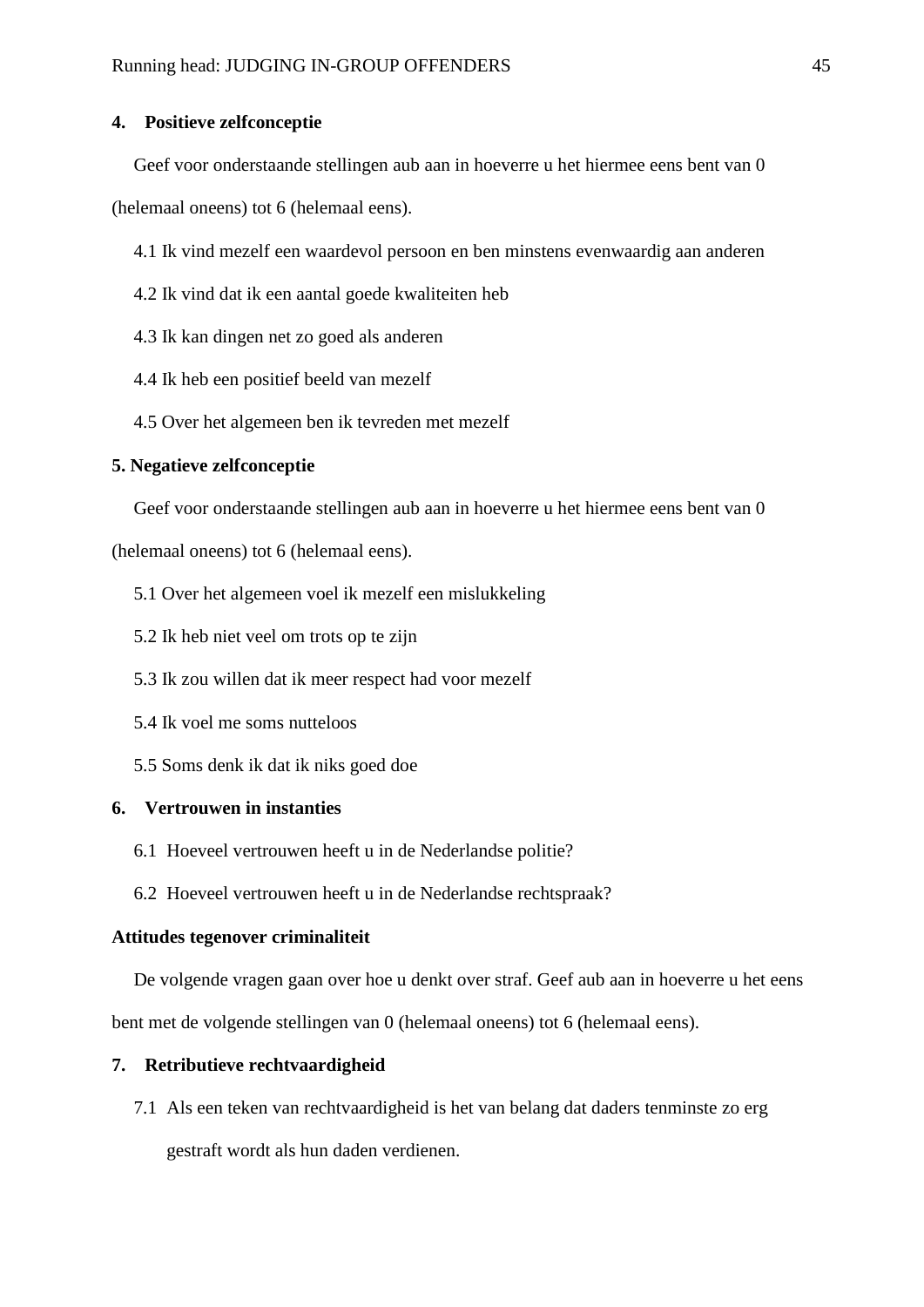- 7.2 Ik wil dat een dader tijd doorbrengt in de gevangenis voor hetgeen hij gedaan heeft.
- 7.3 In het belang van rechtvaardigheid is het nodig om een dader (een bepaalde mate van) lijden op te leggen.
- 7.4 Ik vind dat (een gedeelte van) de rechten van een dader ontnomen moeten worden.

## **8. Restoratieve rechtvaardigheid**

- 8.1 Ik vind het van belang dat een dader de hulp krijgt die hij nodig heeft.
- 8.2 Een dader moet oprecht erkennen welke schade hij heeft aangericht met zijn daad.
- 8.3 In het kader van rechtvaardigheid, is het nodig dat een dader spijt betuigt van zijn daad.
- 8.4 Een dader moet inzien dat wat hij gedaan heeft, verkeerd was.

## **Affirmatiemanipulatie**

## **9. Zelfaffirmatie**

Hieronder staan een aantal waarden weergegeven. Geef voor onderstaande waarden aub aan hoe belangrijk deze voor u zijn, door ze te rangschikken van 1 t/m 10 (1 = belangrijkste waarde, 10 = minst belangrijke waarde).

- **-** Leven in het moment
- **-** Politiek
- **-** Relaties met vrienden en familie
- **-** Loyaliteit en integriteit
- **-** Religieuze waarden
- **-** Gevoel voor humor
- **-** Bijdrage aan de maatschappij
- **-** Democratie en gelijke rechten
- **-** Creativiteit
- **-** Intellectuele nieuwsgierigheid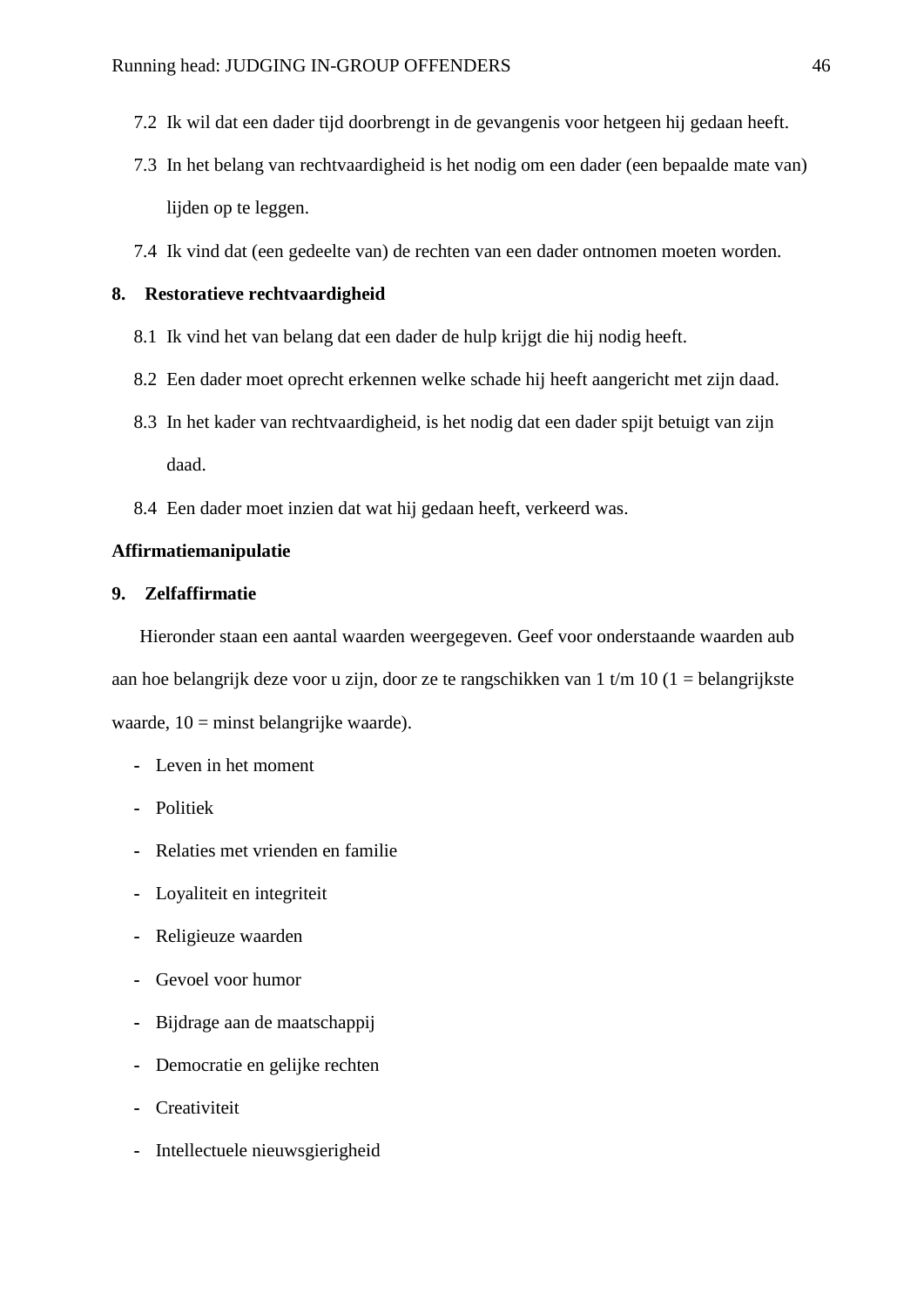Schrijf hieronder in een alinea (minimaal 25 woorden) waarom de waarde die u bij de vorige vraag op 1 (als meest belangrijke waarde) heeft geselecteerd, het meest belangrijk voor u is. Geef hierbij aan wat deze waarde voor u persoonlijk betekent, waarom deze waarde voor u als persoon belangrijk is en een klein voorbeeld van hoe de waarde een rol speelt in uw dagelijkse leven.

## **10. Groepsaffirmatie**

Hieronder staan een aantal waarden weergegeven. Geef voor onderstaande waarden aub aan hoe belangrijk u deze in het algemeen vindt voor Nederlanders, door ze te rangschikken van 1 t/m 11 (1 = belangrijkste waarde, 11 = minst belangrijke waarde).

- **-** Sociale solidariteit
- **-** Vertrouwen tussen mensen
- **-** Relaties met vrienden en familie
- **-** Loyaliteit en integriteit
- **-** Bereidheid tot offers voor je land
- **-** Moraliteit
- **-** Warmte
- **-** Openhartigheid
- **-** Democratie
- **-** Creativiteit
- **-** Wetenschappelijke prestaties

Schrijf hieronder in een alinea (minimaal 25 woorden) waarom de waarde die u bij de vorige vraag op 1 (als meest belangrijke waarde) heeft geselecteerd, het meest belangrijk voor Nederlanders is. Geef hierbij aan wat deze waarde voor Nederlanders betekent, waarom deze waarde voor Nederlanders belangrijk is en een klein voorbeeld van hoe de waarde een rol speelt in het dagelijkse leven van Nederlanders.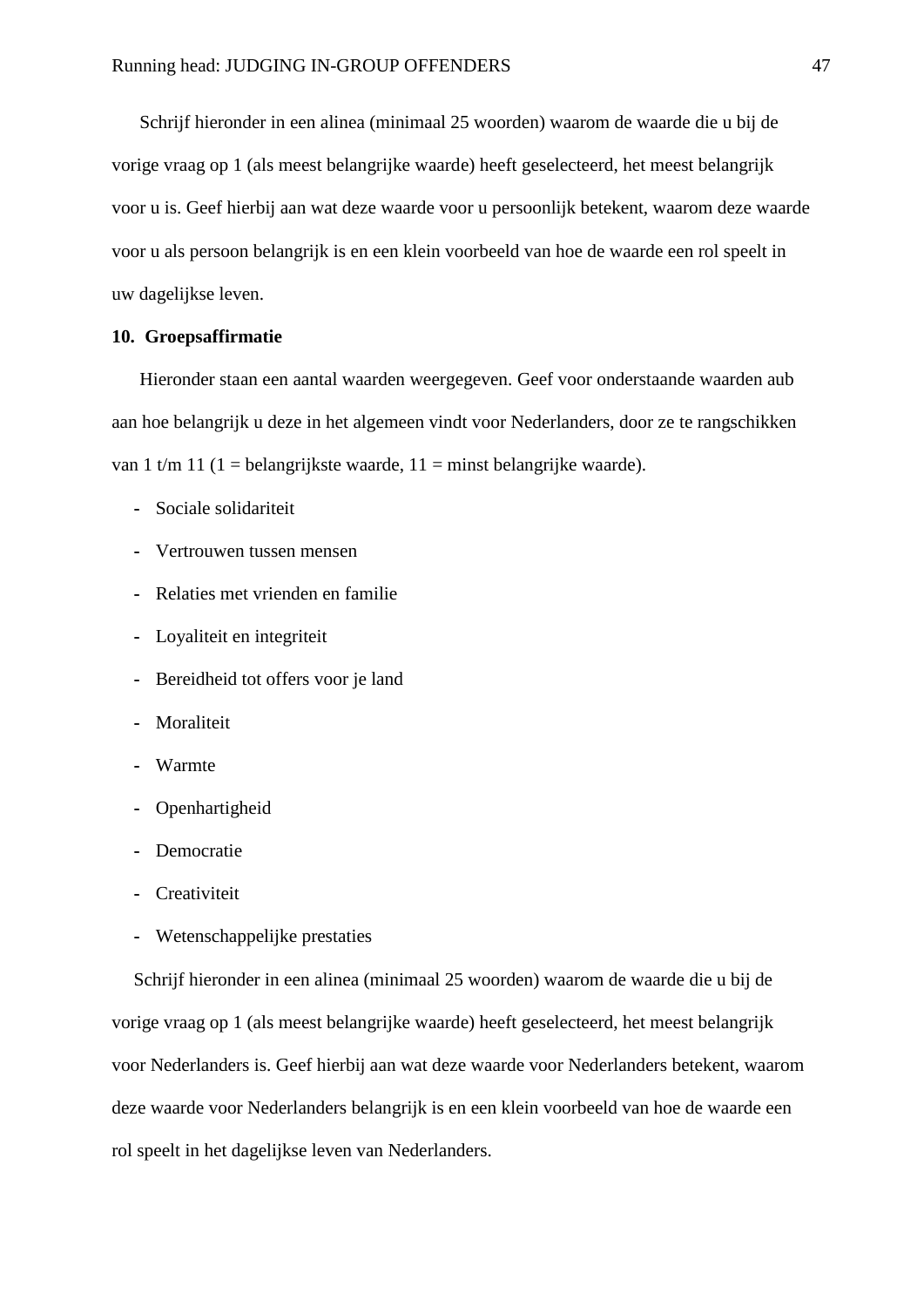#### **11. Controle conditie**

We willen u vragen om hieronder weer te geven wat u de afgelopen 48 uur heeft gegeten en gedronken. Maakt u zich geen zorgen als u niet alles precies kunt herinneren, het gaat om een globale indruk van het eet- en drinkgedrag.

## **12. Manipulatie van groepslidmaatschap en ernst van het misdrijf (zie Appendix B)**

Nu volgt er een mediabericht. Lees het verhaal aandachtig door, er worden straks vragen over gesteld. U heeft geen mogelijkheid om het verhaal later in het onderzoek terug te lezen.

#### **Vragenlijst**

Er volgt nu een vragenlijst met betrekking tot bovenstaande casus. Baseer uw antwoorden op uw persoonlijke mening en gevoelens, er zijn geen goede of foute antwoorden.

## **13. Strafmaat dader**

De volgende vragen hebben betrekking op de straf die u zou willen oplegen aan de dader uit de casus.

- 13.1 Geef hieronder aub per straf aan in hoeverre u de straf passend vindt voor het door de dader gepleegde delict  $(0=$  zeer ongepast – 10= zeer gepast).
- **-** Onvoorwaardelijke gevangenisstraf
- **-** Voorwaardelijke gevangenisstraf
- **-** Werkstraf
- **-** Geldboete
- **-** Schadevergoeding
- 13.2 Welk misdrijf zou u de dader ten laste willen leggen?
- **-** Niks
- **-** Eenvoudige mishandeling
- **-** Zware mishandeling
- **-** Poging tot doodslag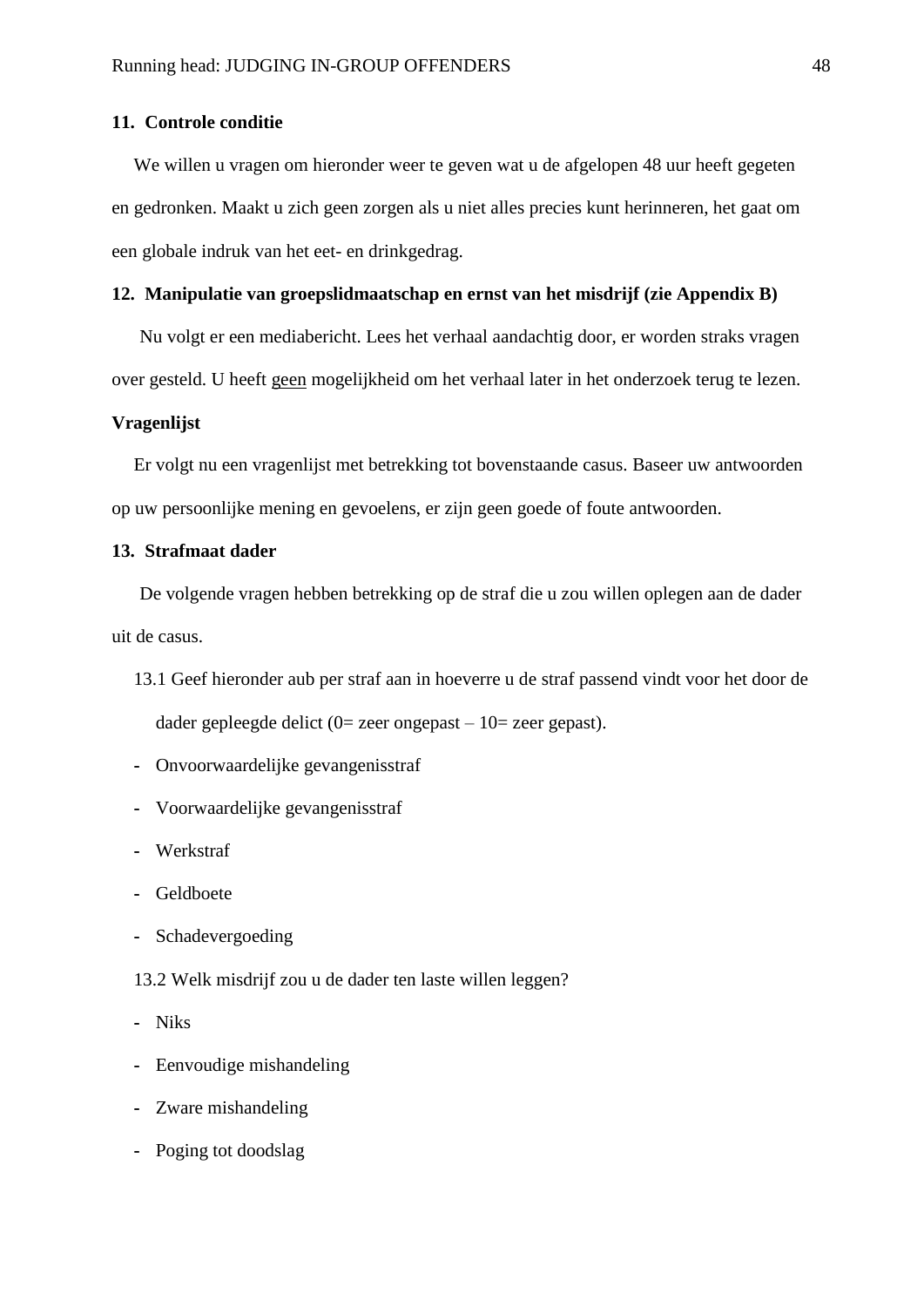- **-** Anders, namelijk:………
- 13.3 Een *onvoorwaardelijke* straf is een straf die daadwerkelijk uitgevoerd wordt.

Als u een *onvoorwaardelijke* gevangenisstraf zou opleggen aan de dader, hoeveel dagen/maanden/jaren zou deze dan zijn?

- **-** ….Dagen
- **-** ….Maanden
- **-** ….Jaren

13.4 Een *voorwaardelijke* straf is een straf die pas uitgevoerd wordt als een veroordeelde zich niet aan bepaalde voorwaarden houdt. Hij mag zich binnen de proeftijd niet schuldig maken aan een strafbaar feit. Als u een *voorwaardelijke* gevangenisstraf zou opleggen aan de dader, hoeveel dagen/maanden/jaren zou deze dan zijn?

- **-** ….Dagen
- **-** ….Maanden
- **-** ….Jaren

13.5 Als u een werkstraf zou opleggen, hoeveel uren zou deze dan zijn?

….Uren

13.6 Als u een geldboete zou opleggen aan de dader, hoeveel euro zou deze dan zijn? €….

13.6 Als u de dader een schadevergoeding zou opleggen, die aan het slachtoffer betaald moet worden, hoeveel euro zou deze dan zijn?

€….

## **14. Beoordeling**

14.1 Geef aub aan hoe ernstig u het misdrijf in het artikel vond (0= helemaal niet ernstig –  $6$ = heel ernstig).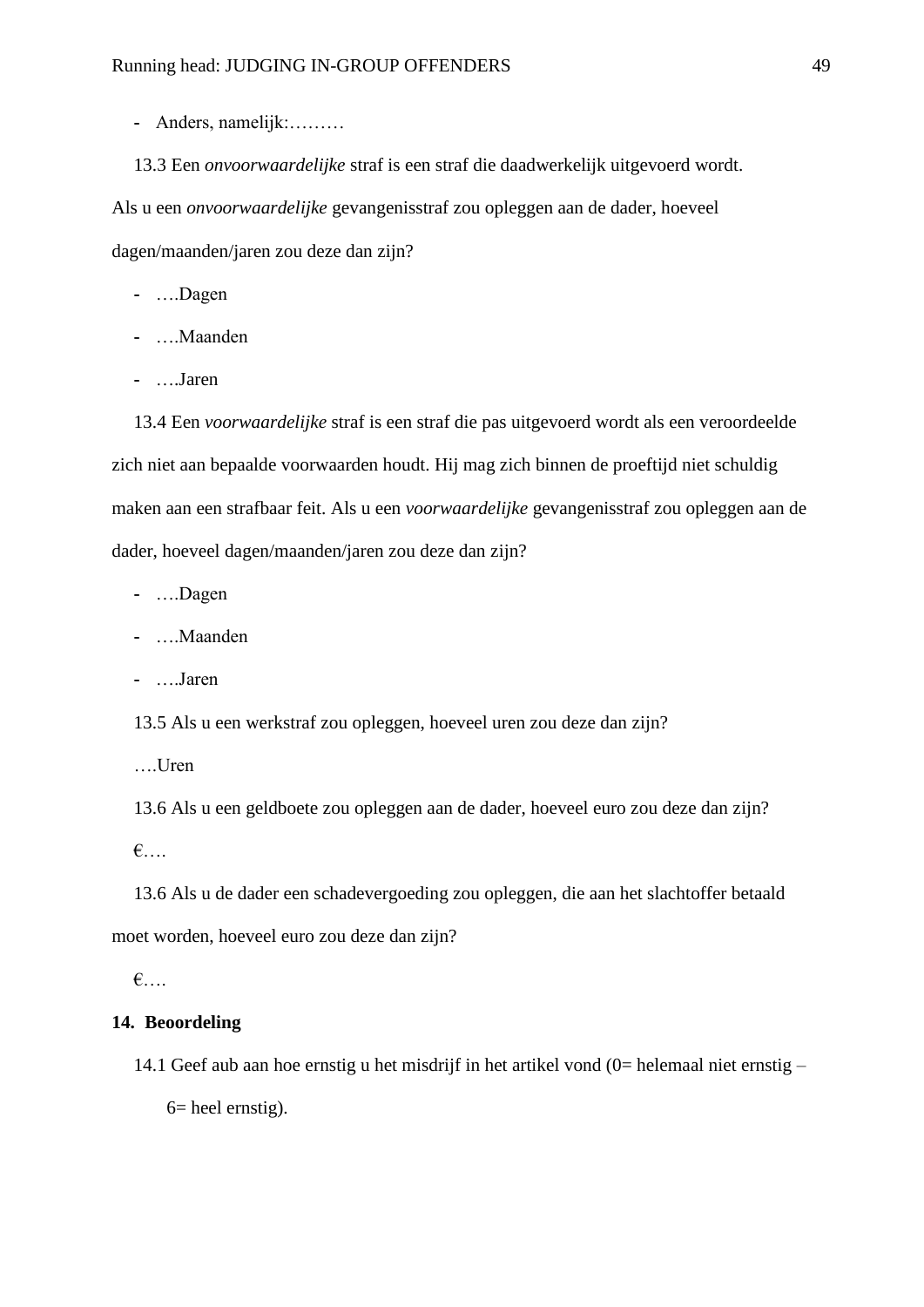- 14.2 Geef aub aan hoe gewelddadig u het misdrijf in het artikel vond (0= helemaal niet gewelddadig –  $6$  heel gewelddadig).
- 14.3 Geef aub aan hoe ernstig de gevolgen van het misdrijf uit het artikel zijn voor het slachtoffer (0= geen ernstige gevolgen –  $6$ = heel ernstige gevolgen.
- 14.4 Geef aub aan hoe verkeerd/slecht u het misdrijf in het artikel vond (0= helemaal niet verkeerd/slecht – 6= heel verkeerd/slecht).
- 14.5 Geef aub aan hoe moreel verwerpelijk u het misdrijf in het artikel vond (0= helemaal niet verwerpelijk – 6= heel verwerpelijk).

#### **15. Evaluatie van de dader**

Nu volgt er een lijst van emoties. Geef aub aan in hoeverre u elk van deze emoties ervaart richting de dader bij het lezen van het verhaal. (0= heel weinig – 6= heel veel). Bij het lezen van het verhaal voelde ik ….. richting de dader.

- 15.1 Boosheid
- 15.2 Woede
- 15.3 Schuldgevoelens
- 15.4 Berouw
- 15.5 Medeleven
- 15.6 Sympathie
- 15.7 Mededogen
- 15.8 Schaamtegevoelens
- 15.9 Ellendig
- 15.10 Bedroefd
- 15.11 Van streek
- 15.12 Afschuw
- 15.13 Verontwaardiging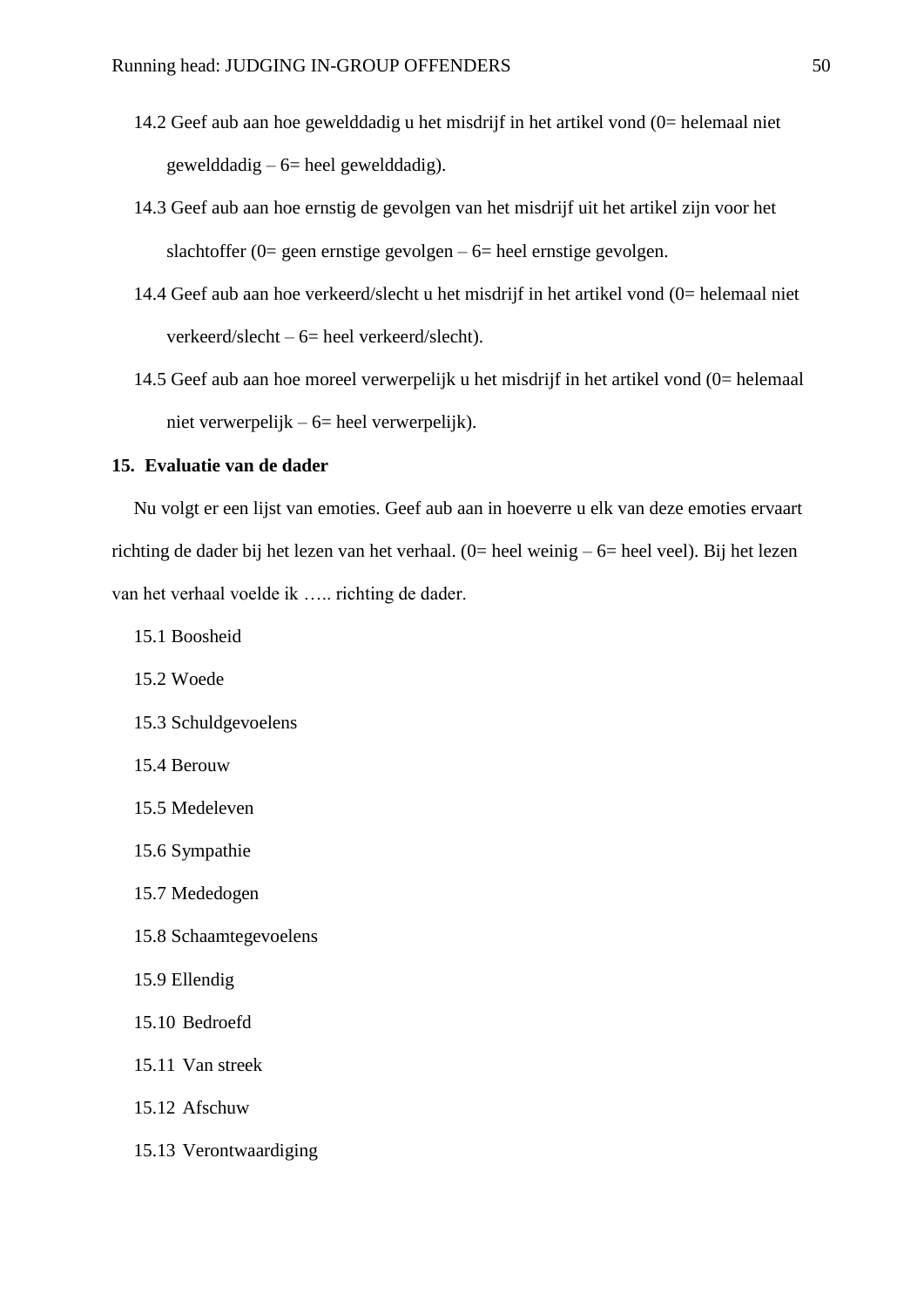15.14 Afkeer

15.15 Walging

## **16. Directe evaluatie van de dader**

U wordt nu gevraagd om de dader te beoordelen. Geef hieronder aub aan hoe u de dader beoordeelt.

| 16.1 Koud             | Warm           |
|-----------------------|----------------|
| 16.2 Negatief         | Positief       |
| 16.3 Vijandig         | Vriendelijk    |
| 16.4 Verdacht         | Te vertrouwen  |
| 16.5 Minachting       | Respectvol     |
| 16.6 Walging          | Bewondering    |
| 16.5 Egoïstisch       | Altruïstisch   |
| 16.6 Slecht voorbeeld | Goed voorbeeld |
| 16.7 Onethisch        | Ethisch        |
| 16.8 Onloyaal         | Loyaal         |

## **17. Identificatie met de dader**

Hieronder volgen een aantal figuren waarin uw afstand tot de dader wordt weergegeven.

Geef aub aan welke figuur voor u van toepassing is.

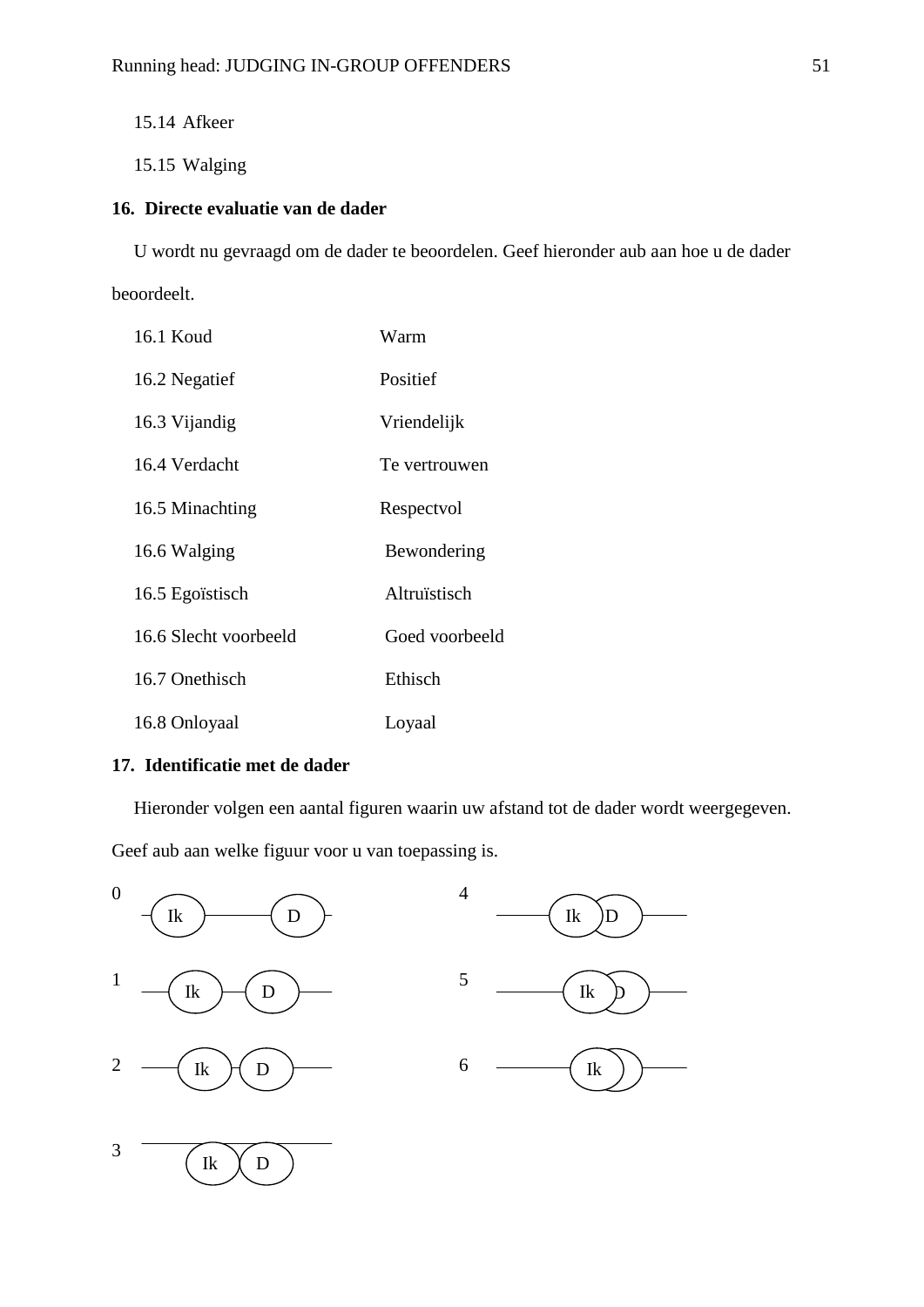#### **18. Check positieve zelfconceptie**

Geef aub voor onderstaande stellingen aan in hoeverre u het hiermee eens bent, van 0

(helemaal oneens) tot 6 (helemaal eens).

18.1 Ik vind mezelf een waardevol persoon en ik ben minstens evenwaardig aan anderen

- 18.2 Ik vind dat ik een aantal goede kwaliteiten heb
- 18.3 Ik heb een positief beeld van mezelf
- 18.4 Over het algemeen ben ik tevreden met mezelf

## **19. Check negatieve zelfconceptie**

19.1 Over het algemeen voel ik mezelf een mislukkeling

## **20. Check Zelfinvestering**

Geef aub voor onderstaande stellingen aan in hoeverre u het hiermee eens bent, van 0

(helemaal oneens) tot 6 (helemaal eens).

- 20.1 Ik ben blij dat ik een Nederlander ben
- 20.2 Ik voel mij solidair met Nederlanders
- 20.3 Nederlander-zijn vormt een belangrijk onderdeel van hoe ik mijzelf zie

## **21. Check Zelfdefinitie**

- 21.1 Ik heb veel overeenkomsten met de gemiddelde Nederlander
- 21.2Nederlanders lijken veel op elkaar

## **22. Eerdere ervaring**

- 22.1 Heeft u zelf ooit een misdrijf gepleegd? Ja / Nee
- 22.2 Kent u iemand die zelf ooit een misdrijf heeft gepleegd? Ja / Nee
- 22.3 Bent u zelf ooit slachtoffer geworden van een misdrijf? Ja / Nee
- 22.4 Kent u iemand die ooit slachtoffer is geworden van een misdrijf? Ja / Nee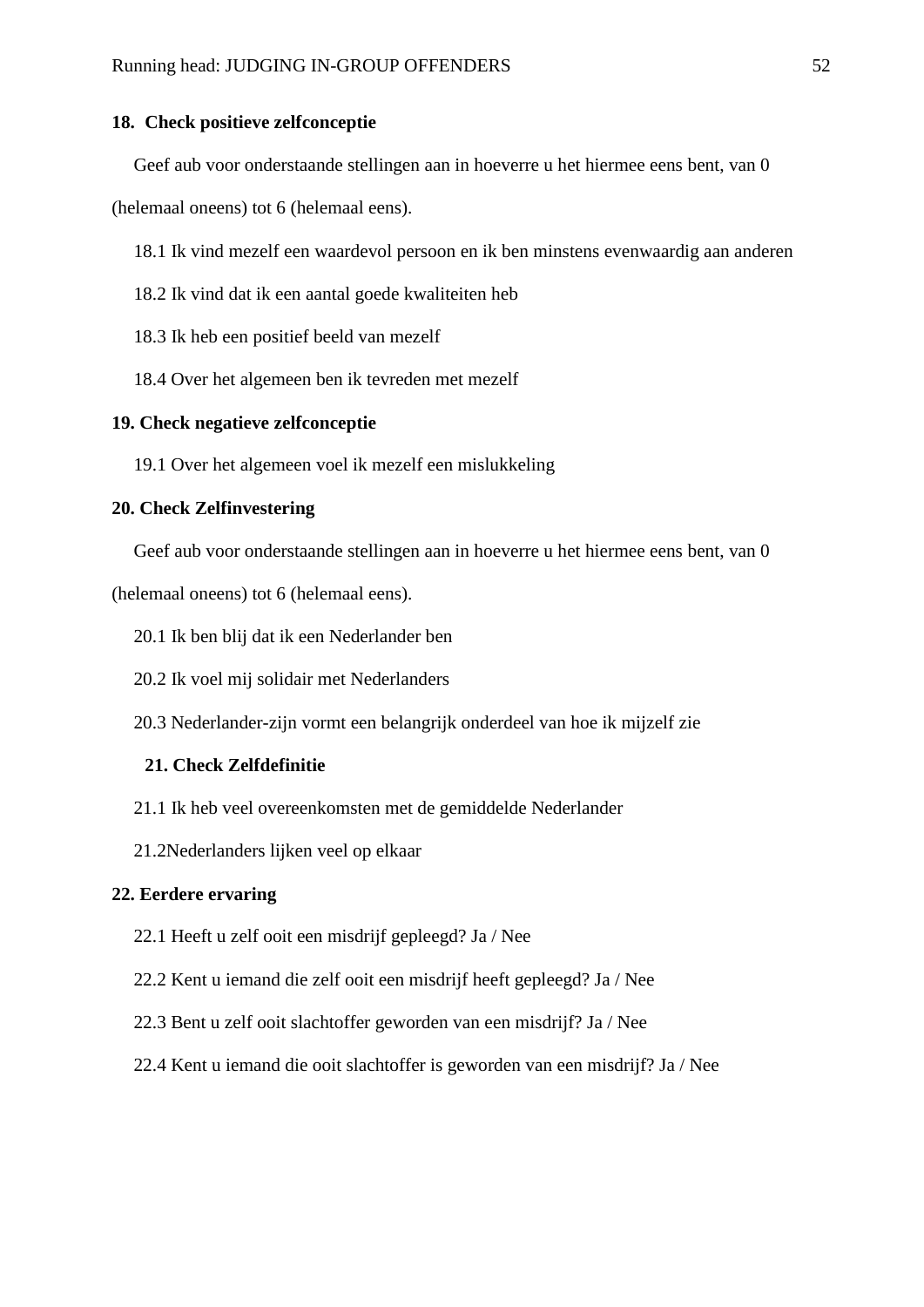## **23. Evaluatie**

Geef aub voor onderstaande stellingen aan in hoeverre deze op u van toepassing zijn van 0

(helemaal oneens) tot 6 (helemaal eens).

23.1Ik heb moeite gehad de vragenlijst geheel naar waarheid in te vullen.

23.2Ik kon me goed in de situatie over de dader inleven

23.3Ik heb deze vragenlijst serieus ingevuld

## **24. Sociale wenselijkheid: liegen**

24.1 Ik heb wel eens iets slechts of gemeens verteld over een ander.

- 24.2 Ik heb wel eens iemand iets verweten terwijl ik zelf de schuldige was
- 24.3 Als ik gratis de bioscoop in zou kunnen, zonder dat iemand het merkt, dan zou ik dit doen.

24.4 Ik heb mij wel eens ziek gemeld, terwijl ik eigenlijk helemaal niet zo ziek was.

## **25. Sociale wenselijkheid: Eerlijkheid**

25.1Ik speel nooit vals.

25.2 Ik heb nooit een leugen verteld.

#### **26. Sociale wenselijkheid: Gedrag**

26.1 Al mijn gewoonten zijn goed en wenselijk.

26.2 Mijn daden zijn altijd in overeenstemming met mijn woorden.

#### **27. Heeft u nog op- of aanmerkingen op deze enquête?**

#### **Afsluitend**

Tot slot willen wij duidelijk stellen dat het mediabericht dat u in deze enquête heeft gelezen fictief is en het dus niet op een werkelijk misdrijf is gebaseerd. Er waren verschillende versies van dit mediabericht om verschillende misdrijven door verschillende daders te vergelijken. Voor dit onderzoek is het van belang dat u uw mening heeft gegeven over een dader waarvan u gelooft dat hij daadwerkelijk de misdaad heeft begaan. Dit is nodig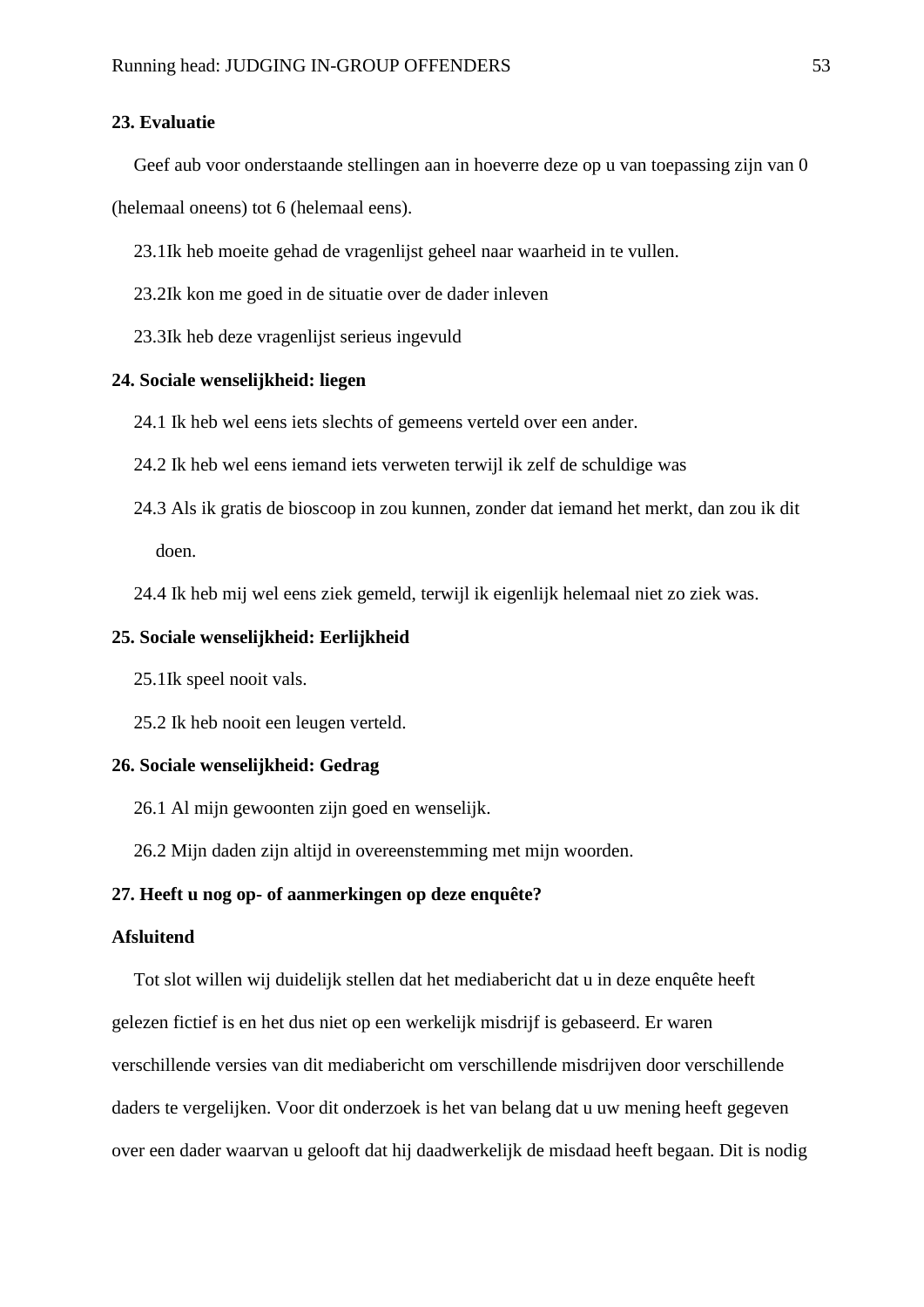om een zo realistisch mogelijk beeld te krijgen over hoe mensen reageren op daders van een misdrijf.

Hartelijk dank voor uw medewerking! Mocht u nog vragen hebbent kunt u contact opnemen met R. Scheepens, [r.a.m.scheepens@student.utwente.nl.](mailto:r.a.m.scheepens@student.utwente.nl) Als u op de hoogte wilt worden gebracht van de uitkomsten van dit onderzoek kunt u hieronder uw e-mailadres invullen.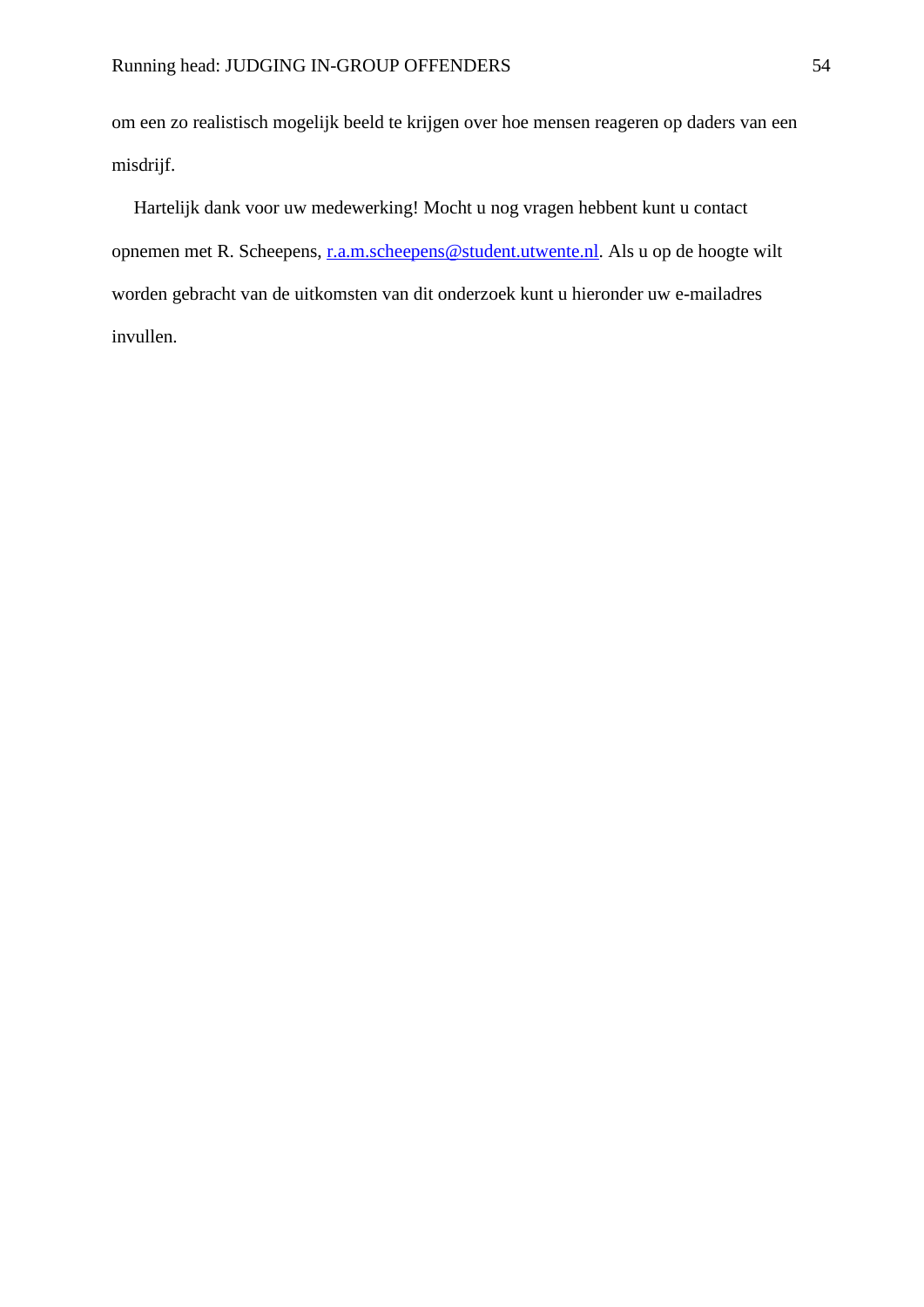#### Appendix B

#### Manipulation of group and severity

#### **Figure B1: In-group light offence**

#### Belgische toerist lichtgewond na vechtpartij op vakantiepark op de Veluwe

AMSTERDAM - Een 41-jarige Belgische toerist is dit weekeinde licht gewond geraakt na een vechtpartij op een vakantiepark.



Dat alles was het gevolg van een vechtpartij tussen de Belg en een persoon van Nederlandse afkomst, nadat het vrijdagavond ook al uit de hand was gelopen, aldus de politie.

Vrijdagavond kregen deze personen van twee aangrenzende vakantiewoningen ruzie nadat de Belg had geklaagd over geluidsoverlast. Hierop reageerde de Nederlander met een flinke scheldpartij. Omstanders wisten de boel in eerste instantie te sussen. Zaterdagochtend zocht de persoon van Nederlandse afkomst

blijkbaar de Belg weer op en sloeg deze meerdere malen.

De beveiliging probeerde de vechtende partijen aanvankelijk zelf uit elkaar te halen. Toen dat niet lukte werd de politie erbij gehaald die het gevecht wist te beëindigen.

Tijdens de vechtpartij liep de persoon van Belgische afkomst lichte verwondingen op en is met een ambulance naar het ziekenhuis gebracht. Hij is in het ziekenhuis behandeld en mocht meteen weer naar huis, aldus de politie.

De politie heeft de 35-jarige Nederlander gearresteerd.

Door: ANP

#### **Figure B2: In-group heavy offence**

#### Belgische toerist in coma na flinke vechtpartij op vakantiepark op de Veluwe

AMSTERDAM - Een 41-jarige Belgische toerist dit weekeinde in coma geraakt na een vechtpartij op een vakantiepark.



Dat alles was het gevolg van een flinke vechtpartij tussen de Belg en een persoon van Nederlandse afkomst, nadat het vrijdagavond ook al uit de hand was gelopen, aldus de politie.

Vrijdagavond kregen deze twee personen van twee aangrenzende vakantiewoningen ruzie nadat de Belg had geklaagd over geluidsoverlast. Hierop reageerde de Nederlander met een flinke scheldpartij. Omstanders wisten de boel in eerste instantie te sussen. Zaterdagochtend zocht de persoon

van Nederlandse afkomst de Belg kennelijk weer op en sloeg deze meerdere malen.

De beveiliging probeerde de vechtende partijen aanvankelijk zelf uit elkaar te halen. Toen dat niet lukte werd de politie erbij gehaald die het gevecht wist te beëindigen.

Tijdens de vechtpartij heeft de persoon van Belgische afkomst ernstig hoofdletsel opgelopen doordat hij herhaaldelijk is getrapt door de Nederlander, terwijl hij op de grond lag. De Belg is met een traumahelikopter naar het ziekenhuis gebracht. Hij ligt in coma op de intensive care, maar is niet in levensgevaar, aldus de politie.

De politie heeft de 35-jarige Nederlander gearresteerd.

Door: ANP